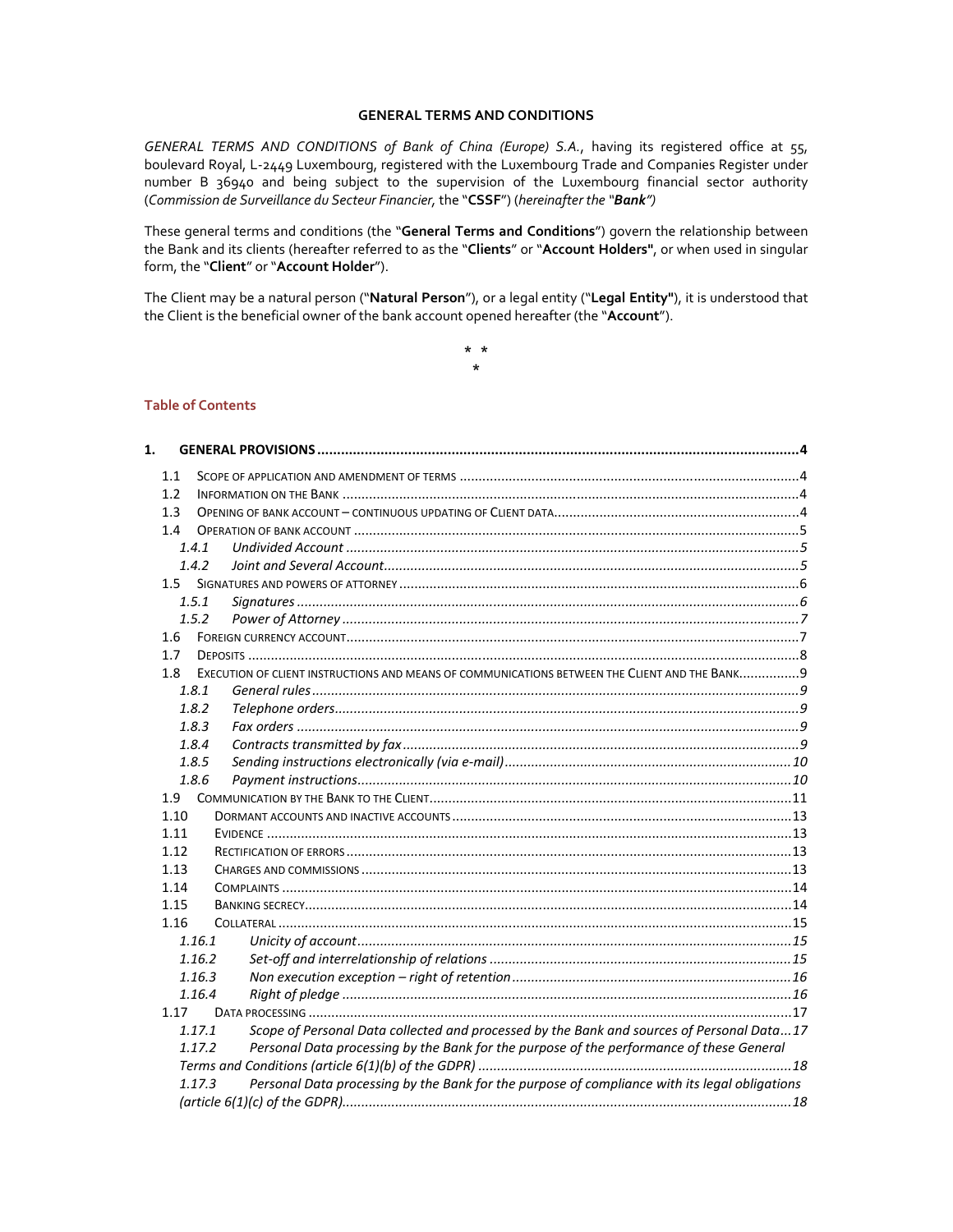| 1.17.4          | Personal Data processing by the Bank for the Bank's legitimate interest (article 6(1)(f) of the<br>18 |  |
|-----------------|-------------------------------------------------------------------------------------------------------|--|
| GDPR)<br>1.17.5 | Personal Data processing by the Bank on the basis of consent (article 6(1)(a) of the GDPR)18          |  |
|                 |                                                                                                       |  |
| 1.17.6          | Transfer of Personal Data by the Bank within the European Union / European Economic Area<br>18        |  |
| 1.17.7          | Transfer of Personal Data by the Bank to third countries, including the United States and             |  |
|                 |                                                                                                       |  |
| 1.17.8          |                                                                                                       |  |
| 1.17.9          |                                                                                                       |  |
| 1.17.10         |                                                                                                       |  |
| 1.17.11         |                                                                                                       |  |
| 1.18            |                                                                                                       |  |
| 1.18.1          |                                                                                                       |  |
| 1.18.2          |                                                                                                       |  |
| 1.18.3          |                                                                                                       |  |
| 1.18.4          |                                                                                                       |  |
| 1.18.5          |                                                                                                       |  |
| 1.19            |                                                                                                       |  |
| 1.20            |                                                                                                       |  |
| 1.21            |                                                                                                       |  |
| 1.22            |                                                                                                       |  |
| 1.23            |                                                                                                       |  |
| 1.24            |                                                                                                       |  |
|                 |                                                                                                       |  |
| 2.              |                                                                                                       |  |
| 2.1             |                                                                                                       |  |
| 2.1.1           |                                                                                                       |  |
| 2.1.2           | Use of correspondents and centralised financial instruments depositaries26                            |  |
| 2.1.3           |                                                                                                       |  |
| 2.1.4           |                                                                                                       |  |
| 2.1.5           |                                                                                                       |  |
| 2.1.6           |                                                                                                       |  |
| $2.2^{\circ}$   |                                                                                                       |  |
| 2.2.1           |                                                                                                       |  |
| 2.2.2           |                                                                                                       |  |
| 2.2.3           |                                                                                                       |  |
| 2.2.4           |                                                                                                       |  |
| 2.3             |                                                                                                       |  |
| 2.4             |                                                                                                       |  |
| 2.4.1           |                                                                                                       |  |
| 2.4.2           |                                                                                                       |  |
| 2.4.3           |                                                                                                       |  |
| 2.4.4           |                                                                                                       |  |
| 2.4.5           |                                                                                                       |  |
|                 |                                                                                                       |  |
| 2.4.6           |                                                                                                       |  |
| 2.4.7           |                                                                                                       |  |
| 2.4.8           |                                                                                                       |  |
| 2.5             |                                                                                                       |  |
| 2.6             |                                                                                                       |  |
| 2.7             |                                                                                                       |  |
| 2.7.1           |                                                                                                       |  |
| 2.7.2           |                                                                                                       |  |
| 2.7.3           |                                                                                                       |  |
| 2.7.4           |                                                                                                       |  |
| 2.8             |                                                                                                       |  |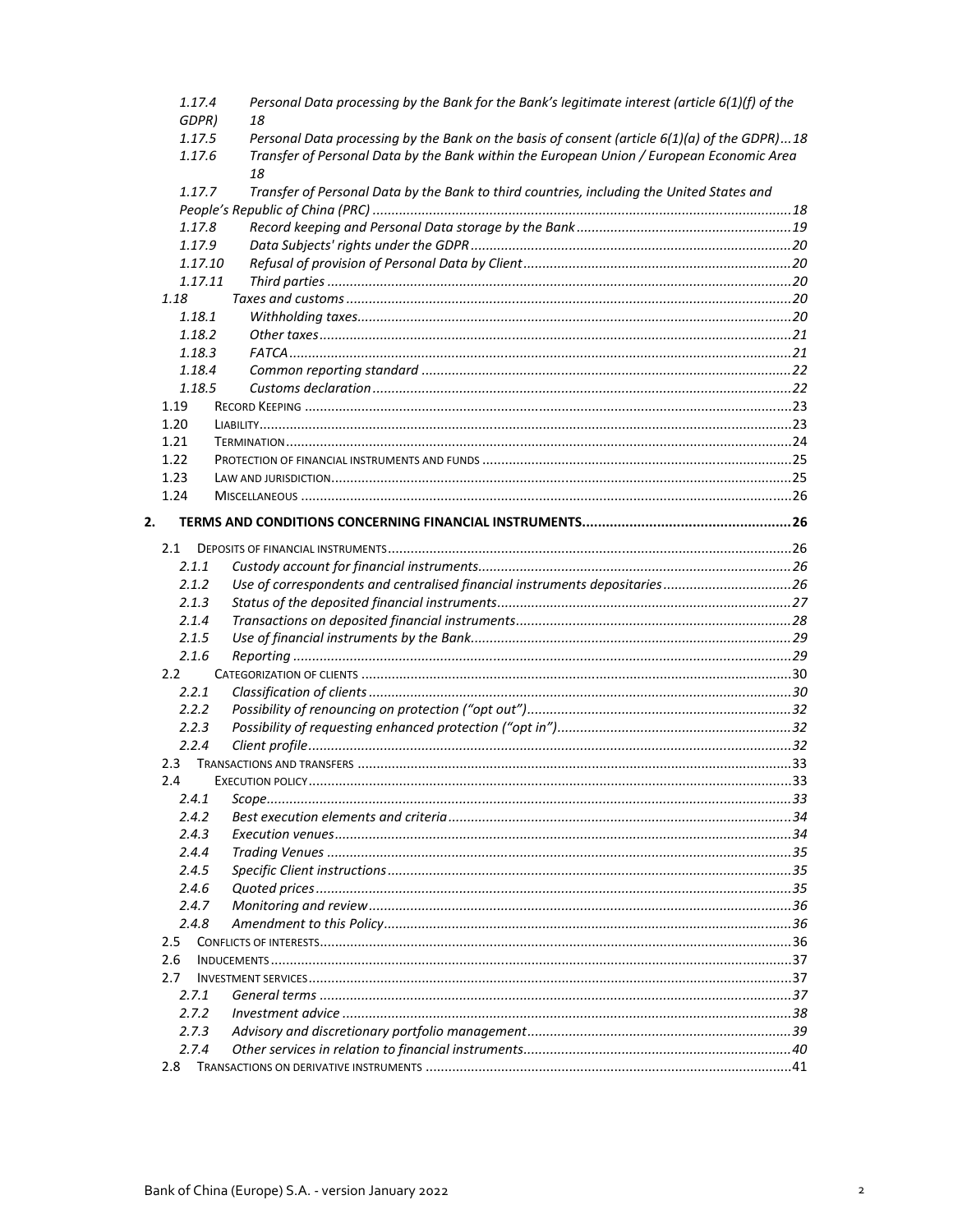| $\overline{\mathbf{3}}$ |            |         |                                                                                                |  |  |
|-------------------------|------------|---------|------------------------------------------------------------------------------------------------|--|--|
|                         | 3.1        |         |                                                                                                |  |  |
|                         | 3.2<br>3.3 |         |                                                                                                |  |  |
|                         |            |         |                                                                                                |  |  |
|                         | 3.4        |         |                                                                                                |  |  |
|                         | 3.4.1      |         |                                                                                                |  |  |
|                         |            | 3.4.2   |                                                                                                |  |  |
|                         |            | 3.4.3   |                                                                                                |  |  |
|                         |            | 3.4.4   |                                                                                                |  |  |
|                         |            | 3.4.5   |                                                                                                |  |  |
|                         |            | 3.4.6   |                                                                                                |  |  |
|                         |            | 3.4.7   |                                                                                                |  |  |
|                         |            | 3.4.8   |                                                                                                |  |  |
|                         |            | 3.4.8.1 |                                                                                                |  |  |
|                         |            | 3.4.8.2 |                                                                                                |  |  |
|                         |            | 3.4.9   |                                                                                                |  |  |
|                         |            | 3.4.10  |                                                                                                |  |  |
|                         |            | 3.4.11  | LIABILITY OF THE BANK IN CASE OF NON-EXECUTION, DEFECTIVE OR LATE EXECUTION OF PAYMENT ORDER46 |  |  |
|                         |            | 3.4.12  |                                                                                                |  |  |
| 4                       |            |         |                                                                                                |  |  |
| 5                       |            |         |                                                                                                |  |  |
|                         | 5.1        |         |                                                                                                |  |  |
| 5.2<br>5.3              |            |         |                                                                                                |  |  |
|                         |            |         |                                                                                                |  |  |
|                         | 5.4        |         |                                                                                                |  |  |
| 6                       |            |         |                                                                                                |  |  |
|                         | 6.1        |         | GENERAL INFORMATION ABOUT THE COLLECTION AND DISCOUNTING OF COMMERCIAL PAPER49                 |  |  |
|                         | 6.2        |         |                                                                                                |  |  |
|                         | 6.3        |         |                                                                                                |  |  |
| 7                       |            |         |                                                                                                |  |  |
| 8                       |            |         |                                                                                                |  |  |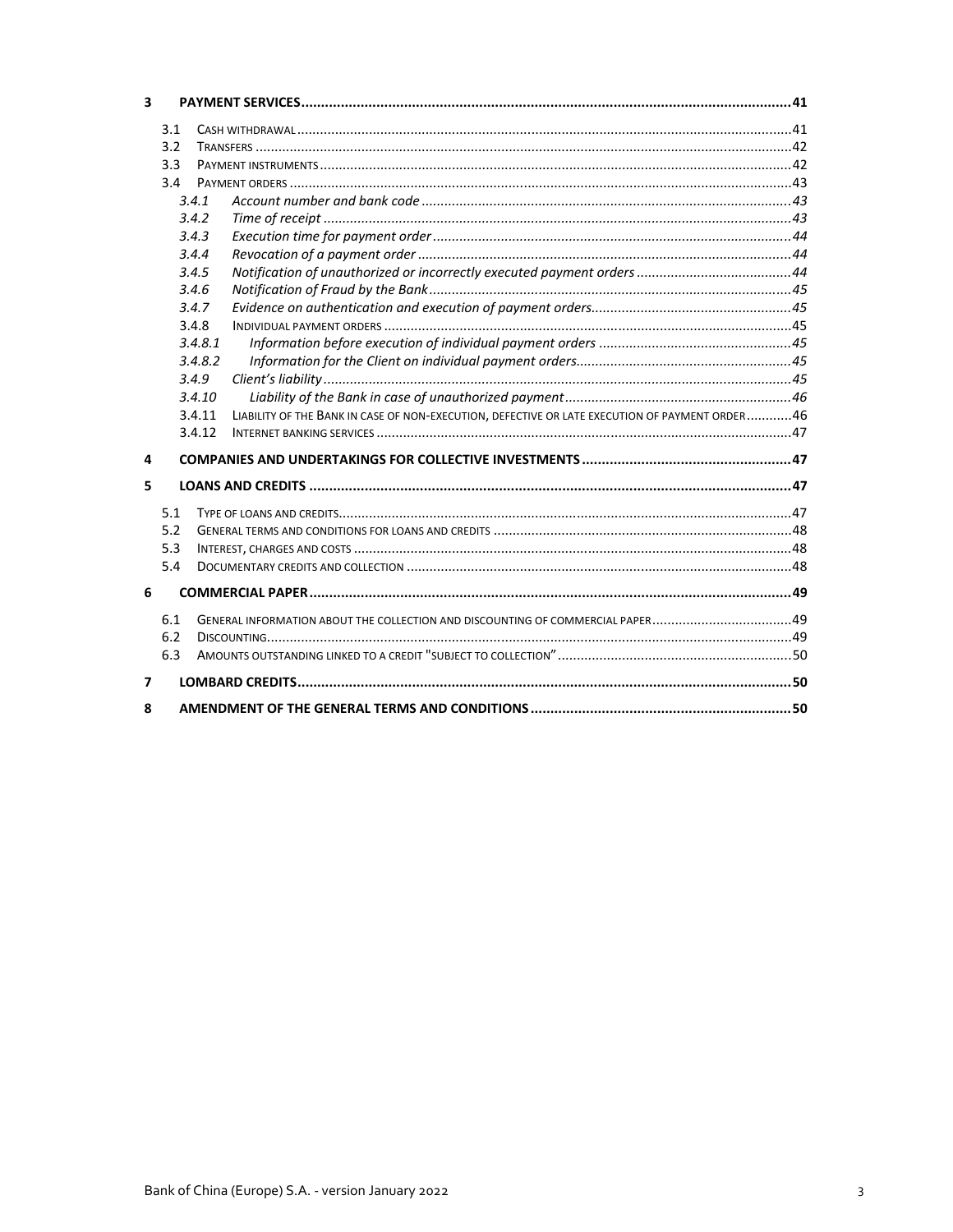# **1. General provisions**

### **1.1 Scope of application and amendment of terms**

Until termination (as referred to in Clause 1.21 below), relations between the Bank and its Clients are governed by these *General Terms and Conditions* and by any special agreements that may be entered into by the Bank and the Clients from time to time, together with all Luxembourg laws and regulations ("**Luxembourg Laws**") and usual banking practices recognized as such in Luxembourg.

The Bank may, at any time, amend these *General Terms and Conditions* unilaterally, subject to giving the Client at least thirty (30) days' notice, or sixty (60) days' notice in respect of a Consumer Client (as defined below), by mailing, electronic mail, account statement, notice on the website or other means of communication (including SWIFT), so as to take into account in particular any legislative or regulatory amendments, as well as changes in banking and market's practice.

For the purpose of the *General Terms and Conditions*, "**Consumer Client**" means a natural person who, in relation with payment service contracts, is acting for purposes other than his/her trade, business or profession. Furthermore, for the purpose of the General Terms and Conditions, "**you(r)**" refers to the Client and in the event that the Client is a Legal Person also to its representatives.

The Bank shall consider these amendments approved if it has received no written objection from the Client before the amendment takes effect. If the Client does not agree with the amendments, he shall be entitled to terminate its relations with the Bank in writing, at no cost, before the date the amendment takes effect.

By exception to the principles above:

- when informing you of any change in the collection or processing of your Personal Data, the Bank shall provide you the details required by articles 13 and 14 of the GDPR (both as defined below in Paragraph 1.17 of these General Terms and Conditions); and
- with respect to the collection or processing of your Personal Data which are carried out by the Bank on the lawful basis of your consent (as the case may arise), the changes will be subject to your express consent.

## **1.2 Information on the Bank**

All general information on the Bank, its status, license and other relevant regulatory information, including an electronic leaflet listing the rights of the Client under the Directive (EU) 2015/2366 of the European Parliament and of the Council of 25 November 2015 on payment services in the internal market may be freely consulted on the website of the Bank at www.bankofchina.com/lu.

## **1.3 Opening of bank account – continuous updating of Client data**

In accordance with the Client's demands, the Bank may open an Account once the Client has completed all account opening processes and documents to the Bank's satisfaction and has provided all information and documents requested by the Bank in accordance with Luxembourg laws and regulations, such as, but not limited to, those related to the fight against money laundering and terrorist financing and the automatic exchange of information, including the information that needs to be exchanged in fulfilment of the obligations described under Articles 1.18.3 (*FATCA*) and 1.18.4 (*CRS*) of these *General Terms and Conditions*.

The Client will not be allowed to open an account of whatever type nor will the Client be allowed to carry out any transaction until the Client has submitted all documents as requested by the Bank to the latter's full satisfaction, and the account number has been communicated to the Client.

To this end, the Client will fill in the appropriate documentation and provide the Bank with the requested information. The Client shall be held responsible when failing to communicate his/her/its correct status of US taxpayer as the case may be, especially when filling in the related part of documentation with respect to the opening of Account, including the *Private Opening Application*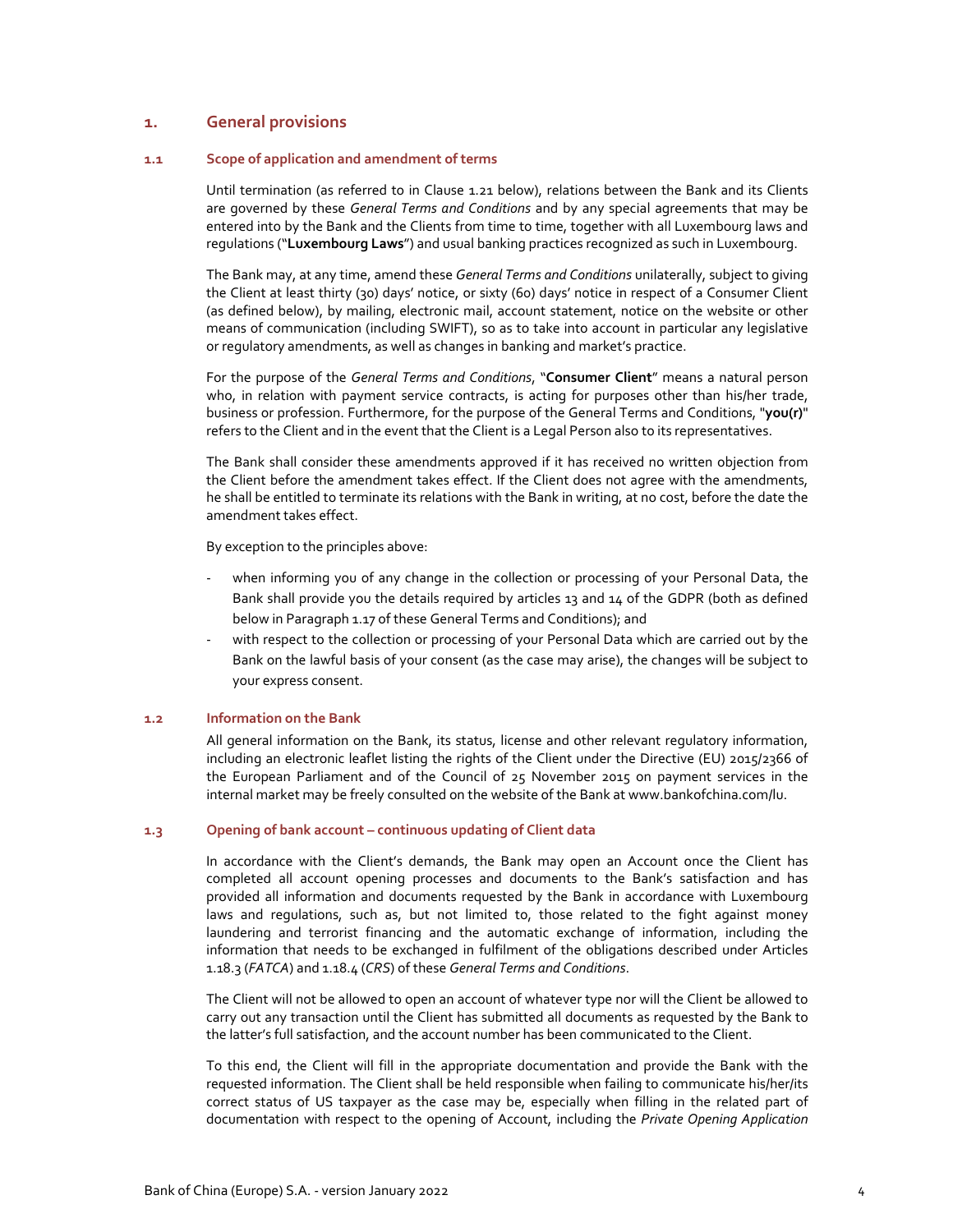*Form* and *Information Reference* or the *Legal Entity Account Opening Information* and the *Company Account Application* or the *Bank Account Opening Application*.

The Client shall be the beneficiary owner of the assets and related income held with the Bank, while releasing the Bank of any tax-reporting obligation to third parties other than the reporting obligations specified in the provisions of Articles 1.17.3 and 1.17.4 of these General Terms and Conditions, save if mentioned to the contrary in any specific document.

Any change of Client's identification information must be notified to the Bank without delay. The Client being a natural person will promptly notify the Bank of any change of his/her certificate of identity, address, telephone number etc. in due course. A Client being a legal entity will promptly notify the Bank of any change related to its capacity or status and communicate all supporting documents if requested by the Bank. When appropriate, the Bank may accept a substitution of proxy holders.

The Bank reserves the right to decide at its sole discretion whether to accept or reject any Client and/or to terminate with immediate effect the relationship with its Client. If the Client fails to deliver any such document in a timely manner to the Bank, the Bank is authorized to liquidate the positions of the Client and to close the Account without further notice and to take any other action permitted or required by law. Should the identification not be fulfilled but the assets of the Client are already in custody at the Bank, these assets shall be frozen in a non‐interest bearing deposit until these identification requirements are fulfilled.

#### **1.4 Operation of bank account**

Accounts opened in the name of several Account Holders shall be held in a joint account ("**Joint Account**"), and can be operated either with a joint signature of the Account Holders ("**Undivided Account**") or with the individual signature of any of the Account Holders ("**Joint and Several Account**").

### **1.4.1 Undivided Account**

Operations on Undivided Accounts require the signature of all of the Account Holders. The Account Holders of an Undivided Account must give instructions jointly to the Bank in order to carry out any management operations or transactions on such Undivided Account, including closing the Undivided Account, entering into loans, granting to the Bank or to a third party or revoking any management and disposal powers, and pledging assets as security. However, a power to carry out any management operations or transactions granted by all of the Account Holders of an Undivided Account may be revoked at the request of any of the Account Holders.

All of the Account Holders of an Undivided Account are jointly and severally liable to the Bank for all associated obligations.

In the event of the death of one of the Account Holders of an Undivided Account, and unless otherwise provided by law, the deceased Account Holder will be automatically replaced by his beneficiaries. The heirs shall remain liable to the Bank for any obligations owed by the deceased Account Holder at the time of death as a result of his joint and several liability for debt.

### **1.4.2 Joint and Several Account**

Operations on Joint and Several Accounts require the signature of any one of the Account Holders of the Joint and Several Account. Each Account Holder of the Joint and Several Account is entitled to carry out any management operations or transactions, including closing the account, entering into loans, granting to the Bank or to a third party or revoking any management or disposal powers, and pledging assets as security, in which case the Bank will not be required to provide express notice thereof to the other Account Holders of the Joint and Several Account or heirs, if applicable.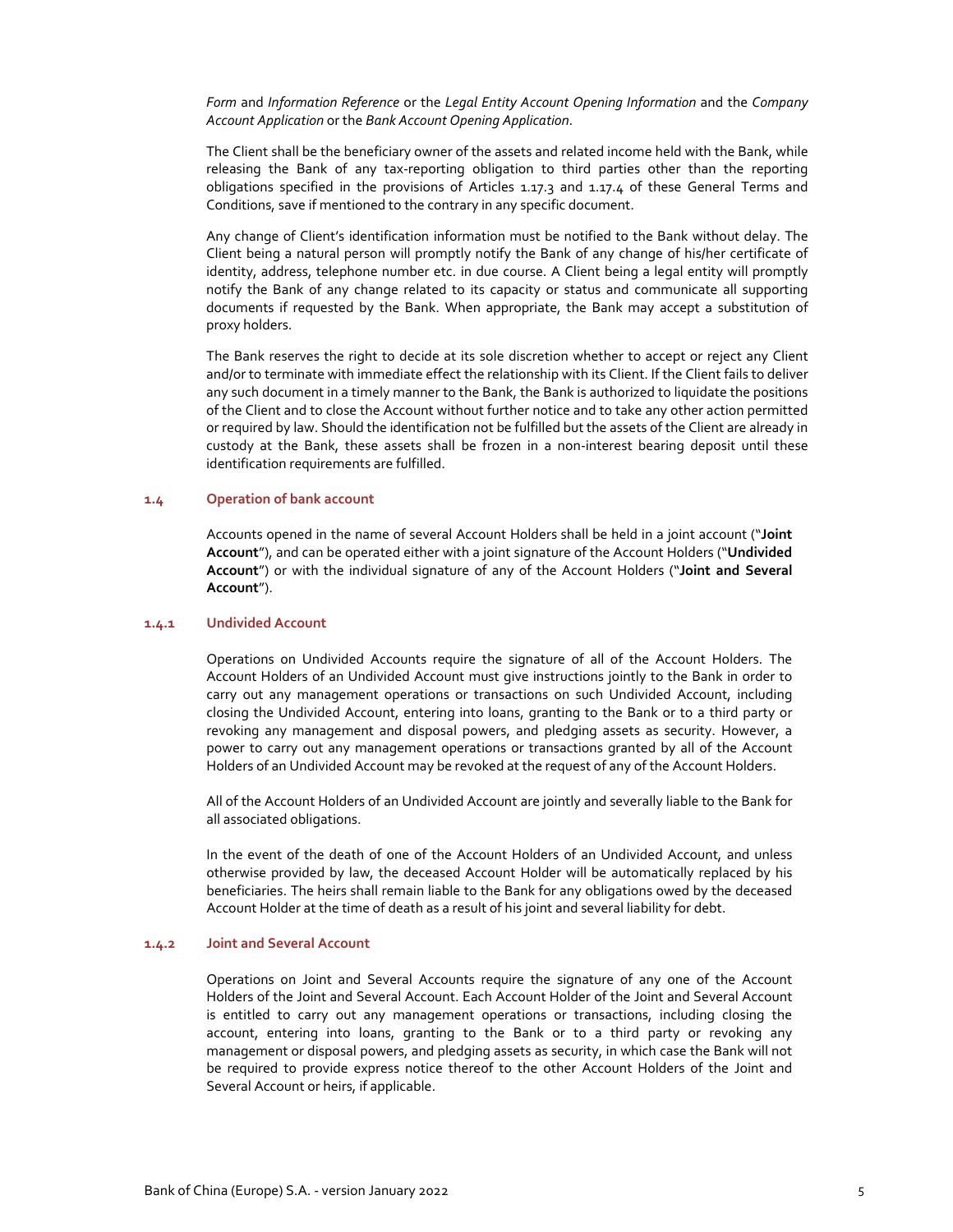In executing an instruction provided on the basis of the signature of one Account Holder of a Joint and Several Account, the Bank shall not be held liable with regard to the other Account Holder(s) of the Joint and Several Account, or to any deceased Account Holders of the Joint and Several Account, or any heirs or representatives, even if they are minors, of any of the Account Holders of the Joint and Several Account, or any beneficiaries whomsoever.

New holders of a Joint and Several Account may be added only with the consent of all of the other Account Holders.

All of the Account Holders of a Joint and Several Account shall be jointly and severally liable to the Bank for any obligations contracted individually or jointly with respect to the Joint and Several Account.

The death of one or more Account Holders of a Joint and Several Account will not affect the terms and conditions of the Joint and Several Account's operation.

In the event that one or more Account Holders of a Joint and Several Account, or one of the beneficiaries or legal representatives of a deceased Account Holder of a Joint and Several Account, notifies the Bank in writing of their objection to one or more instructions issued by one or more of the other Account Holders, the Bank will not execute the contested instruction(s) and it will deem the joint and several account agreement to be terminated. With respect to the Bank, the Account Holders' joint and several liability as creditors shall cease immediately. However, the Account Holders' joint and several liability as debtors shall remain unchanged. Following termination of the joint and several account agreement, the relevant Joint and Several Account will operate in accordance with the rules governing Undivided Accounts.

#### **1.4.3 Client's death or incapacity**

In the case of the Client's death or incapacity, the persons authorized to represent the deceased or incapacitated Client's estate or assets and liabilities (in particular, but without being limited to, the executor of the will or the heirs) shall or if otherwise provided for in the law, replace the Client in the relationship with the Bank.

Upon the death of the Client, the Bank may, without however being obliged to, demand the production of a certificate of inheritance or any other document that the Bank may deem is required (and in such form as the Bank may decide) in order to clarify the rights related to the late Client's assets deposited with the Bank (including, without however limitation, a death certificate ("*acte de décès*") issued by the competent Luxembourg or foreign public authority and a list of heirs issued by a notary public or a Luxembourg or foreign court). Except in the event of gross negligence or wilful misconduct on its part, the Bank may validly rely on such documents and consider any person(s) designated therein as the person(s) entitled to the assets of the late Client deposited with the Bank.

As long as the Bank has not been formally notified in writing about the death or the incapacity of the Client, the Bank may not be held liable when it carries out orders received from the holder of a power of attorney or proxy of the deceased or incapacitated Client.

Upon production of the relevant documentation in a form which is satisfactory to the Bank, any of the heirs of the late Client may withdraw or transfer the late Client's assets kept with the Bank on behalf of himself and on behalf of the other heirs.

## **1.5 Signatures and powers of attorney**

#### **1.5.1 Signatures**

The Client is required to deliver to the Bank a list of the persons authorized to sign on his behalf, together with their specimen signatures along with an indication of a sole signature (in respect of Joint and Several Account) or joint signatures (in respect of Undivided Account) being effective, and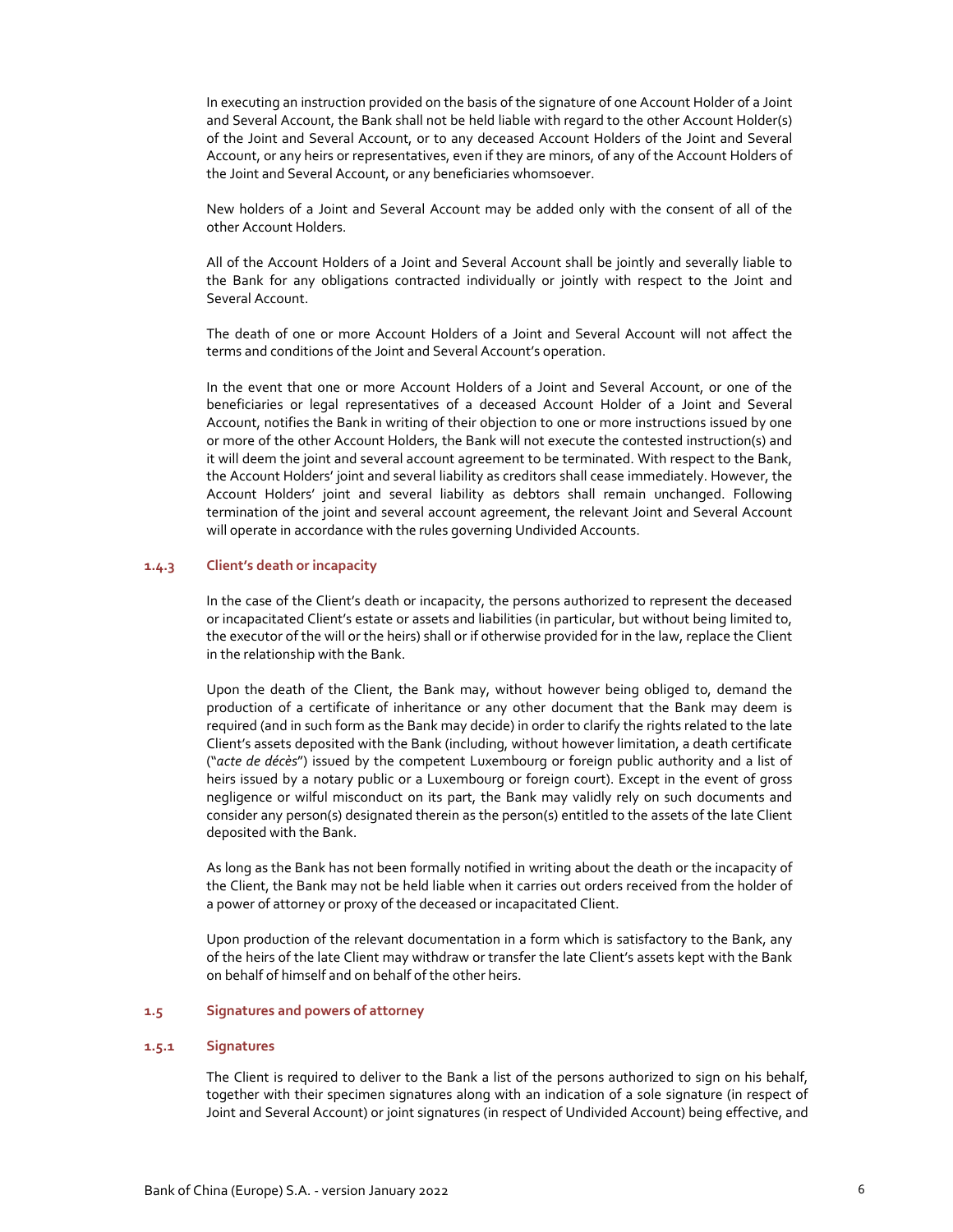give written notice to the Bank of any changes made to the list or to the signatures as soon as possible, together with any supporting documents and information that the Bank may request.

Once the Account is opened, the signatures conformity with the specimens is strictly required. Shall it not be the case, the Bank is entitled to refuse any requests or instructions from the Account Holder.

Any change, addition or cancellation of signature of the Account Holder must be confirmed by the relevant Account signatory/signatories in case the Account Holder(s) is/are Natural Person(s). Should the Account Holder be a Legal Entity any change, addition or cancellation of signature should be evinced by a documentation in a form satisfactory to the Bank showing that the new Account signatory(ies) has/have been duly empowered by the Legal Entity for the purpose of the management and operation of the Account(s) concerned. The new signatory/ies is/are empowered to inquire about the Account activities conducted prior to the above change.

Regarding a Legal Entity, the signature specimen shall be given by validly authorized persons, so that any evidence of such authorization shall be provided to the Bank on request. The Bank assumes no responsibility for verifying the accuracy or the completeness of the data presented by the Client.

The signatures and signing power(s), which are on the Client specimen signature file or which have been notified in writing to the Bank, shall remain valid until the business day following the day on which an express written revocation has been received by the Bank, regardless of any entry or amendment in any companies register or publication. In particular, the Bank shall have no duty to verify whether the signatures and the signing power(s) are still valid.

The Bank shall not be held responsible for the fraudulent use by a third party of the signature of the Client, whether such a signature is authentic.

Any change in connection with the signature of the Account Holder must be notified to the Bank immediately, failing to which any consequences incurred in failing to act as such will be borne by the Client.

## **1.5.2 Power of Attorney**

The Client may be represented in dealing with the Bank, by one or several agents. The Client will provide the Bank with a list of all persons authorized to give instructions together with their specimen of signatures. In addition, the Client shall be required to provide the Bank with powers of attorney on a specific application (the "**Power of Attorney Application**") related to the Client's Account. The Bank accepts valid shareholders' resolutions and/or board resolutions or other delegation of powers in lieu of the Power of Attorney Application provided that they comply with the constitutional documents of the Client. The Bank assumes no responsibility for verifying the accuracy or the completeness of the data presented by the Client.

The Bank shall not be held liable for the consequences which may result from the forgery, imprecision or incompleteness of powers of attorney presented by the Client to the Bank.

The power of attorney shall be deposited with the Bank and shall remain effective until further written revocation or modification is submitted by the Client to the Bank.

In case of death of a Client being a Natural Person, or bankruptcy of a Client being a Legal Entity, the power of attorney shall cease to have effect following written notification of such an event to the Bank. The Bank is not required to gather such information on its own initiative.

## **1.6 Foreign currency account**

Accounts may be opened with the Bank in any currency acceptable to the Bank. Deposit in foreign currency means deposit in a currency other than Euro. The Bank may hold assets in currencies other than Euro for the account of the Client with correspondents either in the country of the currency or elsewhere. Such assets may be subject to (i) tax, restrictions, deductions and other legal or statutory regulations in force in the country of the correspondent or in other countries and (ii) occurrences of force majeure, civil uprising or war and other events which are not under the control of the Bank.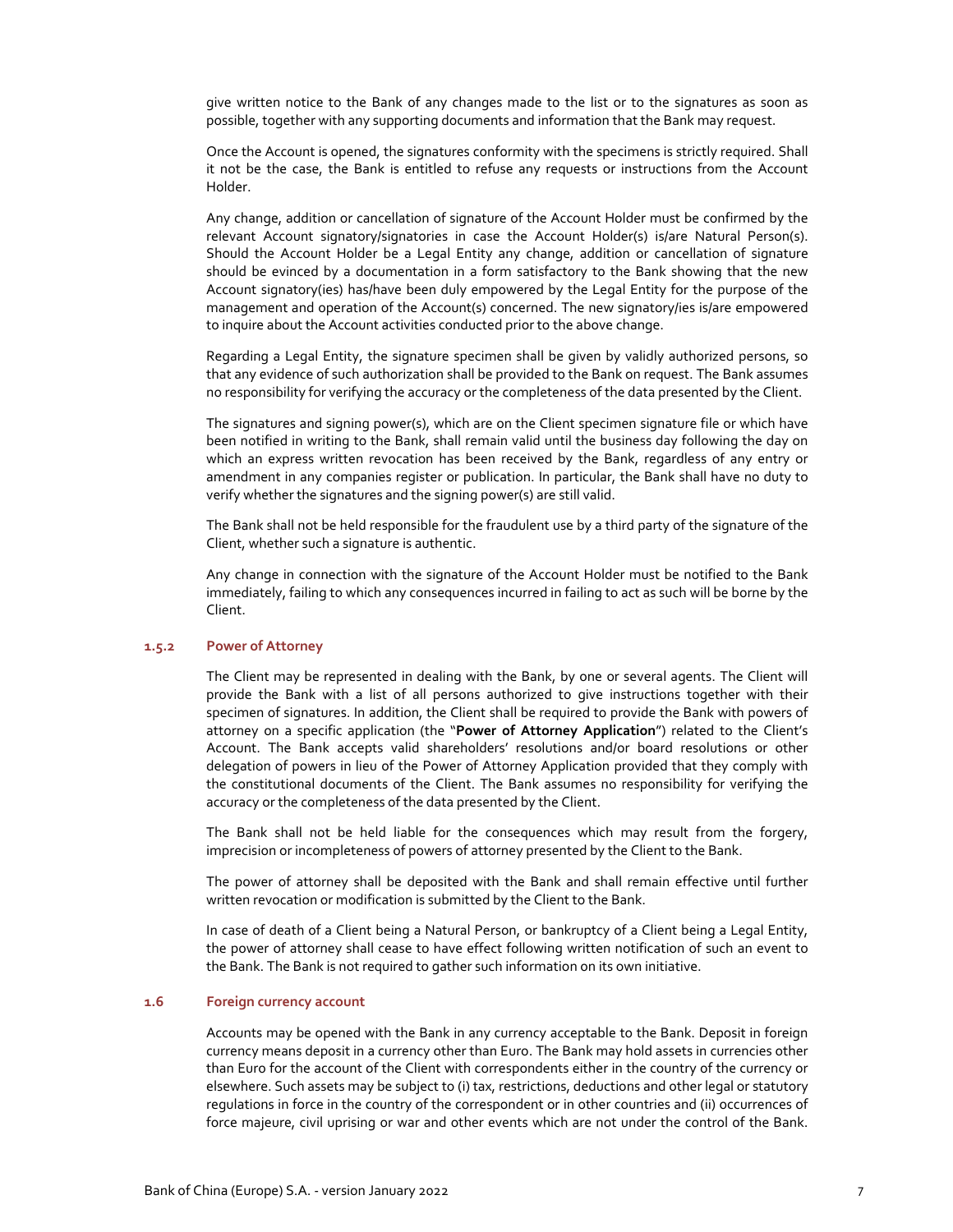The Client shall bear the legal and economic risks in relation to any of the events indicated in (i) and (ii) of the previous sentence.

Without prejudice to other provisions of the General Terms and Conditions, the Bank shall fulfil its obligations in the currency in which the Account is denominated. Unless authorized by the Bank in writing, the Client is not able to obtain the restitution of balance in another currency than the one in which the Account is denominated in. If the currency in question is unavailable or has suffered significant depreciation, the Bank may, but is not obliged, to repay the funds in a corresponding amount in EUR, all losses and costs, of exchange in particular, being borne by the Client.

The Bank shall be entitled to debit or credit any of the Client's accounts with the Bank when the Client does not possess an account in the currency of the transaction or when the credit balance in the currency of the transaction is insufficient. The exchange rate for foreign currency transactions is determined at the Bank's discretion, acting in good faith in line with the market and without prior notification.

When assets belonging to the Client or of which the Client is the holder, either directly or through the intermediary of the Bank, involve the Bank's correspondents in Luxembourg or abroad, the Client's rights shall also be subject to the laws, customs, rules and conventions applicable to the relevant correspondent. The Client shall be entitled to assert against the Bank only such rights as the Bank has *vis‐à‐vis* the correspondent.

## **1.7 Deposits**

The Bank provides current and term deposits. The major currencies that the Bank accepts are USD, EUR, GBP and RMB.

There is no amount limit for a Current Deposit Account. Current account deposits for Natural Persons and Legal Entities in EUR, USD, RMB and GBP are interest bearing, and interest is paid monthly, quarterly or half-yearly, at the rate set by the Bank on the basis of market conditions.

For any type of Term Deposit Account, the deposit amount is five thousand euros (EUR 5,000.00‐) minimum (or equivalent).

Any amount below the limit is not acceptable for term deposit, unless a specific agreement between the Bank and the Client is executed in this respect.

The Bank reserves the right to apply specific internal procedures with regard to cash transactions from time to time, in accordance with applicable legal and compliance requirements.

Where a Consumer Client places cash in an EEA currency at the Bank's counters, the Bank will immediately credit the Account of the Consumer Client after counting it and if necessary after conversion(where the Consumer Client has requested it beforehand) of the funds in the currency of the Account of the Consumer Client.

Where a Client who is not a Consumer Client places cash in an EEA currency at the Bank's counters, the Bank will credit the funds to the Account of the Client with a D+1 value date, at the latest.

In case of intention to change the period or the amount of the term deposit, the Client shall notify the Bank at least two (2) working days before the date of the payment of interest.

If such notification is not provided to the Bank on maturity date, then the term deposit account shall be automatically renewed, for roll-over term deposits, without further notice, for a further period of the same duration. It being understood that the principal shall remain as initially, save for the accrued interest and the new interest rate, decided in accordance with the conditions prevailing at the time of renewal.

As regards fixed‐term deposits, whether these are deposits with a fixed maturity or with any other agreed period of time by which the maturity or repayment date can be determined (any such deposit being a "term deposit"), the Bank is entitled to refuse an early repayment of any term deposit. The Bank may, in exceptional circumstances, authorize the early repayment of such term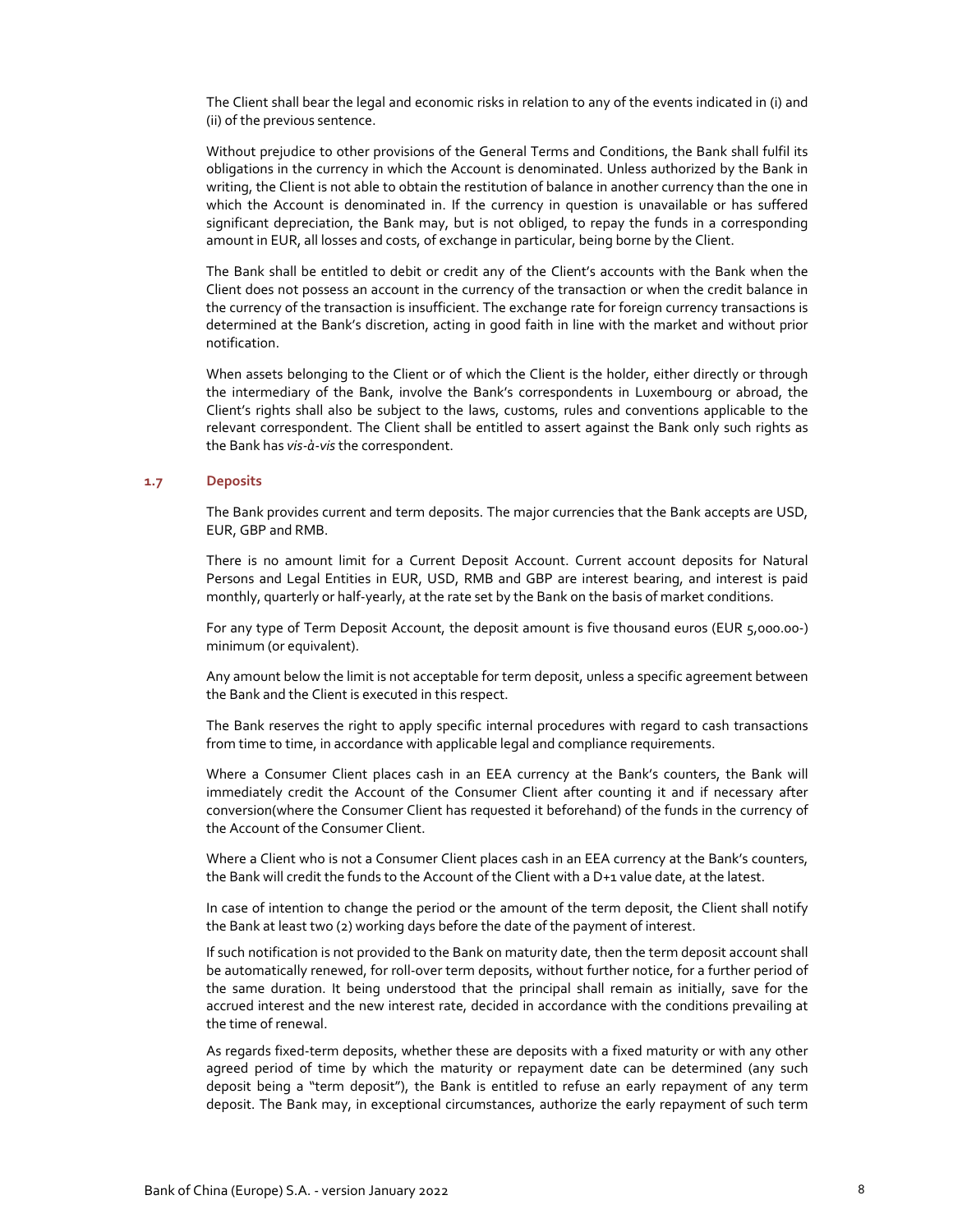deposits in exchange for the payment of a contractual penalty as compensation for the early termination of the term deposit.

#### **1.8 Execution of client instructions and means of communications between the Client and the Bank**

### **1.8.1 General rules**

All relevant information or unique identifier required by the Bank to be able to execute a payment order has to be provided by the Client in a timely manner.

All communications and instructions from the Client to the Bank should be made in writing, by signed and dated letter and/or fax, or by SWIFT.

For the purposes of this article, the terms "instruction" or "order" shall comprise not only any orders relating to the purchase, subscription or sale of financial instruments or orders related to payment services, but also any type of instruction whatsoever or any request relating to the update of personal Client data as for example any amendments of the list of authorised signatories that can validly represent a Client which is a Legal Entity.

If the Bank departs from the rules regarding the means of communication as set out in articles 1.8.2 to 1.8.5 of the present General Terms and Conditions, it is expressly agreed that the Bank's written statements and transaction confirmations shall also suffice as autonomous proof that transactions based on orders given by the Client using one of the aforementioned means of communication have been performed in accordance with said orders, unless the Client provides evidence to the contrary.

Barring fraudulent conduct or gross negligence on the part of the Bank, the Client shall bear all risks resulting from misunderstandings, discrepancies and ambiguities, in particular those resulting from errors regarding the Client's identity and the fraudulent use of the means of communication referred to in the preceding paragraph by unauthorised parties.

### **1.8.2 Telephone orders**

The Bank has the right to carry out instructions given by telephone, except in the case of an instruction related to a payment service. The instructions for a payment service provided by phone are performed only with specific approval from the Bank.

The Client authorises the Bank to record any telephone conversations between the Client and the Bank on tape or on any other type of medium. The recordings made by the Bank evidence the instructions, information and contractual obligations of the parties; they may be used as evidence in justice with the same probatory force as written and dated original documents.

The Bank will not use the recordings for another purpose than to prove the content of the conversations and the instructions given by the Client, save if otherwise agreed by the parties, or if a legal obligation so requires. The Bank informs the Client that the recordings will be retained for a maximum period of ten years.

To avoid duplication errors, all written confirmations of orders previously given by telephone must clearly refer to said orders given by telephone.

The recording of telephone conversations implies the processing of Personal Data; in this regard reference is made to section 1.17 below.

#### **1.8.3 Fax orders**

Any instruction given by fax may only be valid if the faxed copy in the Bank's possession contains the reproduction of the handwritten signature either of the Client (Natural Person) or of the person/s that act(s) as authorised signatory/ies of the Client (Legal Entity). The burden of proof regarding the existence and substance of the communication shall lie with the Client.

#### **1.8.4 Contracts transmitted by fax**

It is agreed between the Client and the Bank that the Bank may consider that contracts, bearing the handwritten signature of the Client and sent by fax to the Bank for execution, are validly entered into upon execution by the Bank, and that such contracts transmitted by fax may be produced by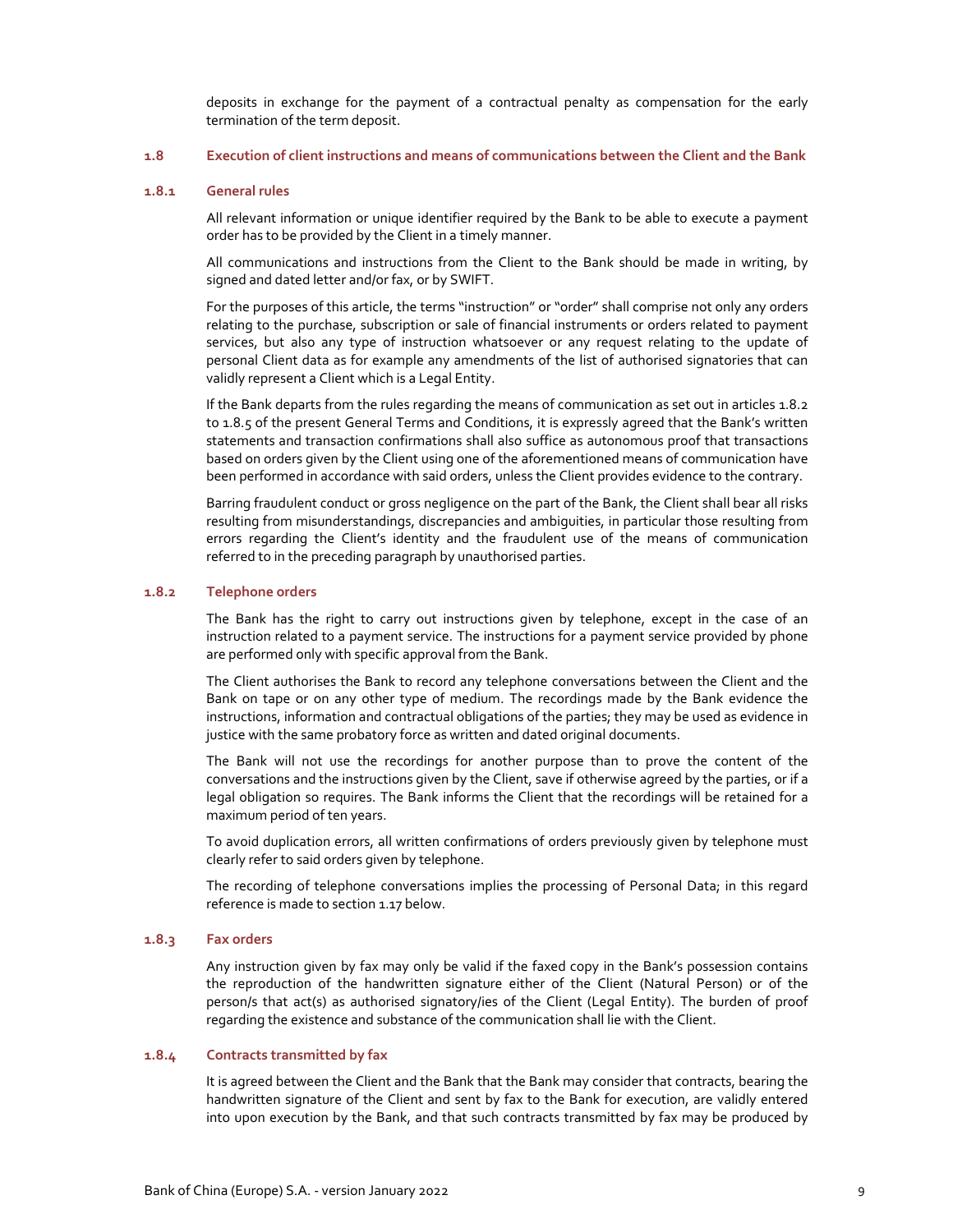the Client and/or the Bank as proof in justice with the same probatory force as written and signed original documents.

#### **1.8.5 Sending instructions electronically (via e‐mail)**

Unless otherwise agreed in writing, the Bank shall not perform any orders given electronically.

The Client further acknowledges that the instructions sent to the Bank via the secured e‐banking system are carried out by the Bank even if they do not bear an electronic signature as defined by Luxembourg law, thus in a way that the integrity, security and authentication of the issuer of the e‐ mail are not assured in such circumstances. Under such conditions, the Client undertakes to bear the consequences of any damages resulting from the use of the Internet and/or the use of his e-mail system, deriving particularly from any losses, delays, errors, misunderstandings, alterations, fraudulent modifications or double sending of the e‐mail.

Without prejudice to (i) the obligations of the Bank to report and address Personal Data breaches under the GDPR and any other financial sector specific regulatory incident reporting obligations of the Bank, nor to (ii) the accountability of the Bank as processor and / or controller under the GDPR, the Client recognises that the Internet is not secured and that the Bank cannot be held liable for possible defaults inherent to the Internet.

The Bank reserves the right to apply a "call-back" procedure before any fax or e-mail instruction given to the Bank is deemed conclusive and binding.

#### **1.8.6 Payment instructions**

The Client is required to inform the Bank in writing of any special case where payments are linked to the compliance with a deadline and where delays in the performance could cause a damage. However, such payment instructions must always be given sufficiently in advance, and are subject to the normal terms and conditions of performance. Failing any prior notice, the Bank shall only be liable in the case of gross negligence.

In the event the Bank cannot carry out said instructions within the required time period and only if sufficient time has been provided, its liability towards the Client shall be limited to the loss of interests due to late performance. Such interests shall be calculated at the market rate of the currency in question. Failing any prior notice, the Bank shall only be liable in case of gross negligence.

The Bank may refuse to carry out any incomplete or imprecise order or instruction given by the Client. Nevertheless, should the Bank carry‐out such orders, it shall not be liable for any errors or delays resulting from the incomplete nature or from the lack of precision of such orders or instructions. In any event, the Bank shall not be liable for any refusal to carry out an order or an instruction. If the Bank considers the instructions in the above manners to be incomplete, ambiguous or lacking sufficient proof of authenticity, it reserves the right to refuse or postpone, at its own discretion, to execute such instructions until complete information or written confirmation is duly provided to the Bank. If the Client sends the Bank a written message to confirm or amend an instruction without specifying any reference to the initial instruction, the Bank shall be entitled to consider this communication as a new instruction in addition to the previous one. Any consequences thus incurred shall be borne by the Client.

The Bank applies strong customer authentication where the Client:

- (i) accesses its payment account online;
- (ii) initiates an electronic payment transaction;
- (iii) carries out any action through a remote channel which may imply a risk of payment fraud or other abuses.

In case of initiation of electronic payment transactions remotely, the Bank applies strong customer authentication that includes elements, which dynamically link the transaction to a specific amount and a specific payee.

The Bank has put in place adequate security measures to protect the confidentiality and integrity of the Client' personalised security credentials.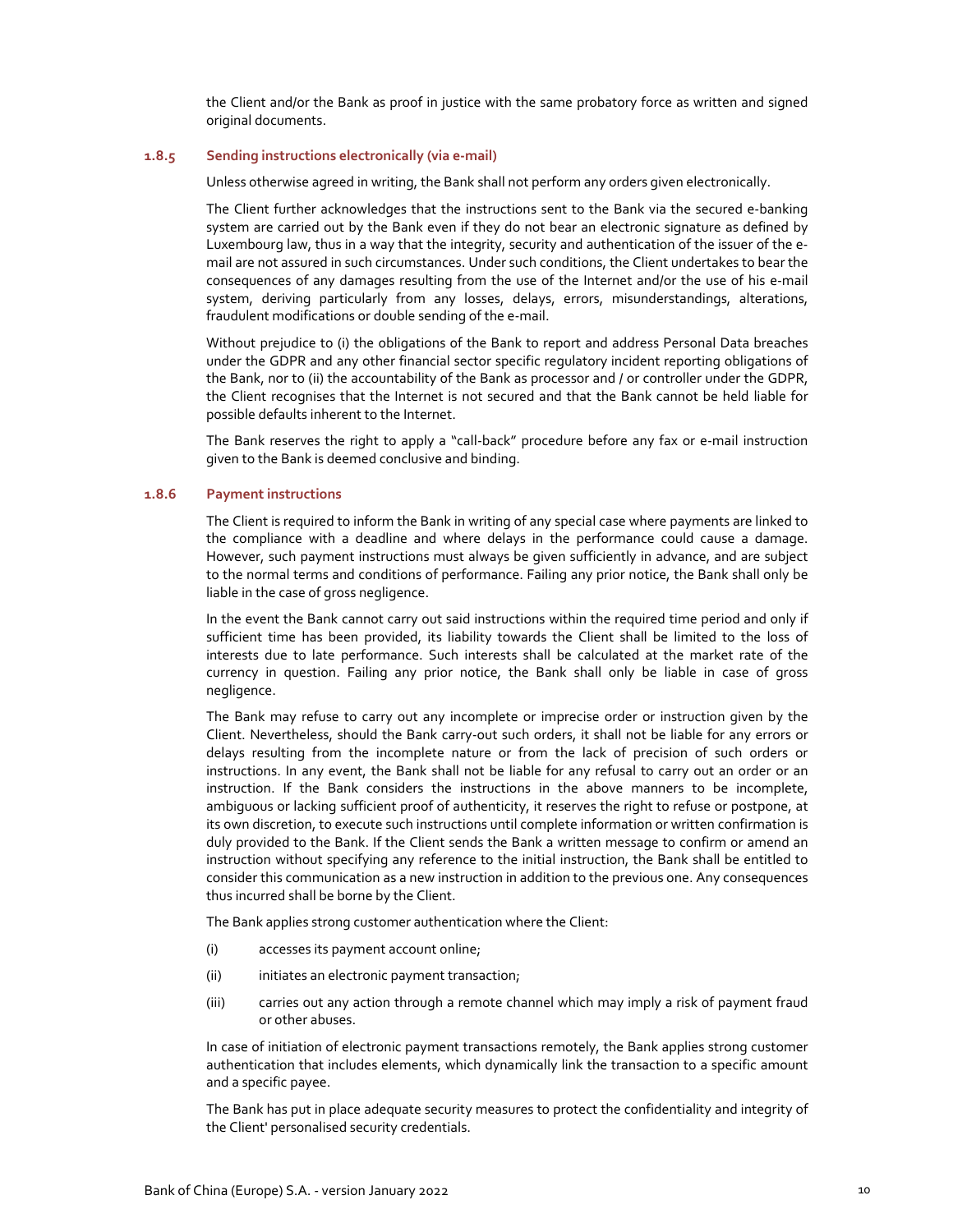The Bank ensures that, when exchanging data by means of the Internet, secure encryption is applied between the communicating parties throughout the respective communication session in order to safeguard the confidentiality and the integrity of the data, using strong and widely recognised encryption techniques.

The Bank may subject the performance of all transactions with its Clients to the receipt of any information it considers necessary, or to the delivery by Clients of all documents or supporting documents, in particular those connected to the Bank's obligations with regard to the fight against money laundering and terrorism financing or any other obligation imposed by regulation. The Bank may ask the Client to produce any information that can justify the transaction from an economic perspective. In the event documents issued in a foreign country are submitted to the Bank, the latter shall not be responsible for their authenticity, validity, translation or interpretation. Indeed, the Client shall guarantee the authenticity of any documents he or his representative(s) submit/s.

The Bank is also entitled to refuse to carry out orders or instructions given by the means referred to in articles 1.8.2 to 1.8.5 of the General Terms and Conditions, if there are any doubts regarding the issuer or their authenticity.

The Client undertakes to bear the consequences of any damages resulting from the use of the means referred to in articles 1.8.2 to 1.8.5 including any issue which result from postal services, telephone operators or express mail delivery companies, and particularly from losses, delays, errors, misunderstandings, alterations or double sending.

## **1.9 Communication by the Bank to the Client**

Correspondence between the Bank and Clients will be in the language(s) agreed between parties. The Client confirms that he/she/it fully understands the language(s) in question.

Clients agree that the following means of communication may be used by the Bank to correspond with them: meeting with their contact person, letter, fax, SWIFT, banking statements, including online banking, email, telephone.

In giving the Bank their e‐mail address, Clients agree to the Bank contacting them via their e‐mail address and authorize the Bank to send information and documents concerning their business dealings by e‐mail and any other relevant information the bank may be required to communicate to the Client. The Client also agrees that the Bank and the persons acting on behalf of the Client may communicate by e‐mail. The Client acknowledges that the integrity, authenticity and confidentiality of data exchanged by e‐mail cannot be guaranteed and exonerates the Bank from any liability for any direct or indirect adverse consequences which may arise from using it.

Communications from the Bank shall be deemed to be delivered from the moment that they are dispatched to the latest address indicated for this purpose by the Client. Mail regarding Accounts with several Account Holders will be sent to a common address indicated to the Bank. If no such address has been indicated, the mail shall be forwarded to any of such Clients. In the event of the death of the Client, they shall continue to be validly addressed to the Client's latest address or to that of one of his heirs. In case of any change of address, the Client must duly notify the Bank in written form. Otherwise, the Client shall be held liable for any consequences incurred.

The date shown on the copy or on the mailing record in the possession of the Bank is presumed to be the date of dispatch. Mail in custody with the Bank is deemed delivered as of the date it bears. Copies of correspondence shall be considered proof of dispatch.

If correspondence is returned to the Bank with an indication that the addressee is unknown at the address indicated or no longer lives there, the Bank shall be entitled to hold this correspondence in its files as well as all subsequent correspondence intended for the Client at the same address, at the liability of the Client.

The Bank reserves the right to send any important information concerning the Client's Accounts directly to the address instructed by the Client as well as the correspondence kept for collection by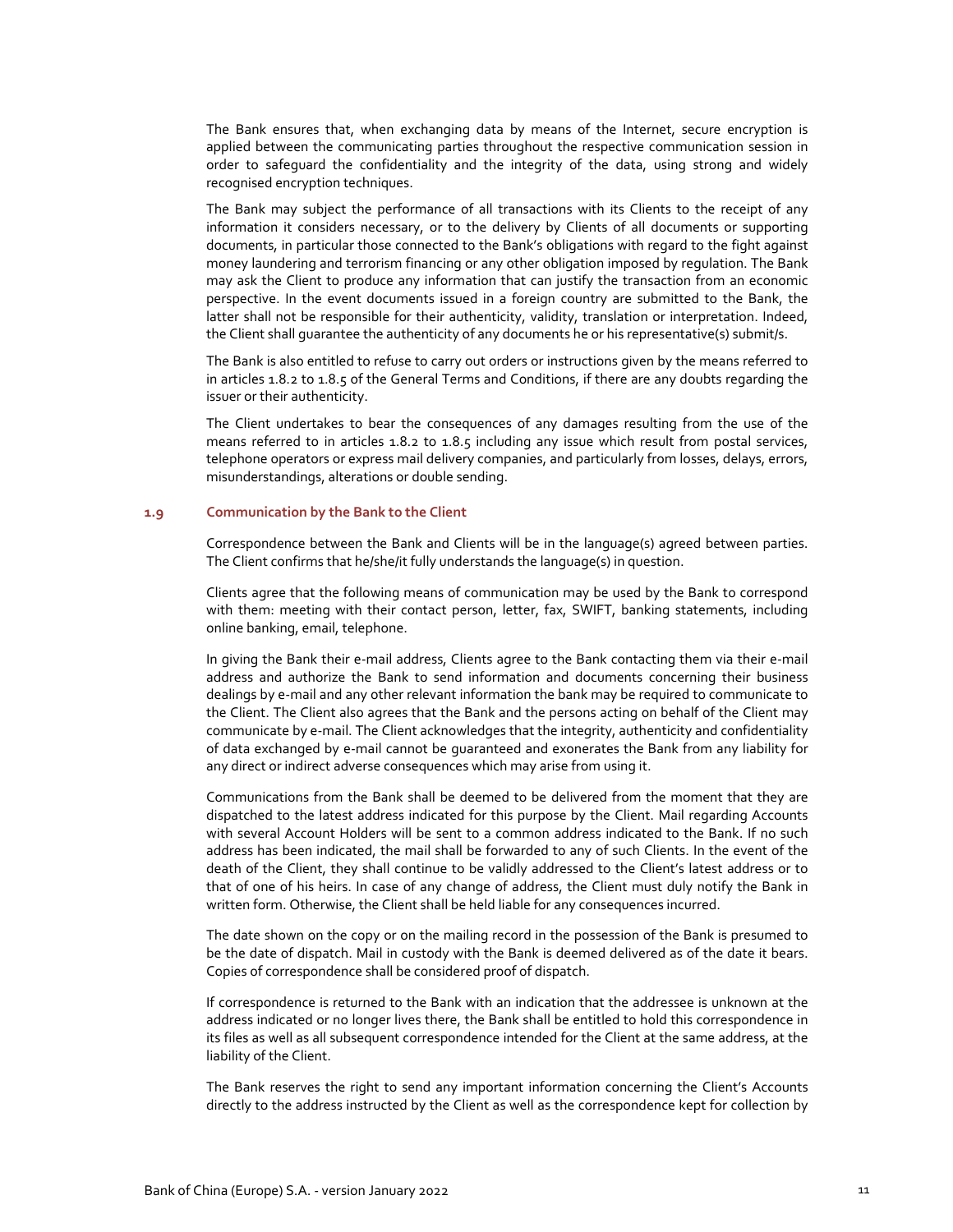the Client, whenever it deems such action appropriate. The Bank shall not be held liable as a result of any prejudicial consequences of such dispatch.

The Bank shall not be held liable for the losses that may result during the transmission of any correspondence or documents, nor does it assume liability for any consequences resulting from the non‐withdrawal of the correspondence retained at the Bank.

The Bank shall not be held liable for losses resulting from the Client's failure to receive communications from the Bank. Nevertheless, the Bank shall inform the Client of such correspondence. The Client undertakes to verify his/her/its mail on a regular basis.

In case of a requirement to dispatch a correspondence, the Client may indicate his/her/its preference in the Account-opening documents with certification of one authorized Bank staff, or later on by any written notice sent to the Bank. Upon the termination of existing business relationship, the above correspondence arrangements shall then become invalid.

With regard to the dispatch of Account statements and the other related documents of a particular transaction, in case of non‐receipt within a reasonable period for postal delivery, the Client should duly notify the Bank to this effect.

In the case of mail being retained by the Bank, the Bank may nevertheless contact the Client by any means whatsoever when it deems such action to be appropriate and may in particular send to this effect any type of mail to the last address communicated by the Client.

In the case where the Client instructs the Bank to hold all bank correspondence related to his Account or Accounts, such correspondence will be held on the following terms and conditions:

This instruction includes no waiver; it is valid until the Client cancels the instructions.

The Client unreservedly acknowledges that the Bank is entitled to consider that all letters and communications have been duly delivered to the Client's address, as dated, on the sole basis of the fact that the Bank is holding such correspondence on the intention of the Client. It follows that the Client shall assume full liability for any consequences whatsoever that may arise from the fact that these letters, communications and advices directly or indirectly related to the Account or Accounts concerned are not sent to his address. He renounces the right to bring a claim against the Bank in respect of the contents of such correspondence of which he could not have been aware until opening his mail

Dispatch of any communication will be recorded, including the date of dispatch, through the provision by the Bank of a printed or a computer-stored copy or other mailing record of such communication. The transmission report (in case of facsimile) shall constitute conclusive evidence of the dispatch of any communication by the Bank and the receipt thereof by the Client.

At the Client's request, the Bank may keep any correspondence up to one year, or send it to the Client on fixed dates. All the expenses incurred in this respect will be borne by the Client's Account. At the expiration of such one‐year deadline, the Bank shall have the right to destroy any unclaimed documents.

The Client is informed and accepts that the Bank may record conversations with the Client for the purpose of providing a proof for commercial transaction or communication in the event of dispute. The absence of recording or keeping of the recordings may not be used against the Bank.

The Bank will retain recordings of telephone communications in accordance with applicable laws on limitation.

The recording of telephone conversations implies the processing of Personal Data; in this regard reference is made to section 1.17 below.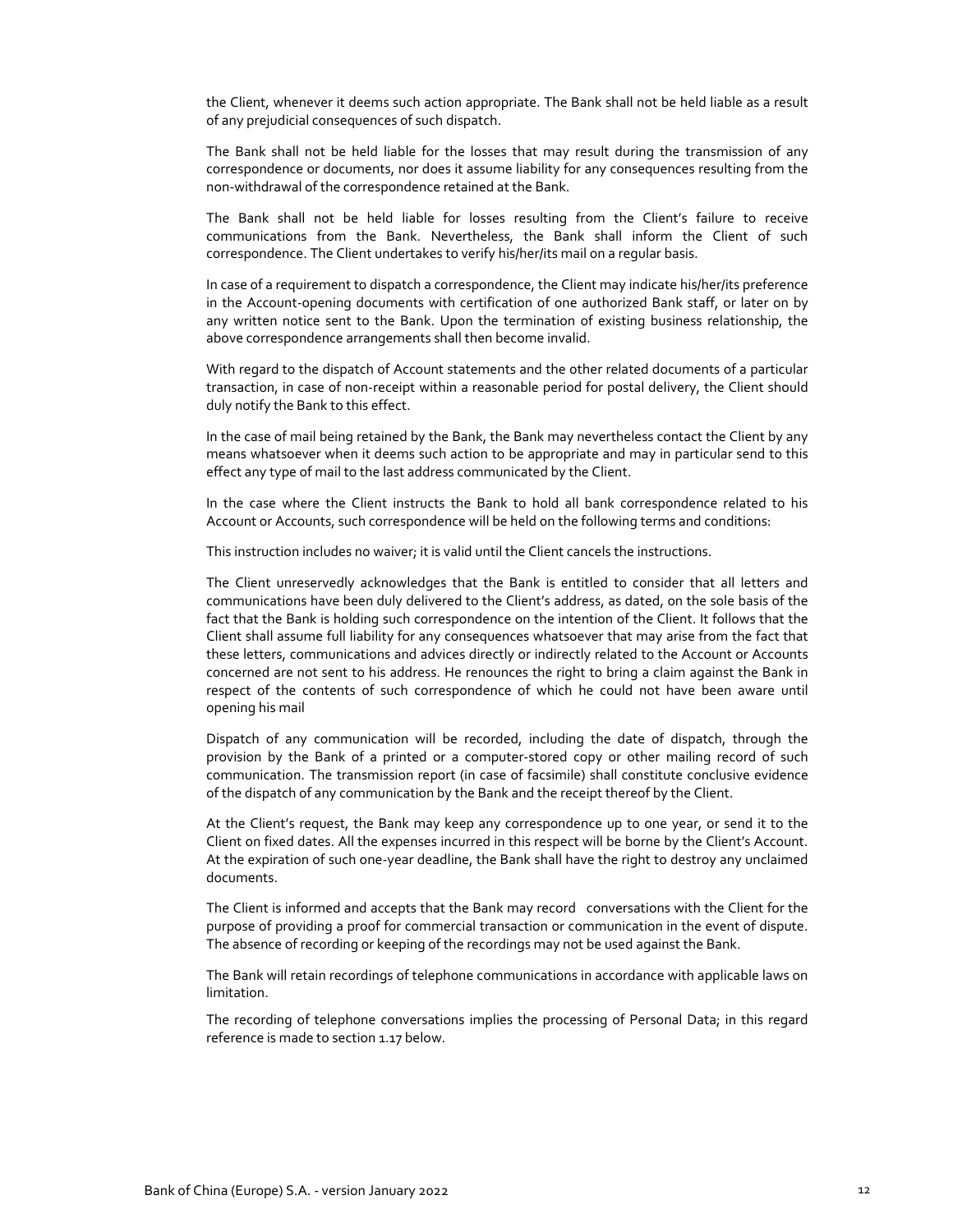### **1.10 Dormant accounts and inactive accounts**

The Bank will address inactive accounts and / or dormant accounts in accordance with the principles set forth in the CSSF Circular 15/631 of 28 December 2015 on dormant or inactive accounts, as well as in accordance with its internal procedures in relation to inactive and dormant accounts.

An account management fee will be charged accordingly annually.

## **1.11 Evidence**

Without contrary evidence, the books and documents retained at the Bank shall be considered as the proof of the execution of instructions.

The Bank is entitled to keep the transaction records (including Personal Data and records of Personal Data processing) by means of computerized data. The Client may disprove such computerized recording only by submitting an original document of the same nature in writing.

In the case of transactions executed on the basis of telephone instructions from the Client, the Bank reserves the right to record such telephone instructions, in accordance with the GDPR.

## **1.12 Rectification of errors**

The Client shall be obliged to check the accuracy, correctness and completeness of the Account balance within one month after the date on which the Account balance is actually changed. Any delay in such a check shall be deemed to be a recognition of recording made by the Bank.

The Client shall be obliged to inform the Bank of any errors in the documents and Account statements delivered by the Bank. Any complaint relating to the Account statements shall be filed to the usual contact of the Client or to the compliance function of the Bank within thirty (30) days following the dispatch of documents, failing to do so with such documents, the Account shall be deemed to be approved unless significant error exists therein.

The Bank reserves the right, in all cases and without prior notice, to rectify any material errors it may have made by a new entry in its books with a proper value date. If after such a re‐entry into the books, the account shows a debit balance, overdraft interest will be automatically due, without formal notice, as from the effective date of the overdraft.

#### **1.13 Charges and commissions**

Before any transactions, the Client should be provided by the Bank with the related *Standards of Charges and Commission*, a copy of which is available on the Bank's website (www.bankofchina.com/lu).

The Client authorizes the Bank to debit any charges and commissions from the Client's Account, indicated in the Account statements rather than to invoice the amount charged and debited. They are payable at the end of each period and are due for the whole period, except in the case of written agreement to the contrary.

The Bank reserves the right to amend at any time the *Standards of Charges and Commissions* according to market conditions and market practices, provided that a written prior notice is given to the Client before a transaction with an amended charge or commission shall occur. Any details on the nature and the amount on these charges and commissions shall be requested to the Bank at any time. The Client has the right not to enter into the relevant transaction if he does not agree with such amendments.

The Client shall bear the costs for research, mail and telecommunication, fees, taxes and duties or payment on Account or in the event of any transactions made with the Bank.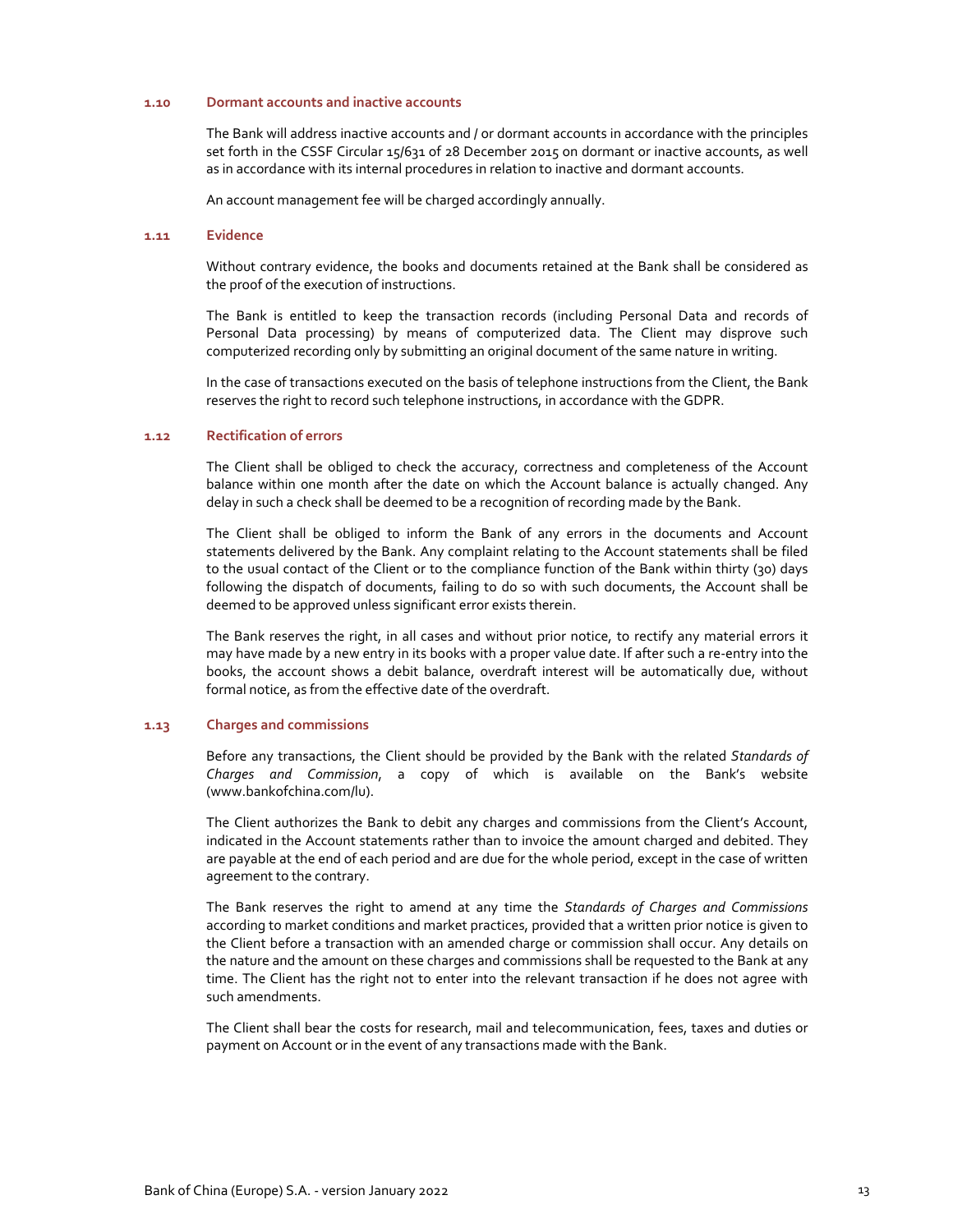## **1.14 Complaints**

The following outlines the complaint handling procedure of the Bank.

The Client may address a complaint in writing (preferable) by post, email or fax, or by telephone to the attention of the below contact persons. The Client's Personal Data will be kept and processed in accordance with applicable data protection laws.

The procedure to address a complaint should be as follows:

First: Contact the Compliance & Regulatory Department and/or Client's contact person in the Bank. Bank of China (Europe) S.A. 55, Boulevard Royal L‐2449 Luxembourg Tel:(352) 268 688 Fax: (352) 268 688 504 Email: legalcompliance.lu@bankofchina.com

Complaints must clearly indicate the contact details and the account number (if relevant) of the Client and include a brief description of the factual situation and reason for the complaint.

The Bank will send a reply within 10 bank working days from the receipt of the complaint. If the answer to the complaint cannot be given within 10 bank working days, the Bank will send a holding reply specifying the deadline by which the Client will receive the reply which will not exceed 30 bank working days.

Second: Contact the Authorized Manager in charge of complaint handling.

If the Client is not satisfied with the handling of his complaint, he may contact the authorized manager in charge of the handling of complaints within the Bank (the "Authorized Manager"), in writing addressed to "Authorized Manager".

To help the Bank to ensure the best possible follow-up, the Client shall indicate the reference information in the letter of response that he received from the Bank.

Third: Contact the Commission de Surveillance du Secteur Financier (CSSF).

If, after having contacted the Authorized Manager in charge of complaint handling, the Client does not receive a response within the given deadline or the response is not satisfactory to him, an out‐ of‐court complaint resolution procedure in front of the CSSF is provided for in accordance with the provision of CSSF Regulation N° 16-07 relating to out-of-court complaint resolution. The Client must file his/her request with CSSF within one year after the complaint is filed with the Bank. The Client may contact the CSSF by post:

Commission de Surveillance du Secteur Financier Département juridique ‐ CC 283 route d'Arlon L‐2991 Luxembourg by fax: (+352) 26 25 1‐2601 by email: reclamation@cssf.lu

If the complaint is linked to the processing or collection of Personal Data, or in order to exercise or enquire about your rights under the applicable data protection laws, including the GDPR, and in connection with your Personal Data, you must instead follow the procedure as set out in Paragraph 1.17.9 below.

## **1.15 Banking secrecy**

The Client's personal and transaction information shall be strictly kept secret by the Bank in accordance with customs and practice and in compliance with banking secrecy regulated by the Luxembourg law, unless the Bank has obtained the Client's prior specific instruction to disclose personal and/or transactional information. Such instruction shall being granted (i) on specific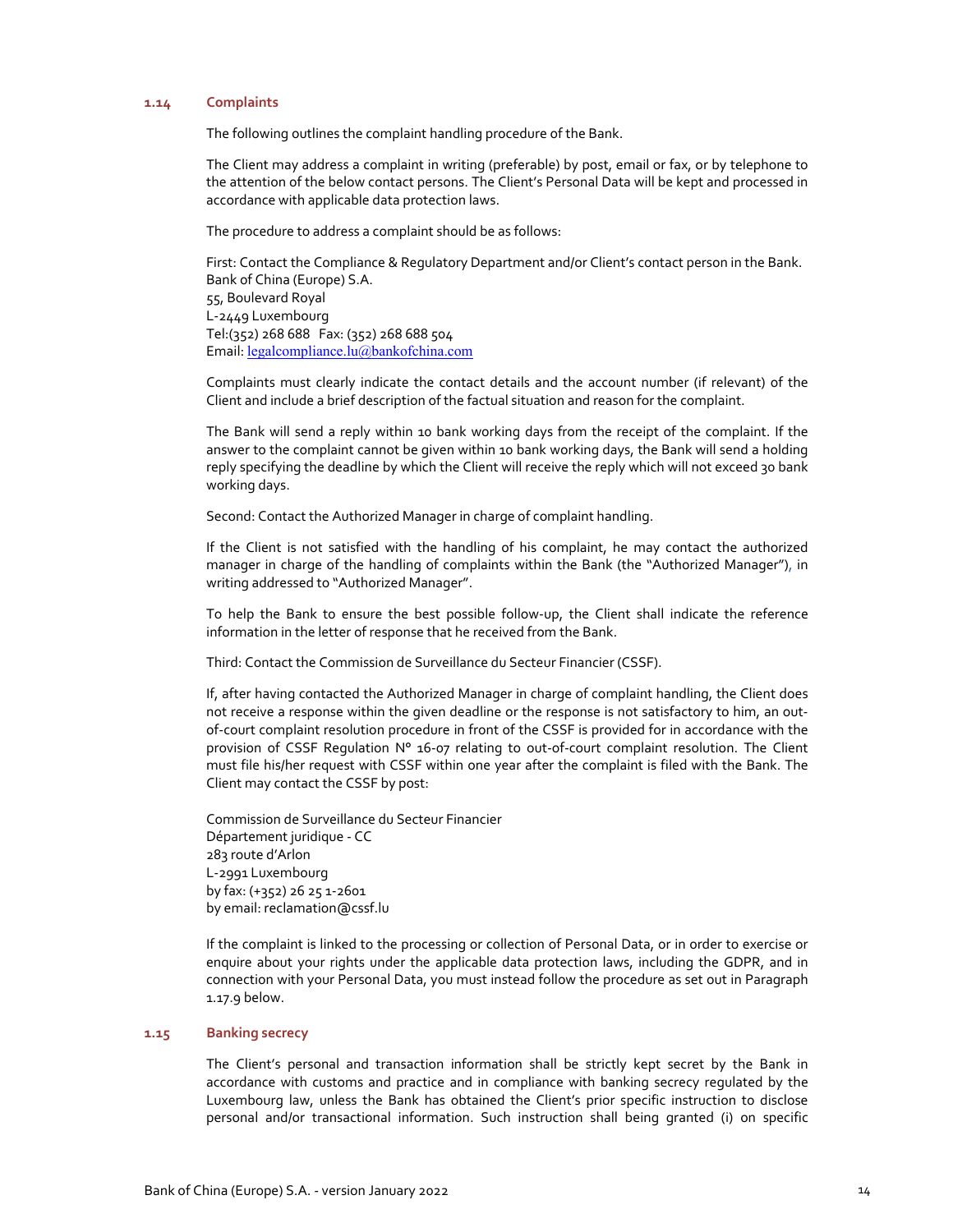information, (ii) to a determined group of addressees, (iii) for a certain period, and (iv) in the final client's interest.

Nevertheless, in specific cases, provided for by laws in Luxembourg, the Bank may have to disclose information to judicial (e.g. where ordered by a competent court) or supervisory authorities.

The Client is duly informed that the Bank, as a financial institution, might be required to share any information such as address, identification details, account number, transaction carried and more generally any other Client information with the Luxembourg competent institutions and/or tax authorities under the laws and regulations in force notably but not restricted to inter‐governmental agreements entered into or as implemented by Luxembourg from time to time for improving and promoting the international tax transparency and the fight against tax evasion, as well as the EU regulations on administrative cooperation in the field of taxation and on mutual assistance for the recovery of claims relating to taxes, duties and other measures or the European directive on taxation of savings income.

The Client is informed and gives his express consent, to the extent that such consent is required for professional secrecy purposes, for the transfer and storage of his information to third parties (including any financial institutions or correspondent bank) in the European Union (the "**EU**") or outside it, including the Unites States of America, in view of executing domestic or international payment instructions (such as SWIFT) or executing any transaction order issued by the Client and which could require the intervention of a third party. The Client is informed that the authorities of such third countries, notably the United States of America, may request access to information stored in processing centres as part of their fight against terrorism.

The Client is informed and gives his express consent for the transfer and storage of his information to third parties which might be involved in the execution of any transaction order he may issue and which may need the provision of such information in order to comply with any legal, regulatory or policy requirements applicable to them and in particular requirements which may result of the application of Anti Money Laundering and/or Know Your Customer laws, regulations or policies.

### **1.16 Collateral**

#### **1.16.1 Unicity of account**

All accounts of the Client, whether denominated in one currency or in different currencies, whether for a fixed-term or callable, and whether they bear different rates of interest, shall be deemed to constitute the elements of a single and indivisible current account (the "**Single Current Account**") in which the credit or debit position in respect of the Bank shall be determined only after conversion of any foreign currency balances into a currency that is legal tender in Luxembourg at the exchange rate applying on the day the accounts are closed.

Any credit or debit transaction between the Client and the Bank passes through the Single Current Account which transforms those transactions into more credit and debit items in this Single Current Account and generate at any moment, and in particular at the closing of the Single Current Account, a due credit or debit balance.

The said debit balance is immediately payable together with debit interests and charges.

The debit balance of the Single Current Account shall be guaranteed, after it has been drawn up and above-mentioned conversions carried out, by all the assets of the Client, collateral, quarantees and security interests ("sûretés") linked to any of the various sub-accounts.

## **1.16.2 Set‐off and interrelationship of relations**

All transactions the Client carries out with the Bank are deemed to be interrelated. Notwithstanding any provision to the contrary, it is agreed that the Bank shall be entitled at any time, even after bankruptcy proceedings of the Client, and without formal notice or prior authorization to offset the credit balance, whether payable or not, in one sub‐account against the debit balance, whether payable or not, in another sub-account, and this up to the amount required to offset the overdraft in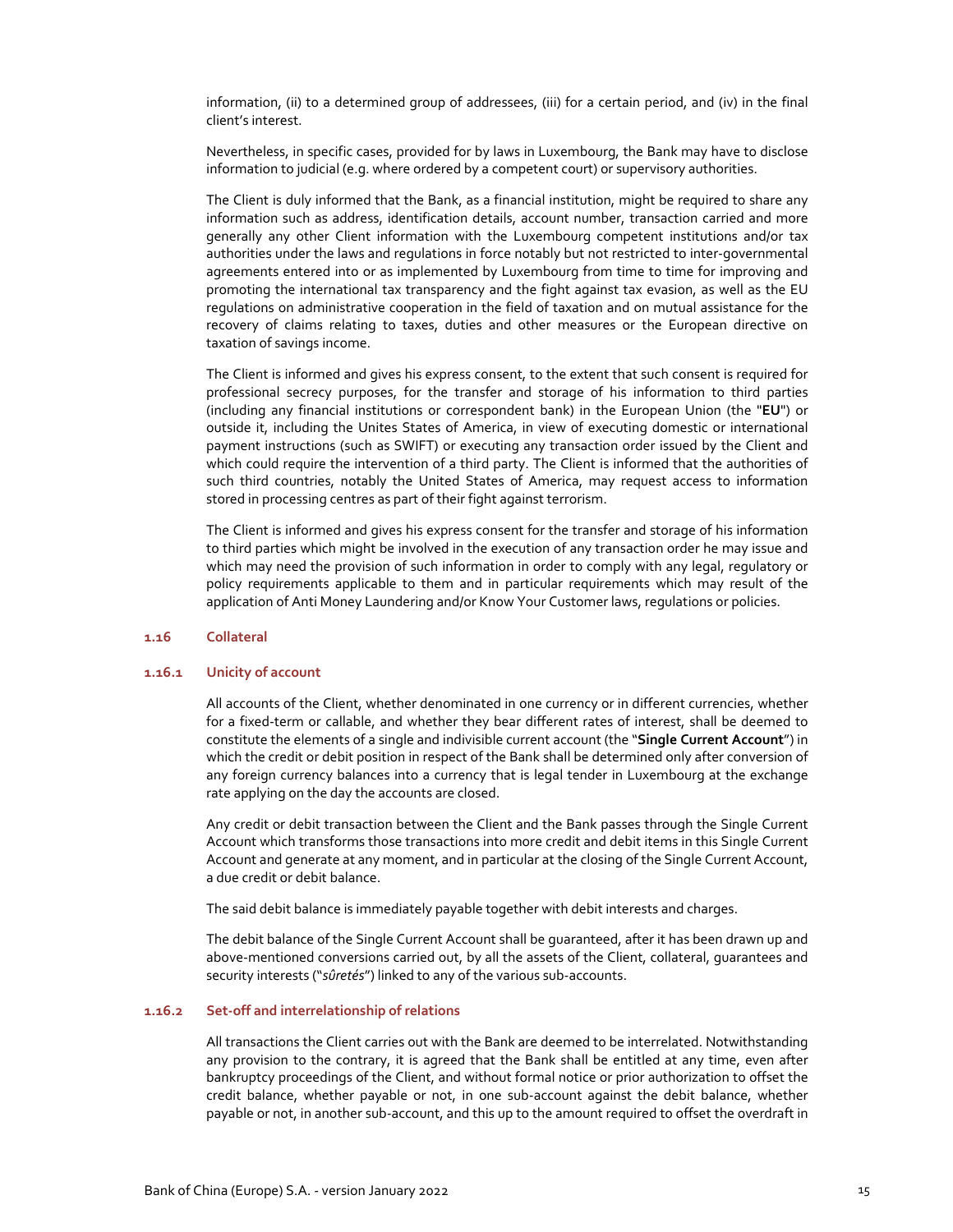the latter, irrespective of the nature of the sub‐accounts, and to carry out currency conversions to this effect if necessary. The Bank shall determine at its own discretion which of its claims it shall set‐ off.

Unless otherwise agreed, the Client waives the right to invoke art. 1253 of the Luxembourg Civil code and agrees that the Bank may, at its own discretion, apply any sums received from the Client to the debt or proportion of the debt it is intended to reduce.

## **1.16.3 Non execution exception – right of retention**

The Bank is entitled not to carry out its obligations should the Client fail to meet any obligation incumbent upon him.

The Bank is entitled to refuse the execution of standing orders (for example, conversion of foreign currencies, payment orders, periodical transfers) if the Client's account does not have sufficient disposable funds and no credit limit is available.

All funds and securities, regardless of their type, held by the Bank on behalf of the Client may be retained by the Bank in the event of the Client's non-performance or late performance of his obligations. Should the Client not pay at maturity a debt to the Bank, or if it becomes highly likely, in the reasonable opinion of the Bank, that he will not do so, all debts of any nature, including term obligations that the Client has towards the Bank, will become immediately due. The Bank is entitled (but not obliged to) contact the Client in order to check the reason for the non payment. The Bank is furthermore entitled to set off those debts without formal notice and in the order of priority it considers most suitable.

The Account Holder, and, in case of more than one Account Holder, all Account Holders agree with the fact that all data necessary for the execution of the instructed transaction may be processed outside of the Bank's payment and settlement system(s) and outside of Luxembourg and the EU. The companies involved by the Bank to execute instructions include the SWIFT.

### **1.16.4 Right of pledge**

As security for all his present and future obligations and liabilities towards the Bank (whether in principal, interest, fees or costs), the Client (for the purpose of this clause, such term shall refer to the Account Holder or, in the case of a Joint Account, the Account Holders of such Joint Account) hereby pledges in favor of the Bank all the assets which the Bank holds for the Client (whether in custody or not), including, but not limited to (i) all securities and other financial instruments whatsoever deposited now or in the future to the Bank and/or credited to an account opened with the Bank as well as (ii) all present and future cash claims resulting from the balance of the Client's account(s) with the Bank, in whatever currency.

Any security or financial instrument pledged pursuant to this Article 1.16 will be designated in the books of the Bank as being pledged as first ranking security in the Bank's favor, without there being however a need to mention such pledge on the account statements produced by the Bank and made available to the Client.

If the Client fails to honor any claim whatsoever towards the Bank when the latter falls due, the Bank shall be authorized, without prior notice to the Client, to enforce the pledge created hereunder and to appropriate or sell the pledged assets in the most favorable manner permitted by the law. In particular the Bank shall be authorized to appropriate or sell any securities pledged in its favor in the most favorable manner provided for by law and to offset cash claims of the Client against the Bank against the claims of the Bank against the Client.

Without prejudice to any specific collateral the Bank may have obtained and that resulting from the foregoing provisions, the Bank is entitled to call at any time for the deposit of replacement or additional collateral in order to cover all the risks it runs owing to transactions entered into with the Client, whether such transactions have been completed or are forward, unconditional or subject to a condition precedent or subsequent.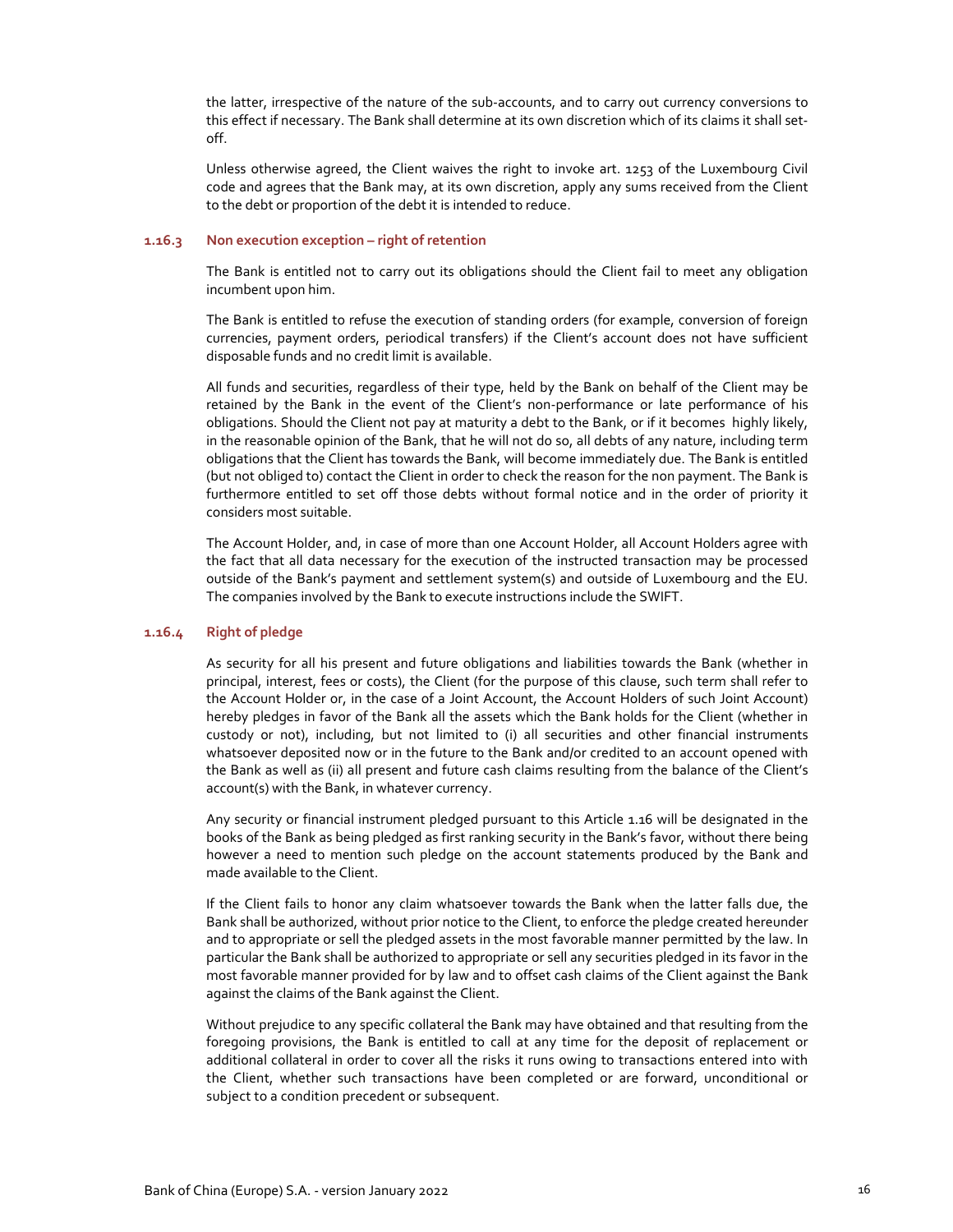The Client waives his rights under Article 1253 of the Luxembourg Civil Code and agrees that the Bank may apply any sums received from the Client to the debt or part of the debt that it wishes to solve.

### **1.17 Data processing**

In accordance with applicable data protection laws, and in particular the Regulation (EU) 2016/679 of 27 April 2016 on the protection of natural persons with regard to the processing of personal data and on the free movement of such data (the "**GDPR**"), the Bank in its capacity as a data controller in each of the cases listed in this article 1.17 processes Personal Data of the Client, and, in case the Client is a Legal Entity, its proxies or representatives and ultimate beneficial owners (all together the "**Data Subjects**"), as the case may be.

The Client shall inform the Bank as soon as possible of any changes in Personal Data collected.

## **1.17.1 Scope of Personal Data collected and processed by the Bank and sources of Personal Data**

The Bank will collect and process the following categories of personal data pertaining to the Client and any other Data Subjects (together the "**Personal Data**"):

- ‐ personal details, e.g. names, previous names, gender, date and place of birth, family details such as details about your spouse and/or children;
- contact details, e.g. address, email address, landline and mobile numbers;
- information concerning your identity e.g. photo ID, passport information, National Insurance number or social security number;
- National ID card and nationality;
- tax domicile and other tax-related documents and information;
- financial information, including payment and transaction records and information relating to your assets (including fixed properties), financial statements, liabilities, taxes, revenues, earnings and investments (including your investment objectives); salary details, information relating to complaints and disputes;
- information we use to identify and authenticate the Data Subjects, e.g. their signature;
- details of communication with you, including records of phone calls, emails and messages through other social communication platforms;
- information in relation to online behaviour and preferences data e.q IP address of your mobile device or computer.
- Records of any advice that we have given to you and the products and services you use;
- ‐ Professional information about you, your investment knowledge, experience and objectives;
- investigations data, e.g. due diligence checks, sanctions and anti-money laundering checks, external intelligence reports, content and metadata related to relevant exchanges of information between and among individuals and/or organisations, including emails, voicemail, live chat, etc;
- information that we need to support our regulatory obligations, e.g. information about transaction details, detection of any suspicious and unusual activity and information about parties connected to you or these activities.

The Bank mostly obtains Personal Data directly from the Client. The Bank may however obtain the Personal Data from a different source, such as Personal Data that are generated in the context of the Bank's services or products that you use, or Personal Data that stem from publicly available sources.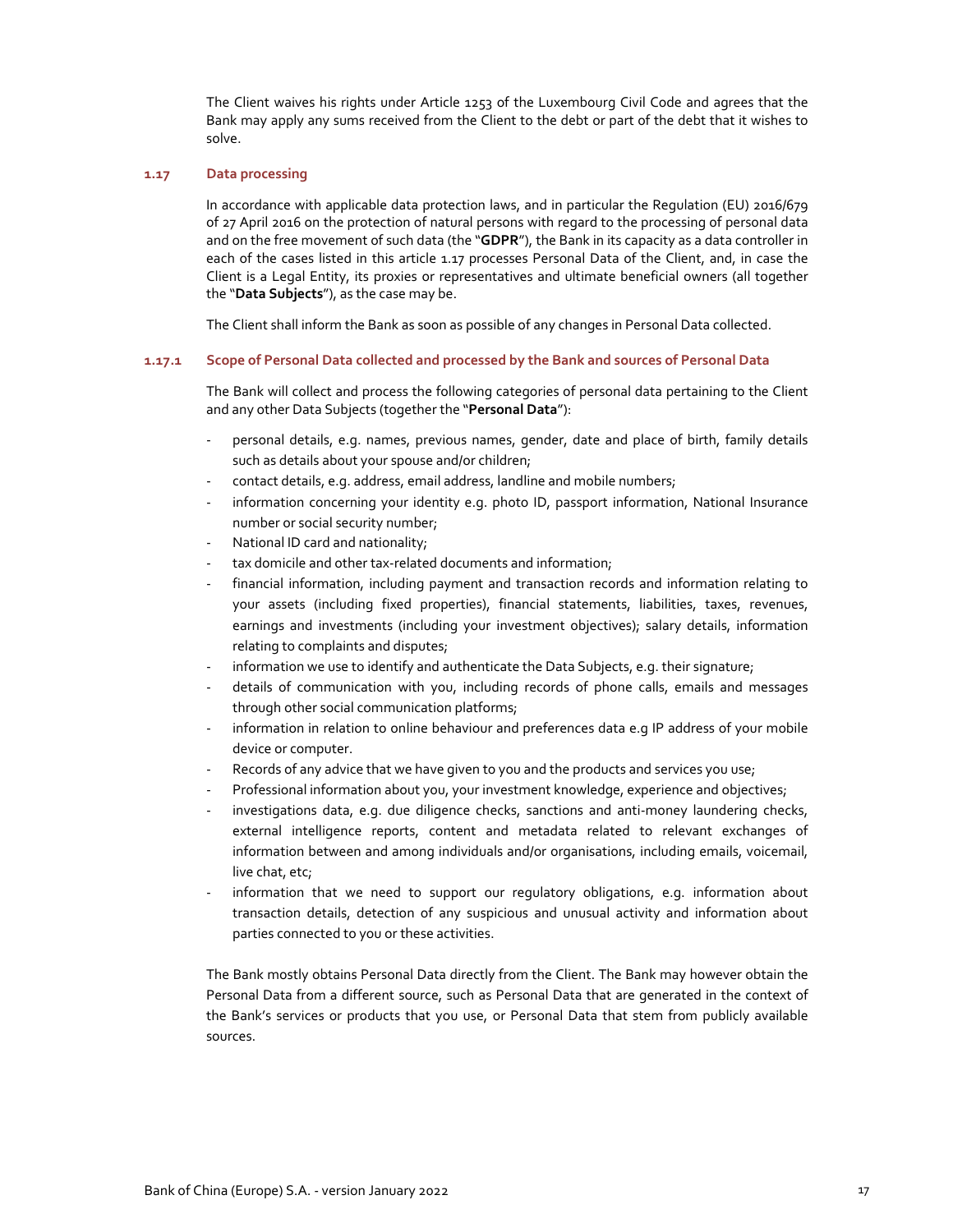## **1.17.2 Personal Data processing by the Bank for the purpose of the performance of these General Terms and Conditions (article 6(1)(b) of the GDPR)**

The Bank will process Personal Data for the purpose of performing its services and obligations under these Terms and Conditions, including but not limited to managing customer relationship, managing Client's accounts, providing and proving related products and services, or executing transactions.

## **1.17.3 Personal Data processing by the Bank for the purpose of compliance with its legal obligations (article 6(1)(c) of the GDPR)**

The Bank will process Personal Data because such collection is necessary for the purpose of complying with the Bank's obligations under AML and Know your Customer laws and regulations, and for the purpose of any other mandatory law binding on the Bank.

## **1.17.4 Personal Data processing by the Bank for the Bank's legitimate interest (article 6(1)(f) of the GDPR)**

The Bank will process Personal Data for the Bank's marketing purposes, including developing commercial offers, sending unsolicited communications regarding similar services and products of the Bank, where the Bank considers marketing purposes to be a legitimate interest as confirmed by Recital (47) of the GDPR. We may also process your data to prevent and combat fraud and to maintain the security of your transactions and of the operations made by the Bank. Furthermore, the Bank processes Personal Data in order to defend its legal position and interests, including in legal proceedings.

## **1.17.5 Personal Data processing by the Bank on the basis of consent (article 6(1)(a) of the GDPR)**

To the extent the Bank would intend to process Personal Data on the lawful basis of consent, the Bank shall not carry out such processing without obtaining such prior express consent in compliance with the GDPR.

### **1.17.6 Transfer of Personal Data by the Bank within the European Union / European Economic Area**

To the extent allowed by applicable law, in certain cases the Bank may need to transfer Personal Data to Bank's subcontractors, companies belonging to the Bank of China group, outside services providers or other companies, within the European Union / European Economic Area, the involvement of which is necessary to provide the services of the Bank. Furthermore, the Bank may also need to share Personal Data with competent authorities and governmental institutions.

Such Personal Data will then be subject to processing by the concerned recipient.

Also, Personal Data included in money transfers is processed by the Bank and other specialised companies, such as SWIFT (Society for Worldwide Interbank Financial Telecommunication). Such processing may be operated through centers located in other European Union countries such as the country in which you ask a money transfer. The legal basis for such processing will be that the Bank needs to perform this processing to be able to perform its obligations under these GTCs (article  $6(1)(b)$  of the GDPR).

If a recipient processes Personal Data as a "processor" on behalf of the Bank, then the Bank will enter into a data processing agreement with the recipient compliant with article 28 of the GDPR.

## **1.17.7 Transfer of Personal Data by the Bank to third countries, including the United States and People's Republic of China (PRC)**

Personal Data included in money transfers is processed by the Bank and other specialised companies, such as SWIFT (Society for Worldwide Interbank Financial Telecommunication). Depending on the characteristics and the destination of the payments, it may become necessary that such processing must be operated through centers located in the United States of America or other third non‐EEA countries, according to their local legislation, whereby these countries do not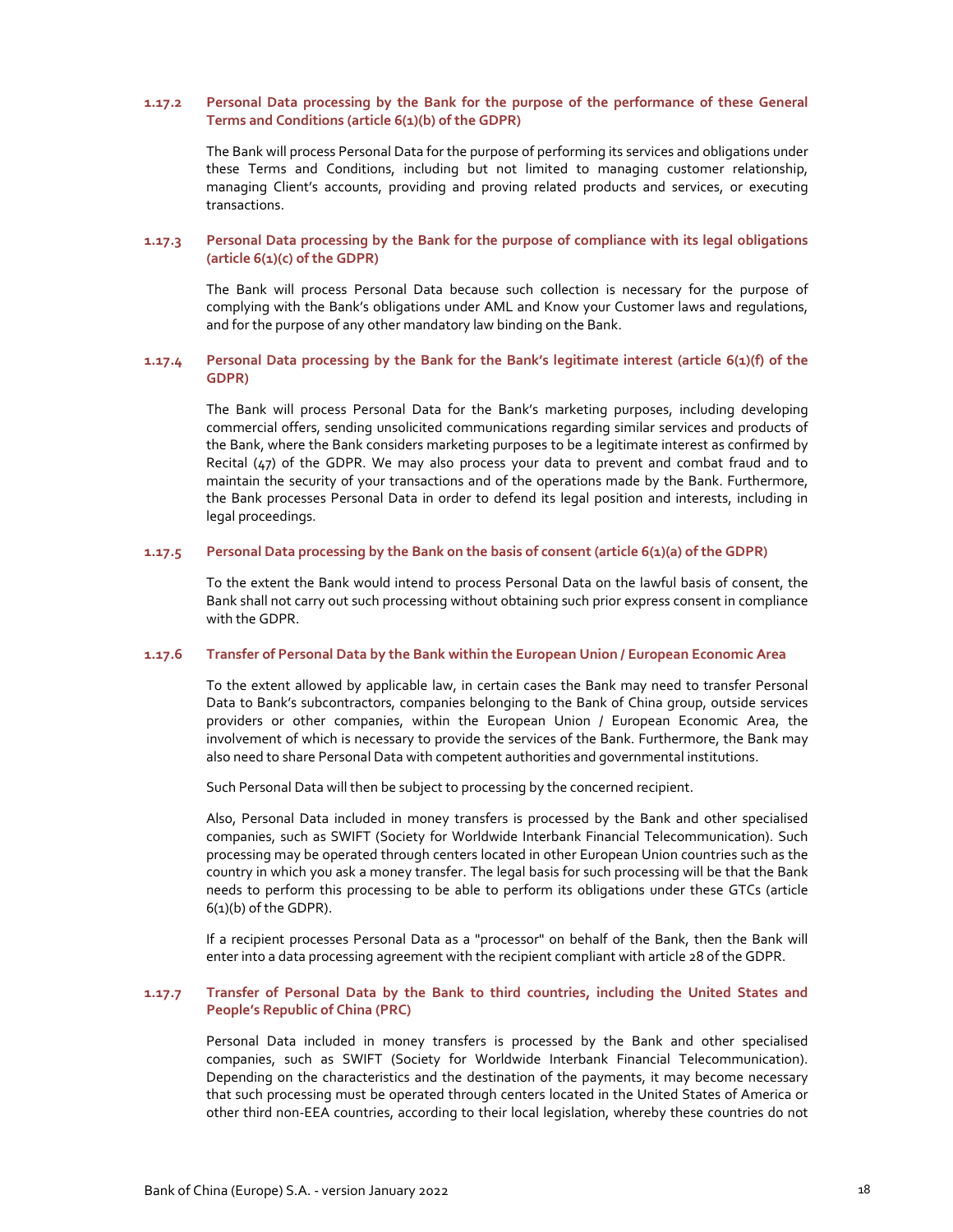benefit from a decision of the European Commission establishing an adequate level of data protection. As a result, the United States of America authorities or authorities from other third countries can for instance request access to Personal Data held in such operating centers for the purposes of fighting terrorism and more generally might (request) access to Personal Data for surveillance purposes. The Client understands and accepts such risk that all data elements, including Personal Data, necessary for the correct completion of the transaction may be processed in the United States of America or another third country when instructing the Bank to execute a payment order.

If a recipient processes Personal Data as a "processor" on behalf of the Bank, then the Bank will enter into a data processing agreement with the recipient compliant with article 28 of the GDPR.

Personal Data will be processed by the Bank and will be transferred to the Bank's head office **in People's Republic of China (PRC)**, for the purpose of internal management, statistics, accounting and reporting, to allow the Bank to provide its service and perform its contractual obligations towards you.

These transfers of Personal Data to the Bank's head office **in People's Republic of China (PRC) :** 

- will be made while ensuring that your rights and effective legal remedies remain fully enforceable (article 46 (1) of the GDPR);
- will rely on appropriate safequards compliant with article  $46(2)$  GDPR, including the European Union Standard Contractual Clause entered into with the Bank's head office and our Service Level Agreement, as the case may be complemented by supplementary measures as required under the GDPR.

Such transfer of Personal Data to PRC will be made by the Bank on the basis of agreement(s) with the recipient compliant with article 28 of the GDPR.

In addition, Personal Data may be transferred, for processing and storage, to other recipients in countries outside the European Union and /or the European Economic Area (EEA), including to recipients in countries that do not benefit from a decision by the European Commission establishing an adequate level of protection, but always in conformity with Chapter V of the GDPR. This means that such third country transfers will take place if:

- an adequacy decision from the European Commission applies to the recipient, meaning that the country of destination offers an adequate level of data protection;
- appropriate safeguards have been put in place, such as binding corporate rules or a data transfer agreement on the basis of EU standard contractual clauses; if needed complemented by supplementary measures ; or
- ‐ a specific derogation applies on the basis of applicable data protection laws.

If your Personal Data are transferred pursuant to appropriate safeguards, you can request a copy as part of your right of access. Where appropriate, the same applies to specific derogations.

Such third country recipients include the Bank's group companies, correspondent banks or financial institutions, outside service providers or other companies, competent authorities and governmental institutions

## **1.17.8 Record keeping and Personal Data storage by the Bank**

The Bank will keep record of the details about its processing of Personal Data in the conditions of article 30 of the GDPR.

Personal Data will be stored by the Bank for the retention periods mentioned in article 1.19 (Record Keeping) of the present General Terms and Conditions.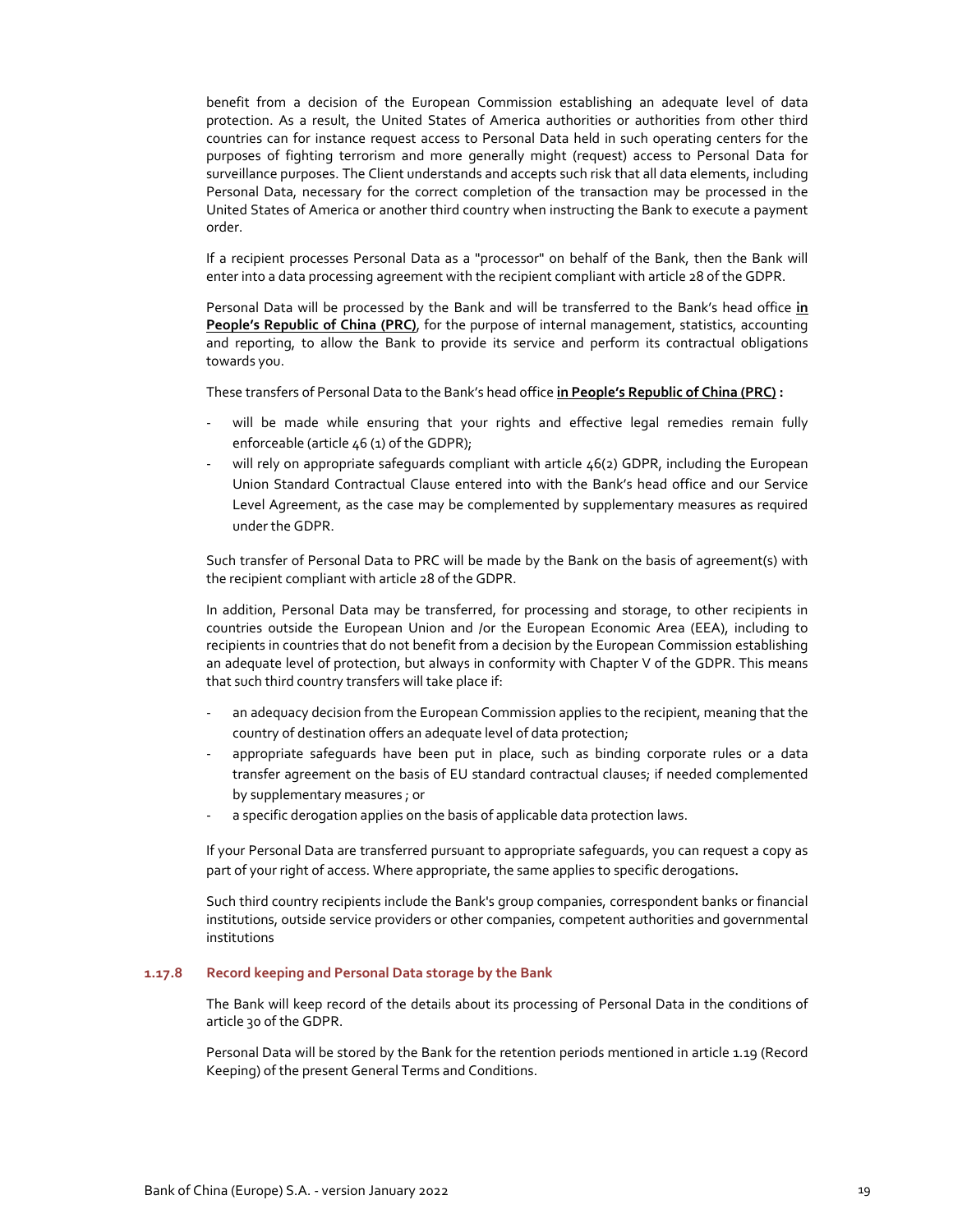## **1.17.9 Data Subjects' rights under the GDPR**

The Data Subjects have the rights, under the provisions and conditions set out in the GDPR, to request from the Bank, in its capacity as controller, access to and rectification or erasure of their Personal Data or restriction of processing or to object to processing as well as the right to portability of their Personal Data.

To the extent that the processing of Personal Data is based on the consent of the Data Subject, the Data Subject has the right to withdraw such consent at any time, without affecting the lawfulness of processing prior to the withdrawal.

To make use of these rights, the Data Subjects may contact the Bank by electronic mail at the address service.lu@bankofchina.com, or by mail at the following address: Bank of China (Europe) S.A., 55 Boulevard Royal, L‐2448 Luxembourg.

For any question or request, you may also contact our data protection officer at Bank of China (Europe) S.A., 55 Boulevard Royal, L‐2448 Luxembourg, or email address: service.lu@bankofchina.com.

The Data Subjects have the right under the GDPR and Luxembourg laws, to lodge complaints with the Luxembourg *Commission Nationale pour la Protection des Données* :

Commission Nationale pour la Protection des Données

Service des réclamations

15, Boulevard du Jazz

L‐4370 Belvaux

Tel.: (+352) 26 10 60‐1

By filing the following complaint form: https://cnpd.public.lu/en/particuliers/faire-valoir/formulaireplainte.html

### **1.17.10 Refusal of provision of Personal Data by Client**

In the case of refusal by the Client to provide the Personal Data which are asked by the Bank as described herein and to the extent that such Personal Data are necessary for the provision of the Bank's services as described herein or for compliance by the Bank with its legal obligations, the Bank may reject the entering into business relations with him/her/it or may decide to suspend or terminate the existing relationship, without prejudice to the pre‐existing relation and rights of the Client.

### **1.17.11 Third parties**

Outside the situations described above, the Bank shall not disclose the collected Personal Data to third parties, except on the express instructions of the Client or if legally required to do so.

The Client – Legal Entity ‐ shall make all necessary actions to receive the consents necessary from its representatives, agents and any other contacts, the processing of whose Personal Data is concerned as well as to provide them with the above information regarding processing of their Personal Data, including informing them about their rights (right to access and rectify data, etc.).

### **1.18 Taxes and customs**

## **1.18.1 Withholding taxes**

The Bank will automatically with no authorization being required from the Client, deduct all taxes that the Bank is required to withhold by Luxembourg or foreign laws or in execution of these General Terms and Conditions. The Client undertakes to provide the Bank within a reasonable period of time or within the deadline as indicated by the Bank in its request to the Client with any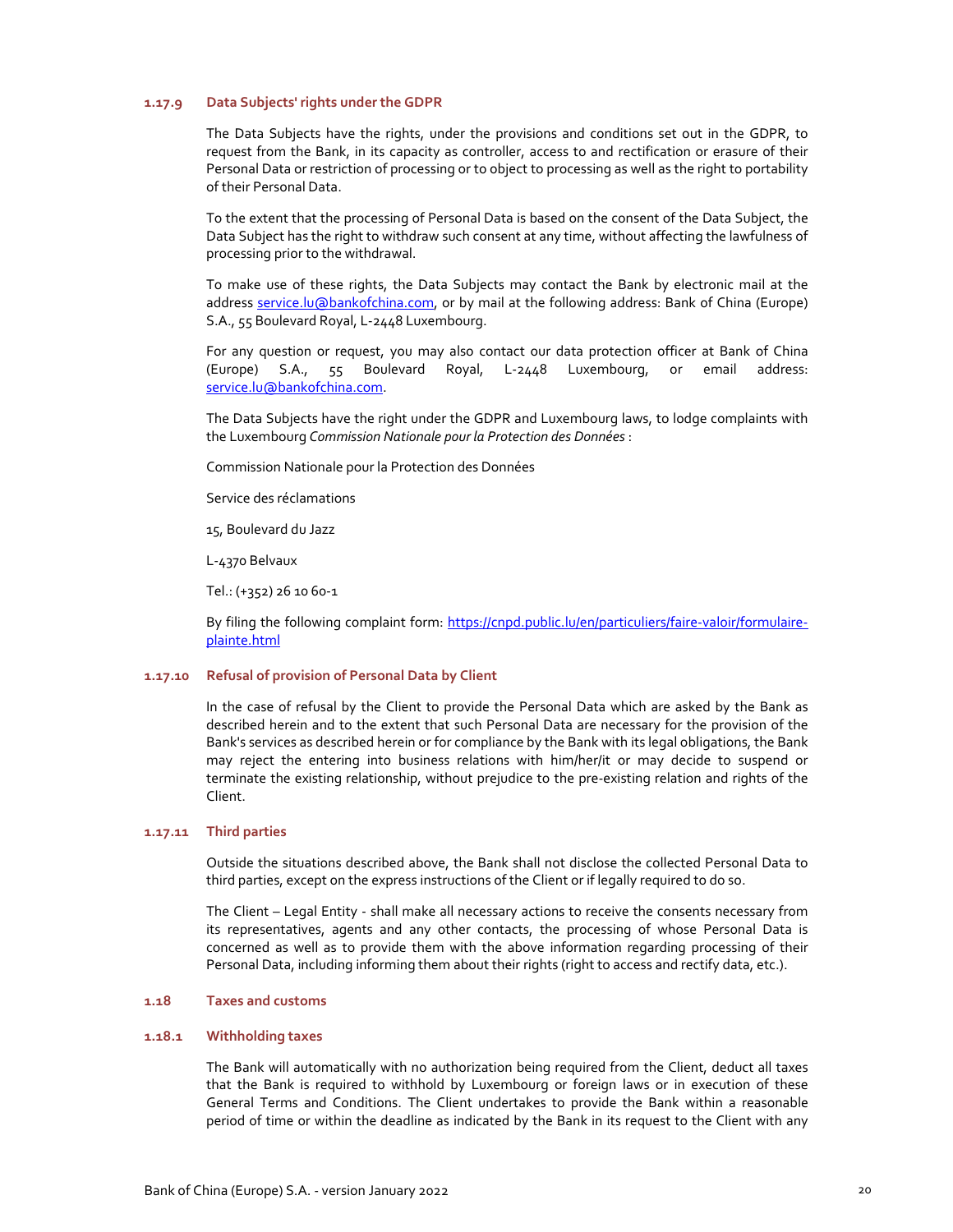written confirmation and other document that the Bank may deem necessary in this respect. An incomplete or incorrect or delayed answer from the Client can lead to penalties and/or increased withholding tax that will be borne by the Client.

Except as otherwise provided by law, the Bank will not be responsible for the failure to execute or the failure to correctly execute any withholding taxes.

## **1.18.2 Other taxes**

The Client will be responsible for fulfilling his/her/its tax obligations according to the laws applicable to his/her/its (personal) situation and commits towards the Bank to fulfill at any time his/her/its civil, criminal and administrative duties as to avoid hazarding the Bank's reputation.

The Client will bear the taxes applicable on the income and, where applicable, gross proceeds received in the accounts maintained on his behalf with the Bank.

In case any transfer taxes or registration duties or financial taxes or any type of duties is applicable to transactions carried out by the Client, the latter will be solely responsible for their settlement unless required by the law, but it will then be debited from the Client's account(s).

The Client acknowledges that any sum potentially borne by the Bank in the frame of the execution of the Client's transaction and / or otherwise borne on behalf of the Client, will be automatically debited from his account (or any account if the Client holds more than one) without the Client's prior consent. In case the account(s) is (are) already closed, the Client will still be obliged to reimburse the said sums and the Bank can exercise its right to recover such sums within the limits and conditions allowed by the law.

The Client undertakes towards the Bank to comply with his/her/its tax obligations in relation with any deposit or assets deposited and/or held with the Bank, and/or managed by the Bank. The absence of fulfillment of certain tax obligations may trigger financial penalties and criminal sanctions all to be borne by the Client.

The Bank shall not be held liable for any adverse consequences for the Client resulting from (i) failure by the Client to declare or fulfill his/her/its tax / legal obligations and/or (ii) the communication by the Bank of information related to the Client to the competent institutions/tax authorities in fulfillment of the laws and regulations in force.

The Client acknowledges and agrees that any tax reimbursement or credit which the Bank might have to undertake in favor of the Client pursuant to Luxembourg or foreign law, will be settled in Euro only to an account denominated in Euro, notwithstanding the provisions of Article 1.6 (Foreign currency accounts) of these General Terms and Conditions and irrespective of whether the tax has been withheld on or paid by an account not denominated in Euro.

#### **1.18.3 FATCA**

The Client declares, accepts and undertakes to inform the Bank whether he is or when he becomes a U.S. taxpayer within the U.S. tax rules, more particularly under the U.S. Internal Revenue Code, the "Foreign Account Tax Compliance Act" (**FATCA**) and the inter‐governmental agreement as entered into by the United States of America and the Grand Duchy of Luxembourg on 28 March 2014 (the "**IGA**") and implemented in Luxembourg by a law dated 1 July 2015.

In the event certain indications lead the Bank to presume that the Client could be a U.S. taxpayer, the Client may be required to provide the Bank with (i) information to enable the latter to determine his/her/its link with the United States and his/her/its status under FATCA and the IGA and (ii) the relevant documentation evidencing his/her/its status.

The Client is informed that in accordance with the IGA the Bank may have to (i) report to the competent tax authorities certain information related to the Client and his accounts and assets and / or income received for the final reporting to the US tax authorities (the "**IRS**"); or (ii) where and if applicable withhold taxes.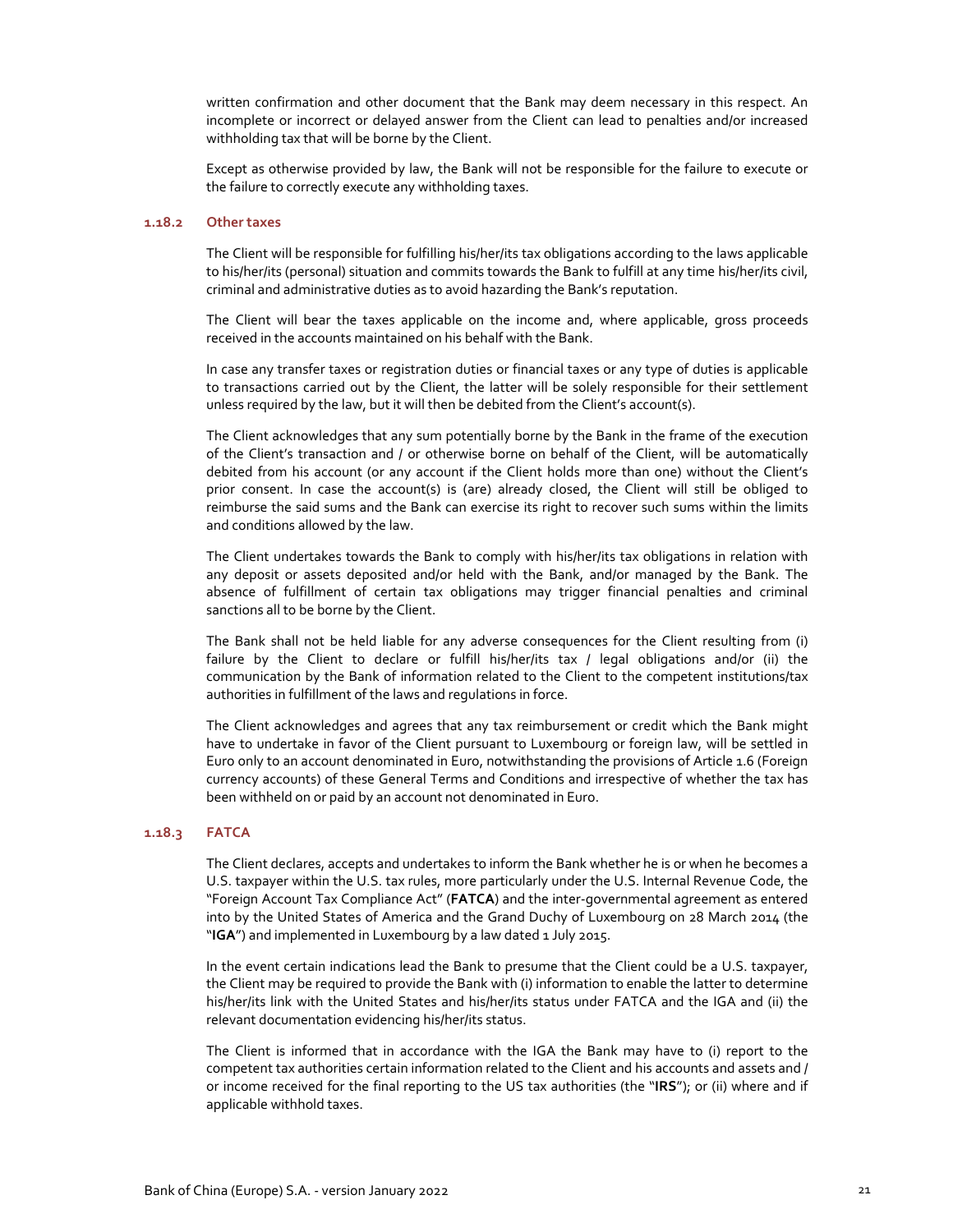The Client has a right to access and rectify Personal Data provided to the tax authorities. These rights may be exercised as described under 1.17 above.

The Client also undertakes to provide the Bank with all information that the Bank may request from the Client in order to fulfill the above described reporting obligation.

The Client is aware that the failure in providing the Bank with the requested information within the relevant time period, could trigger sanctions and penalties.

The Bank cannot under any circumstances be liable for any losses or adverse consequences resulting from a failure to make a declaration, from a false or erroneous declaration by the Client of his/her/its US taxpayer status and/or any reporting of relevant data related to the Client and his account(s).

The Client hereby declares, accepts and undertakes to indemnify the Bank from any losses that might arise due to such causes.

#### **1.18.4 Common reporting standard**

The Common Reporting Standard ("**CRS**") has been implemented at European Union level through the directive on administrative cooperation (Directive 2014/107/UE), known as ("**DAC 2**"). Relationship with non‐EU countries are ruled by mean of multilateral agreements. Luxembourg, as a European Union member state, has implemented the "DAC 2" and CRS in his national legislation by the Law of 18 December 2015 (the "**CRS Law**").

The CRS requires Luxembourg financial institutions to collect and report to the Luxembourg tax authorities information on financial accounts held, directly or indirectly, by account holders that are tax residents in a CRS jurisdiction. The Luxembourg tax authorities will in turn communicate this information to the tax authorities of the account holder's countries of tax residence(s).

For the purpose of identifying CRS-jurisdiction residents, the Bank is entitled to obtain a selfcertification from their accounts holders. Among others, self‐certifications information must include the country/(ies) of tax residence and the tax identification number(s).

The Client is aware of this obligation of the Bank and agrees by entering into these General Terms and Conditions to provide to the Bank with a signed and dated self‐certification in order to certify his/her/its tax status and provide the information required by the CRS Law. The Client acknowledges that the information subject to be exchanged may include (but not only) name and address, jurisdiction of tax residence, tax identification number, place and date of birth or incorporation, account number, account balances, gross proceeds generated by the assets held in the account and payments made from the account.

The Client acknowledges that unresolved situations may give rise to undocumented account and/or closed accounts reporting to the tax authorities.

The Bank cannot under any circumstances be liable for any losses or adverse consequences resulting from a failure to make a declaration, from a false or erroneous declaration by the Client and/or any reporting of relevant data related to the Client and his account(s).

The Client hereby declares, accepts and undertakes to indemnify the Bank from any losses that might arise due to such causes. The provisions of Article 1.18.2 are applicable.

## **1.18.5 Customs declaration**

The Client is informed and aware of the fact that a declaration must be submitted to the Luxembourg customs and excise authorities in the event that cash amounts greater than or equal to ten thousand Euros (EUR 10,000.00) or the equivalent (including bearer instruments) leave the territory of Luxembourg, in accordance with the law of 27 October 2010 on organizing the controls of physical transport of cash entering, transiting through or leaving the Grand Duchy of Luxembourg, or in the event that these sums enter or leave the European Union, in accordance with Regulation (EC) No. 1889/2005 of 26 October 2005 on controls of cash entering or leaving the European Union.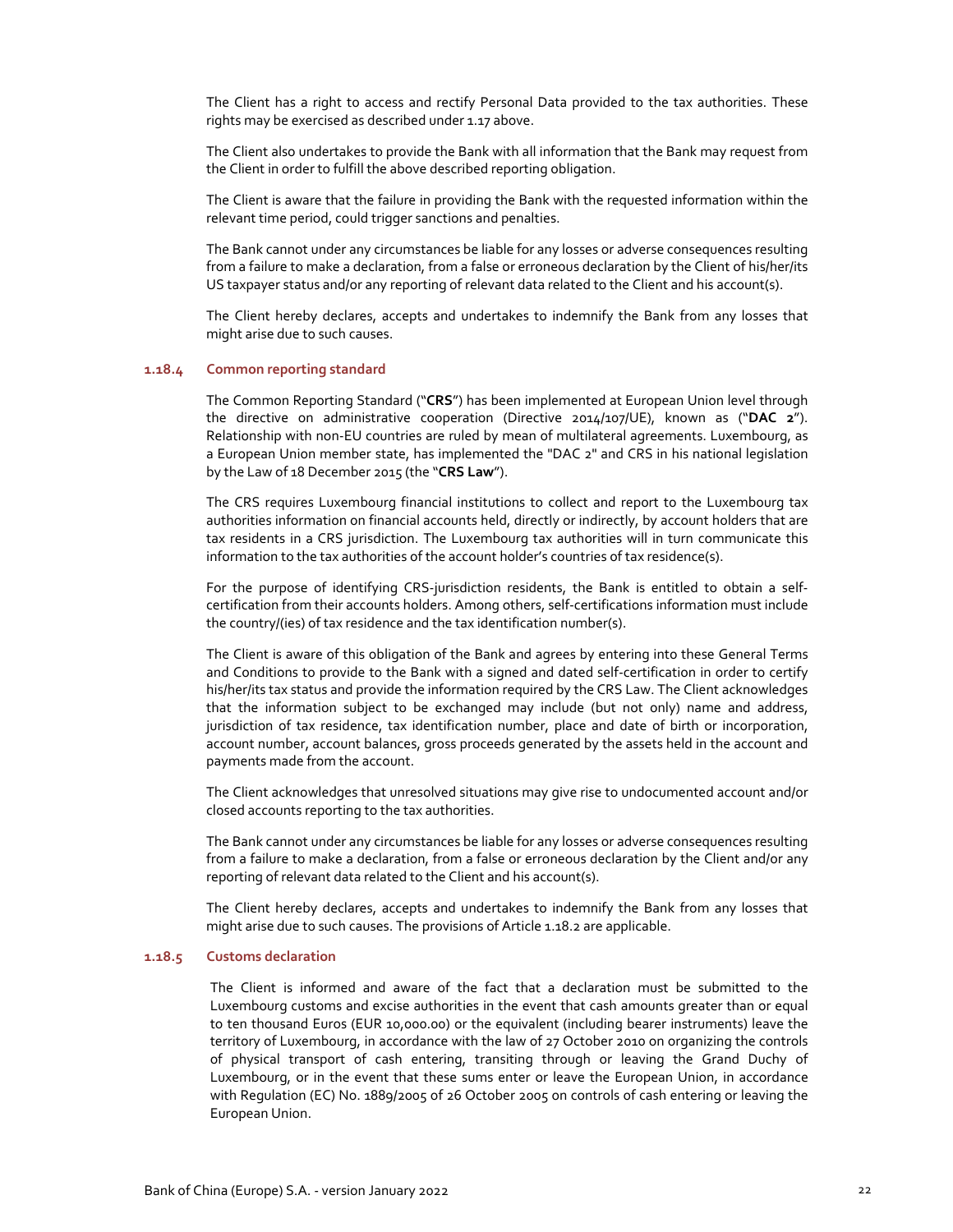## **1.19 Record Keeping**

The Bank must retain Clients' identity and transaction documents, and may use them as evidence in any money laundering or terrorist financing investigation. Identity documents and transaction documents will be retained for at least 5 years from the date of termination of the business relationship, or from the date of execution of the transaction respectively to comply with Bank's legal obligations regarding fight against terrorism and money laundering. The Bank may also retain these documents for a longer period if required by law, notably when appropriate the Bank will retain transaction documents for 10 years to respect its obligations under the Luxembourg Commercial Code.

Client identification documents, including but not limited to:

- ‐ Client signed and dated account application form, specifying in detail his / her / its full name, date of birth/incorporation, address, occupation, account number, official identity documents with relevant dates;- If applicable, copy of official identity document needs to be certified by competent authority;
- ‐ Documents proving the identity of the beneficial owner(s).

Transaction documents, including but not limited to:

- ‐ The transaction description (nature of the transaction, the transaction date, transaction currency, the transaction amount, account type and quantity);
- Contact person(s);
- ‐ Contract if applicable.

These documents must correspond to individual transactions. If after review of the transaction and if the transaction is suspected of association with money laundering and terrorist financing, or the relevant financial service/professional is suspected of association with money laundering or terrorist financing, these data/documents must also be retained.

In addition, the Bank will keep record of the details of its processing of Personal Data in furtherance of the requirements of article 30 of the GDPR.

### **1.20 Liability**

With care and due diligence, the Bank shall act honestly, fairly and promptly in conducting its business activities in the best interests of its Client.

With regard to the Client's questions or inquiries, the Bank will do its utmost to give appropriate responses. In case the Bank is not in a position to give the reply, reasonable explanations shall be duly provided.

The Bank may offer products and services whose conditions are dependent on the regulations and policies of Mainland China regulatory and political bodies. The Bank may not undertake and accepts no responsibility or liability as to the continuity, sustainability or possibility that the services/products will remain feasible, liquid or existent in time. Whenever new policies or regulatory issues arise from Mainland China that impact those services or products that the Bank is offering or offered, the Bank has to comply and adapt to these new rules.

To the extent permitted by applicable laws, the Bank shall, in general, be liable only for gross negligence (*faute lourde*), or willful misconduct (*faute intentionnelle*) and fraud (not being external fraud). It shall not be liable for any damage that may be caused by or in connection with the following:

(1) The legal incapacity of the Client, his/her/its agents, heirs, legates and beneficiaries;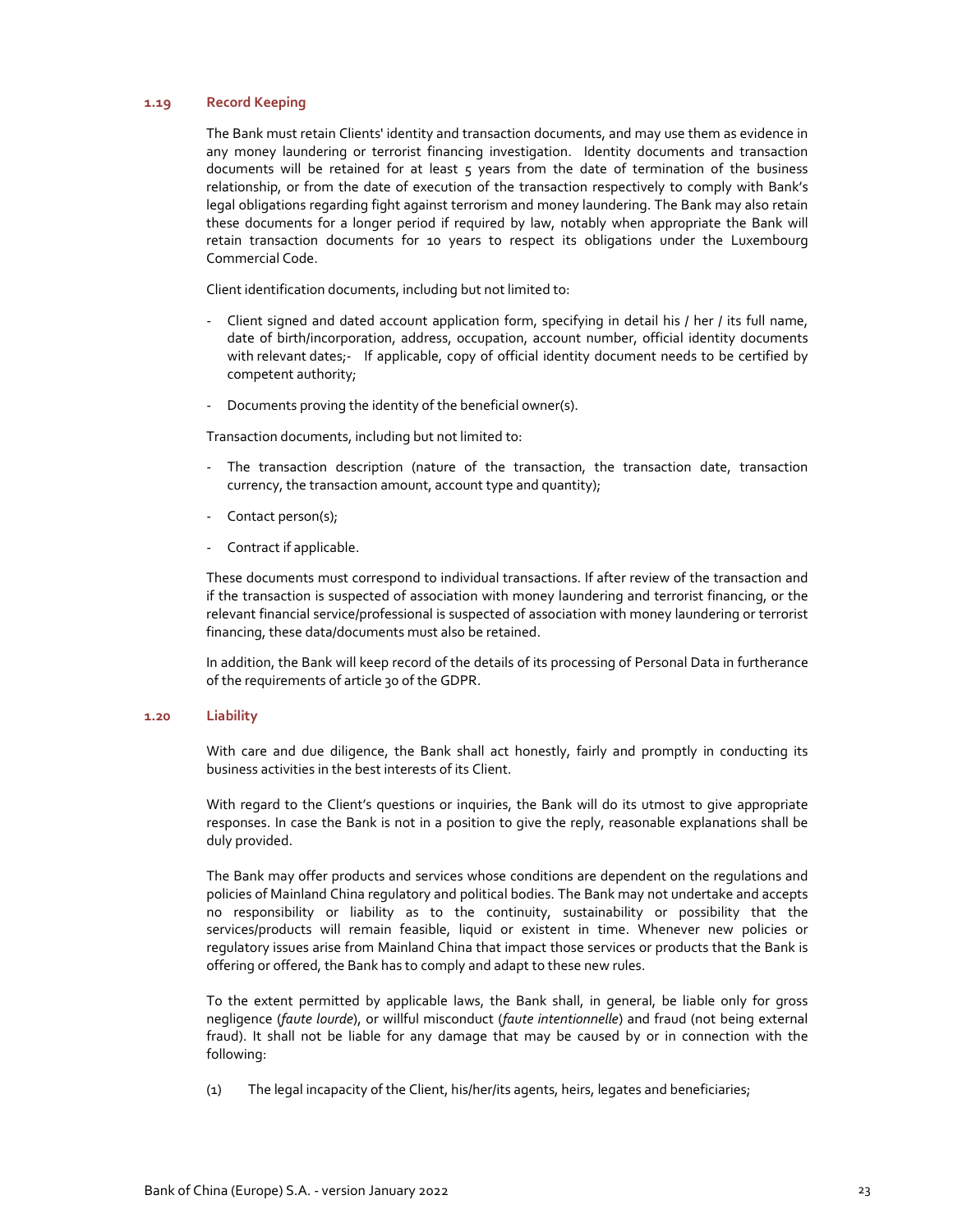- (2) Non‐receipt of notification of the death of the Natural Person in due course; errors in the estate devolution of the deceased Client; inaccurate statements by the attorney of a deceased Client as to existence of the power of attorney and inaccurate indications of the identities of the heirs;
- (3) The forgery or invalidity of authorization held by Client, the agent or representative of the legal entity or company in bankruptcy, mandate, liquidation or other forms of such legal mandates or liquidations.
- (4) Lack of authenticity of signatures on orders given to the Bank; Failure by the Client to replace the past due signature specimens or untrue signature on the Client order;
- (5) Errors and delays in the placement of orders and delay in the execution of an order unless the Client has specifically informed the Bank of the deadline by which the order must be executed, in which case the Bank's liability shall be limited to the loss in interest that may result from the delay;
- (6) Failure by the Client of lodging disagreement or delay in doing so;
- (7) Client's misconduct in legal proceedings, in the case of suspicious transactions that may be connected to money laundering or financing of terrorism, the money shall be blocked, while the Bank has the duty to inform the competent authority, as stipulated in the law of 12 December 2004 on the fight against money laundering and terrorist financing, as amended from time to time;
- (8) Failure to effect, or to effect correctly any applicable tax deductions;
- (9) Risks arising in the third party services which are used by the Bank because the Client requested it specifically. The liability of the Bank is also exempted in the case that the third party has been specifically requested, and its appointment suggested and designated by the Client;
- (10) The transmission of information in accordance with banking customs and practice and in compliance with banking secrecy;
- (11) The non‐receipt by the Client of any messages such as facsimile or letters from the Bank due to any errors arising in the transmission;
- (12) Any force majeure, or any political, economic or social event that may interfere with the services of the Bank;
- (13) The provision of false, inaccurate, out‐of‐date or incomplete information;
- (14) External fraud;
- (15) The transmissions of price, news opinions or other information given by the Bank as a convenience to the Client shall not constitute investment advice or any kind of recommendations. The Bank shall not bear liabilities for any losses, costs, liabilities, or expenses that may arise directly or indirectly from the use of such information.

## **1.21 Termination**

In the case of zero balance of an Account, the Bank is, with a written prior notice of 60 (sixty) days, entitled to close the Account for Consumer Clients and with a prior notice of 30 (thirty) days for non-Consumer Clients.

In one of the following cases, the Bank may terminate the business relationship with the Client with a prior notice of 60 (sixty) days in case of a Consumer Client only:

- solvency of the Consumer Client is compromised;
- requested quarantees have not been obtained;
- ‐ guarantees obtained are insufficient;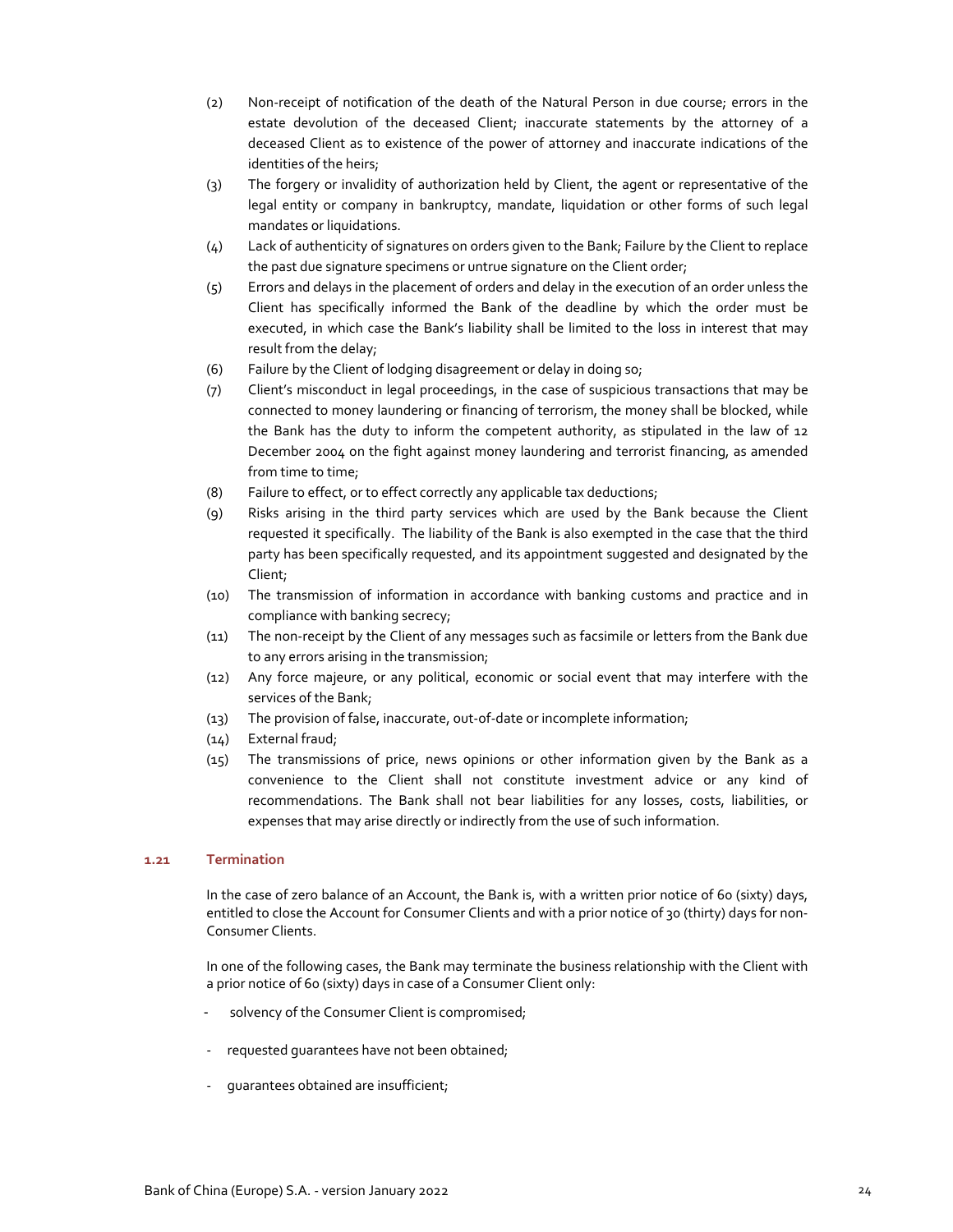- ‐ the Bank may incur liability as a result of the continuation of its relationships with the Consumer Client;
- it appears that the Consumer Client's operations may be contrary to public order or morality;
- ‐ for any other reason at the discretion of the Bank.

The Client may terminate the business relationship at any time without stating a reason with a written prior notice of 30 (thirty) days. Independently of a formal notice of termination, the Bank may with a prior written notice of 30 (thirty) days, require the reimbursement of credits that it has granted, terminate collateral granted in favor of the Client or cancel credit lines whenever it may reasonably assume that the financial situation of the Client or a person financially linked to or affiliated with him/her/it may jeopardize the prompt and complete performance of the Client's obligations. The Bank may at any time request new or supplementary collateral from the Client to cover the Client's obligations to the Bank. If the Client fails to comply with such request within the prescribed period, therein, the Bank may consider the business relationship with the Client as being terminated.

In case that the Bank has to liquidate a Term Deposit or any other term transaction prior to maturity date, the Bank will do so and the Client may not hold the Bank liable for loss of opportunity resulting from early termination.

Termination of the business relationship is free of charge for the Client but the Bank may charge the Client in the event such termination occurs within 6 months as from the starting date of the business relationship between the Bank and the Client.

## **1.22 Protection of financial instruments and funds**

The Bank is member of the "*Fonds de Garantie des Dépôts Luxembourg*" ("**FGDL**"), which ensures the protection of Client's deposits (up to certain amounts) in case of the Bank's default.

A document describing the main features of this protection system and the other steps taken by us to ensure the protection of Client's deposits is available on the website www.fgdl.lu and is available from us upon request.

Deposits will be guaranteed within the limits and under the conditions set out in the Luxembourg law of 18 December 2015, as amended (*loi modifiée du 18 décembre 2015 relative à la défaillance des établissements de crédit et de certaines entreprises d'investissement*) by the FGDL under the supervision of the Conseil de protection des déposants et des investisseurs ("**CPDI**"). Depositors' debts due to us will be taken into consideration for the calculation of the reimbursement they are entitled to.

The financial instruments and money in connection with investment activities of Clients will be compensated within the limits and under the conditions set out in the Luxembourg law of 18 December 2015, as amended (*loi modifiée du 18 décembre 2015 relative à la défaillance des établissements de crédit et de certaines entreprises d'investissement*) by the *Système d'indémnisation des investisseurs au Luxembourg* ("**SIIL**") under the supervision of the CPDI.

## **1.23 Law and jurisdiction**

The *General Terms and Conditions* are governed by, and shall be construed in accordance with, Luxembourg law.

Each party hereby submits to the exclusive jurisdiction of the courts of Luxembourg City in respect of all matters arising out of or in connection with the *General Terms and Conditions*.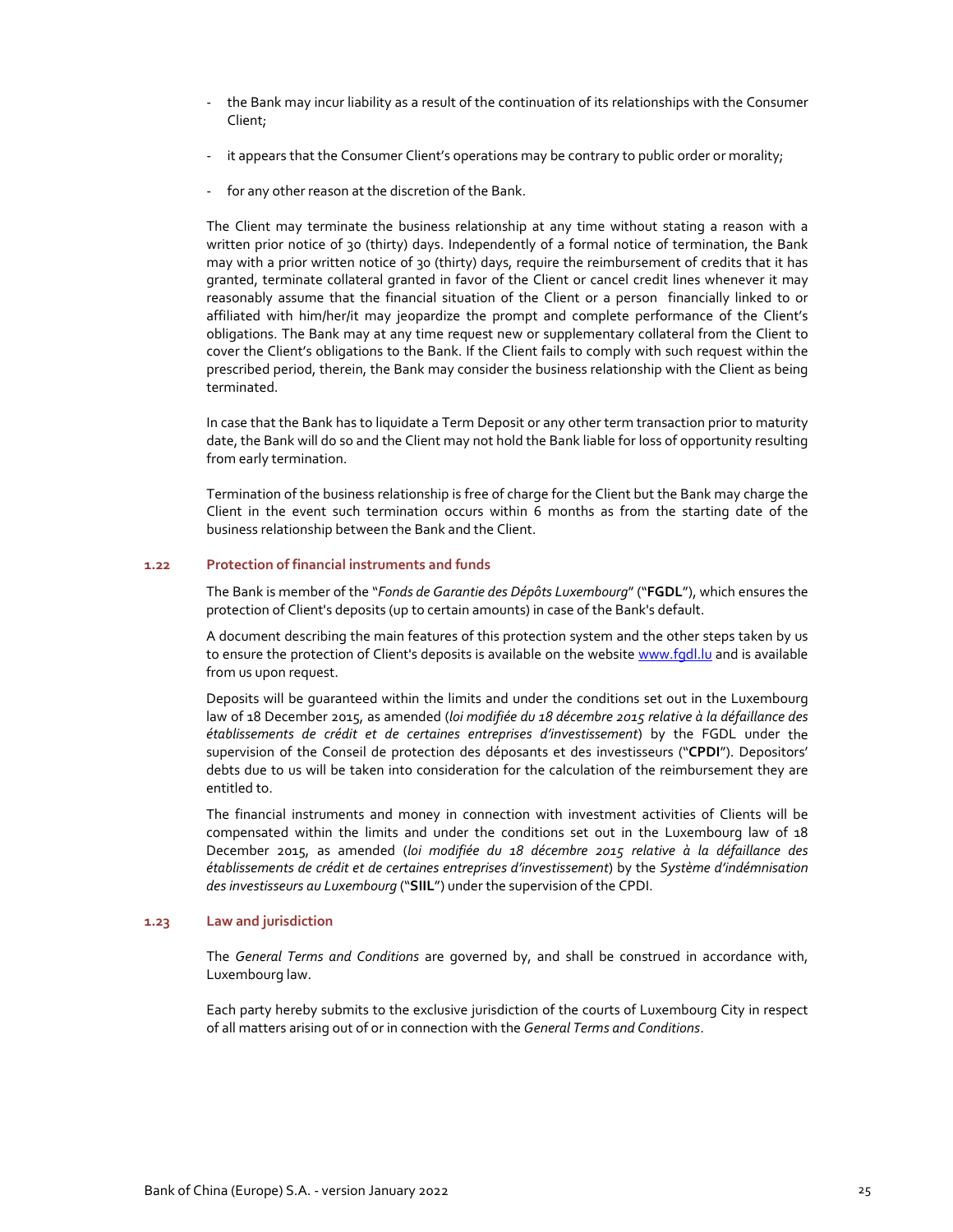## **1.24 Miscellaneous**

The Client hereby acknowledges having received a copy of the Bank's General Terms and Conditions and its attachments (as applicable), in English and/or Chinese (as applicable), and having read and understood their contents. At any time during the contractual relationship, the Client shall have the right to request the Bank's General Terms and Conditions on paper or on another durable medium.

In case of a discrepancy between the English version and the Chinese version of these General Terms and Conditions or in case the Chinese version is not available, the English version will prevail.

If any term hereof is held invalid, void or unenforceable by any court or body of competent jurisdiction or by virtue of any legislation to which it is subject or by virtue of any other reason whatsoever, it shall be void or unenforceable to that extent only and the validity and enforceability of any of the other provisions of these General Terms and Conditions shall not be affected thereby to the extent allowed by law.

## **2. Terms and conditions concerning financial instruments**

The Bank has appointed a single officer of sufficient skill and authority with specific responsibility for matters relating to the compliance by the Bank with its obligations regarding the safeguarding of clients financial instruments and funds, in accordance with the applicable provisions of the MiFID Rules.

## **2.1 Deposits of financial instruments**

## **2.1.1 Custody account for financial instruments**

The Bank may accept any Luxembourg or foreign financial instruments on deposit and shall accept no obligations towards the Client other than those set out in articles 1927 and seq. of the Luxembourg Civil Code and the MiFID Rules (as defined below).

In the absence of any special agreement to the contrary, financial instruments are deposited in a fungible account. As a consequence, the Bank is obliged to return to the Client financial instruments of the same type but not bearing the same numbers, it being understood that the Bank shall keep records and accounts enabling it at any time to distinguish assets held for each client and its own assets in accordance with the applicable MiFID Rules.

The creation of any deposit of financial instruments shall comprise the opening of a cash current account unless the Client already has such an account. Debits and credits relating to purchases and sales of financial instruments, financial instruments transactions and payments of fees and commissions can be entered into the cash account relating to the financial instruments deposit.

The Client agrees that any fees and commissions due to the Bank for the custody of the financial instruments will be debited periodically from the Client's current account in accordance with the Bank's Standards of Charges and Commission, as amended from time to time.

## **2.1.2 Use of correspondents and centralised financial instruments depositaries**

The Bank is hereby authorized, on behalf of and at the risk of the Client, to deposit the financial instruments held on the Client's custody account with its local or foreign correspondents or with centralised financial instruments depositaries chosen by the Bank.

Deposits abroad are subject to the laws, regulations and market practice of the place of the deposit. Clients' rights in relation to their financial instruments may vary according to these laws, regulations and market practices.

It might be that in a given country, the regulations do not allow the financial instruments belonging to the custodian to be segregated and identified separately from the financial instruments belonging to the Clients. In case of default or bankruptcy of one of these custodians, the Client may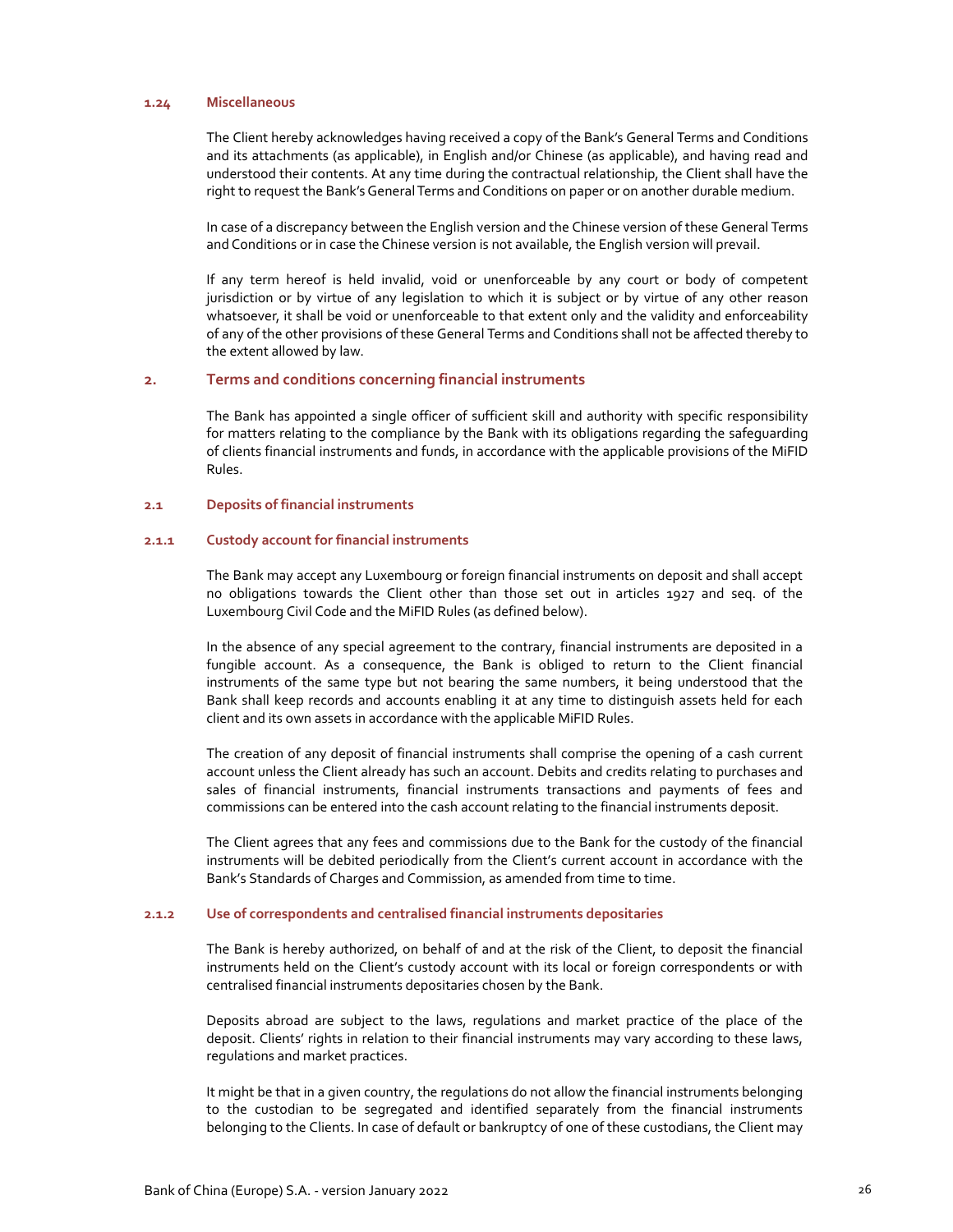therefore not recover integrally its deposit. The Bank shall only be responsible for selecting and monitoring the third party depositary it has appointed with due skill, care and diligence in the selection in accordance with the applicable MiFID Rules and in any case, in the event of gross negligence or wilful misconduct on its part. To the widest extent authorized by law, the Bank shall be neither accountable for the solvency of the correspondents and/or collective depository institutions, nor liable for negligence or misconduct by them in the course of their activities. The Bank will be obliged to restore the financial instruments to the Client only insofar as these have been returned to it by the custodians, in particular in the case of the bankruptcy of the latter.

These deposits are not considered final until the third party depositary confirms that they have been recorded.

The Client shall bear, in proportion to his share in the Bank's assets held with such correspondent, sub-custodian or centralised financial instruments depositary, all consequences of an economic, political, legal, judicial or other nature which may affect any of the Bank's assets held with such correspondents, sub‐custodians and clearing institutions. Each Client will accordingly bear a part of the losses affecting the specific financial instruments held for his account in proportion to his share in the total specific instruments held by the Bank. Such consequences may, for example, result from measures taken by the authorities or courts of the country of origin of such correspondent, sub-custodian or centralised financial instruments depositary, or by third countries as well as bankruptcy, liquidation, force majeure, riots, war, fraud or other acts or situations beyond the Bank's control resulting in the Bank being unable to repay the Client's assets.

The Client states he is aware that in the event the Luxembourg or foreign financial instruments are not held directly by the Client in the issuer's register but indirectly through one or more custodians (including where the Bank acts as nominee), the Bank may not be able to notify him, or to notify him in due time, of certain information about the issuer or the financial instruments. The Bank shall only be liable in the case of gross negligence or wilful misconduct on its part. In particular, the Bank shall not have any liability in respect of the exercise of company rights attaching to the financial instruments held indirectly by the Client (including where the Bank acts as nominee or where the form of the financial instruments does not allow these rights to be exercised), in particular notices of general meetings, the right to attend and vote at general meetings and the right to bring proceedings against the issuer, within the context of both collective and individual proceedings.

Unless expressly agreed otherwise between the Client and the Bank, the Bank shall not have any duty to act as the Client's mandate holder, agent, proxy or in any similar capacity in order to exercise the Client's rights. At the express request of the Client, the Bank undertakes to issue declarations certifying the number and type of the financial instruments registered in the Client's account in order to facilitate exercise by the Client of the company rights attaching to the financial instruments.

Furthermore, in the event that a financial instrument is in dematerialized form, the Client irrevocably authorizes and empowers the Bank to disclose his identity at the request of the issuer of the financial instruments in question. The Client therefore releases the Bank from its professional secrecy obligation in this regard.

## **2.1.3 Status of the deposited financial instruments**

Deposited financial instruments must be recognised as "good delivery", meaning they must be authentic, in good material condition, not subject to protest, forfeiture or sequestration anywhere whatsoever and complete with all coupons due. The Client shall be liable for damages and related costs resulting from any defect apparent or hidden on the financial instruments deposited. The Bank is authorized to debit the Client's current account with any costs and fees related thereto.

In the event that financial instruments are not delivered satisfactorily, it must be noted that financial instruments subject to opposition will be blocked, financial instruments in poor physical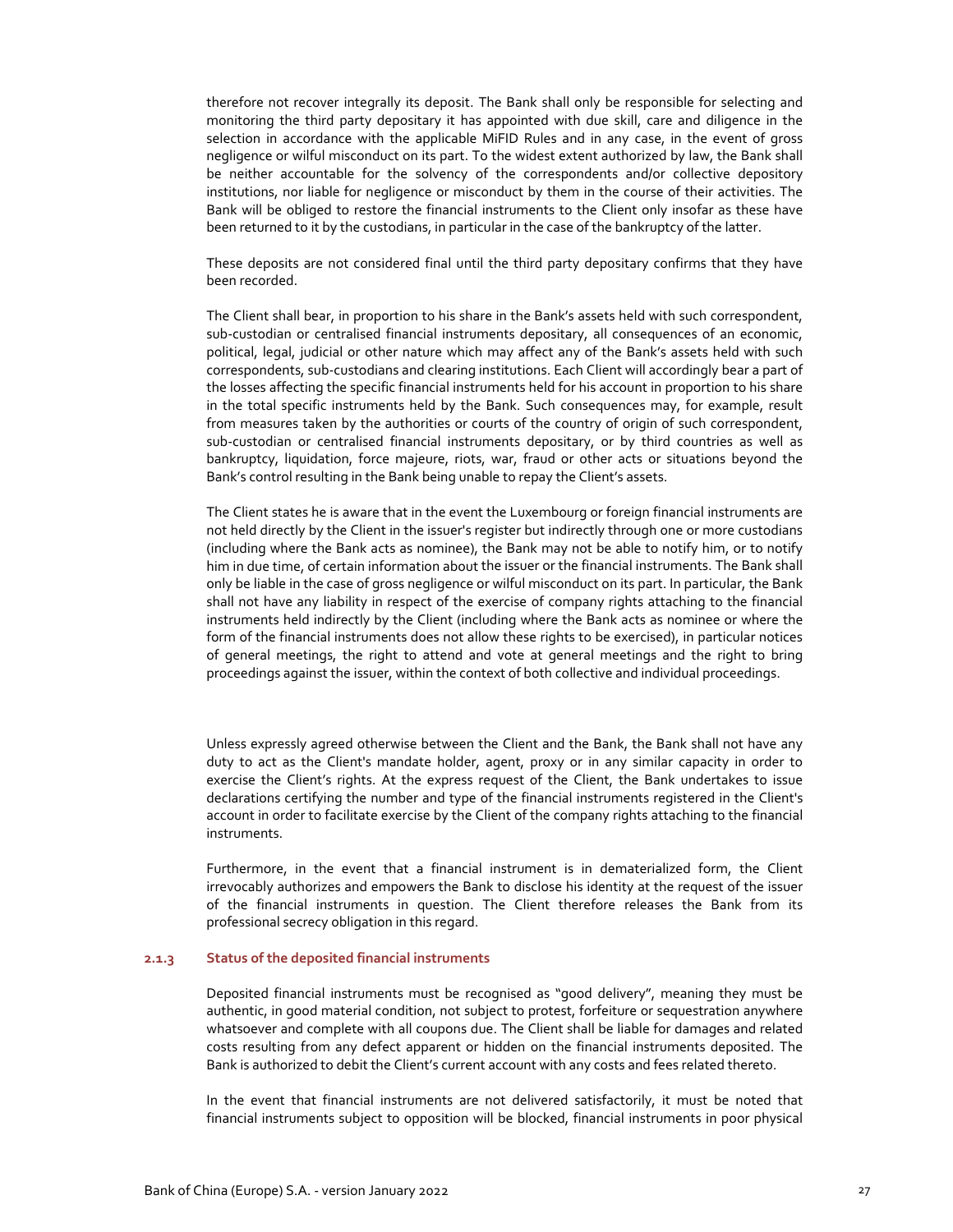condition will be replaced where possible and at the Client's expense, or returned, and finally that forged financial instruments will be seized. Deposit, may, as soon as it is established that this financial instrument belongs to the Client, be withdrawn from the Client's financial instruments portfolio and returned or blocked pending regularization of the situation. If the situation is not regularized, the Client's cash account shall be debited with the amount equal to the value of the financial instruments, plus all expenses and commissions, at the rate of the day.

The Client must notify the Bank immediately of any disputes he is aware of relating to the financial instruments he holds.

# **2.1.4 Transactions on deposited financial instruments**

Each time within the limits set forth in the MiFID Rules, the Client shall give the necessary instructions as regards any specific transaction to be carried out with respect to financial instruments held on the Client's custody account. The Bank shall not be held liable for any direct or indirect damages when acting upon instructions of the Client. In the absence of instructions on the part of the Client or in case of instruction received after the deadline fixed by the Bank, the Bank shall take the usual administrative measures on behalf of the Client in the best possible way. In these cases, the Bank shall not be held liable for any failure in carrying out the transaction or any delay in such a transaction nor for the financial result of it.

In this respect, the Bank undertakes to execute all purchase and sale transactions in financial instruments in Luxembourg or abroad in accordance with the instructions given by the Client.

The Client undertakes before subscribing in an undertaking for collective investment in transferable securities ("**UCITS**") to read carefully the latest updated version of the key investor information document ("**KIID**"). This is applicable for any subsequent subscriptions. KIID for which the Bank acts as distributor can be obtained on the following website www.fundsquare.net for download or at the counter of the Bank during the Bank's business hours on days on which banks are normally open for business in Luxembourg.

When instructing the Bank to buy or sell financial instruments on its behalf, the Client shall ensure that either the corresponding amount of money is available on its current account or deliver the financial instruments that are to be sold. If there is not enough money on the current account, the Bank has the option to either refuse to proceed or to proceed only partially.

Unless the Client instructs the Bank to the contrary in due course, the net proceeds of any coupons payable and redeemable shall be credited automatically into the Client's current account in the relevant currency. If no such account exists in the relevant currency, the Bank reserves the right to either open such an account or to convert the net proceeds into a currency for which the Client holds a current account with the Bank. Should the Bank have credited the net proceeds of any coupons payable and redeemable financial instruments, which the Bank was not able to collect, the Bank is authorized to automatically debit the Client's current account.

It is the Client's own responsibility to take all necessary steps to preserve the rights attached to the financial instruments deposited with the Bank, in particular for giving instructions with respect to the execution of conversion, on the sale or purchase of subscription rights or the exercise of any option attached to the financial instruments in deposit. In the absence of instructions from the Client in the prescribed time limit, the Bank is allowed but not obliged to act as it deems appropriate, provided the Client's balance on the current account enables the transaction to be carried out.

The Bank will inform the Clients of any corporate events relating to the financial instruments in deposit with the Bank following the receipt of the relevant information from the relevant issuers of such financial instruments or from any correspondents (unless such information has been communicated directly to the Client). This information is made available to the Bank either by the relevant issuers or relevant intermediaries. Therefore the Bank is not responsible for the accuracy of the information provided and for any error that could result there from.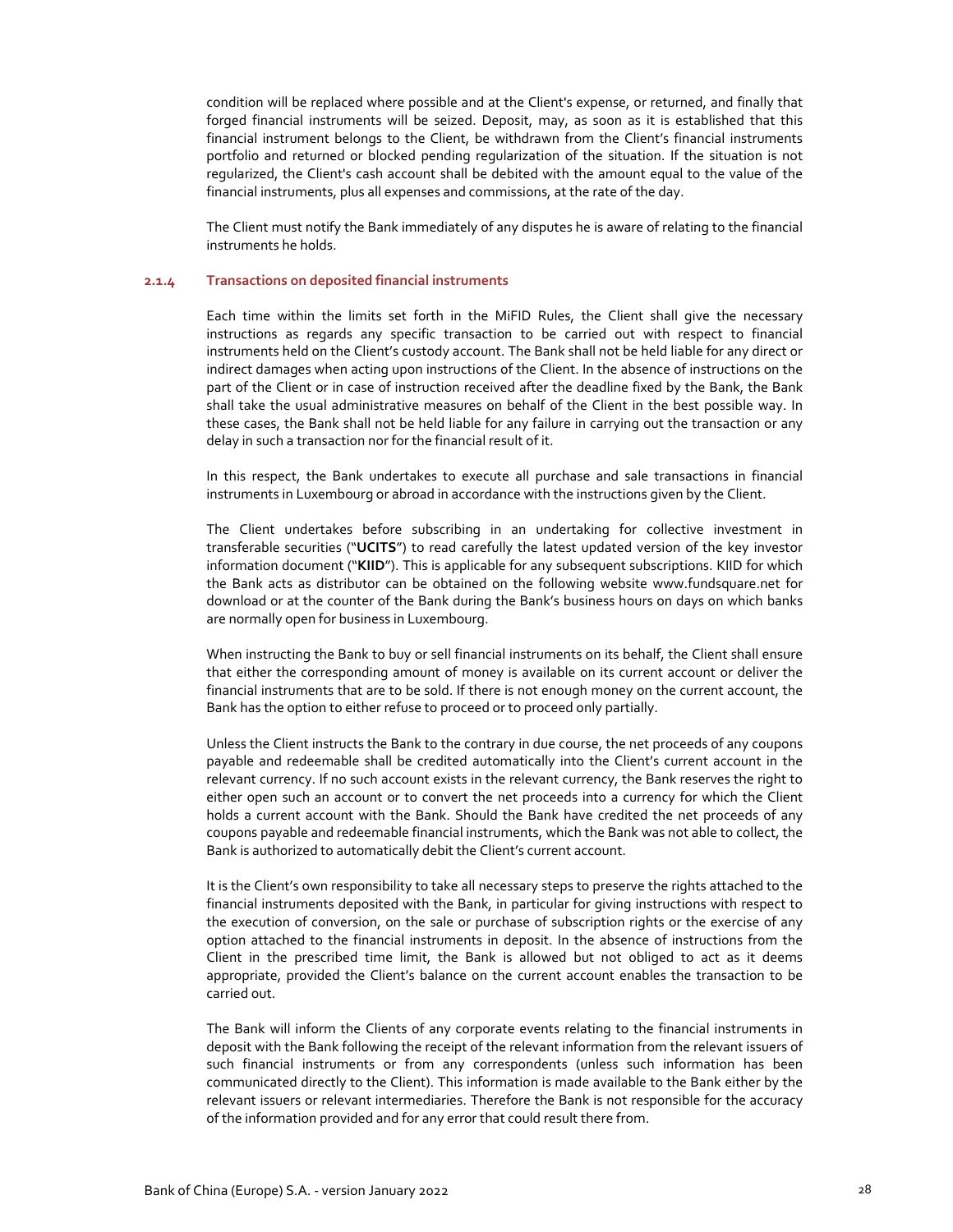The investment in certain financial instruments requires, in accordance with applicable laws and regulations, the transmission of data relating to the Client or to its beneficial owner to the national or foreign authorities or correspondents. In case of investment in such financial instruments, the Client hereby authorizes the Bank to transmit the required data which may include client identifying data in accordance with the applicable laws and regulations.

## **2.1.5 Use of financial instruments by the Bank**

The Client hereby expressly agrees that the Bank may use his financial instruments in relation to securities financing transactions (i.e. stock lending or stock borrowing or the lending or borrowing of other financial instruments, a repurchase or reverse repurchase transaction, or a buy‐sell back or sell-buy back) or otherwise for its own account or for the account of another client, at the risk and for the profit of the Bank, on the condition that such transactions are carried out on markets that are generally open to professionals in the financial sector. To this end, the Client transfers legal ownership of the financial instruments to the Bank.

The foregoing notwithstanding, the Client will be deemed to have retained ownership of the financial instruments for the purposes of pay‐outs (dividends, interest, reimbursements, etc.) and for any rights, operations, or events relating to the financial instruments.

The Client may request restitution of all or part of the financial instruments at any time, subject to at least 3 (three) bank working days' notice.

If the Bank is unable for any reason to return the financial instruments or equivalent financial instruments, it will be considered to have fulfilled its restitution obligation if it credits the Client's account with an amount corresponding to the market price of the financial instruments at the end of the notice period referred to above.

The Bank may at any time discontinue the use of the financial instruments by returning the financial instruments or equivalent financial instruments to the Client, or an amount corresponding to the market price of the financial instruments on the date of restitution.

## **2.1.6 Reporting**

(i) Confirmations (for the execution of orders other than through a discretionary investment management mandate)

When the Bank has carried out an order on behalf of a Retail Client or a Professional Client (as these terms are defined hereafter in Section 2.2.1 (*Classification of Clients*)), it will (to the extent required by applicable law) provide the Retail Client or Professional Client with a trade confirmation.

In addition, the Bank will send on a quarterly basis the Retail Client or the Professional Client for whom it holds financial instruments a statement of those financial instruments unless such a statement has been provided in any other periodic statement. To the extent required by and in accordance with applicable law and these General Terms and Conditions, the statements will be sent to the Retail Client or the Professional Client.

(ii) Periodic statements with respect to discretionary investment management

Where the Bank is managing investments for the Retail Client or the Professional Client, the Bank will either send to the Retail Client or the Professional Client or, if the Retail Client or the Professional Client specifically agrees in writing, make available on its website, a statement of the account of the Retail Client or the Professional Client. In the latter case, if the Retail Client or Professional Client has not consulted its statement at least once during the relevant quarter, the Bank will send a paper version of the statement to the Retail Client or the Professional Client.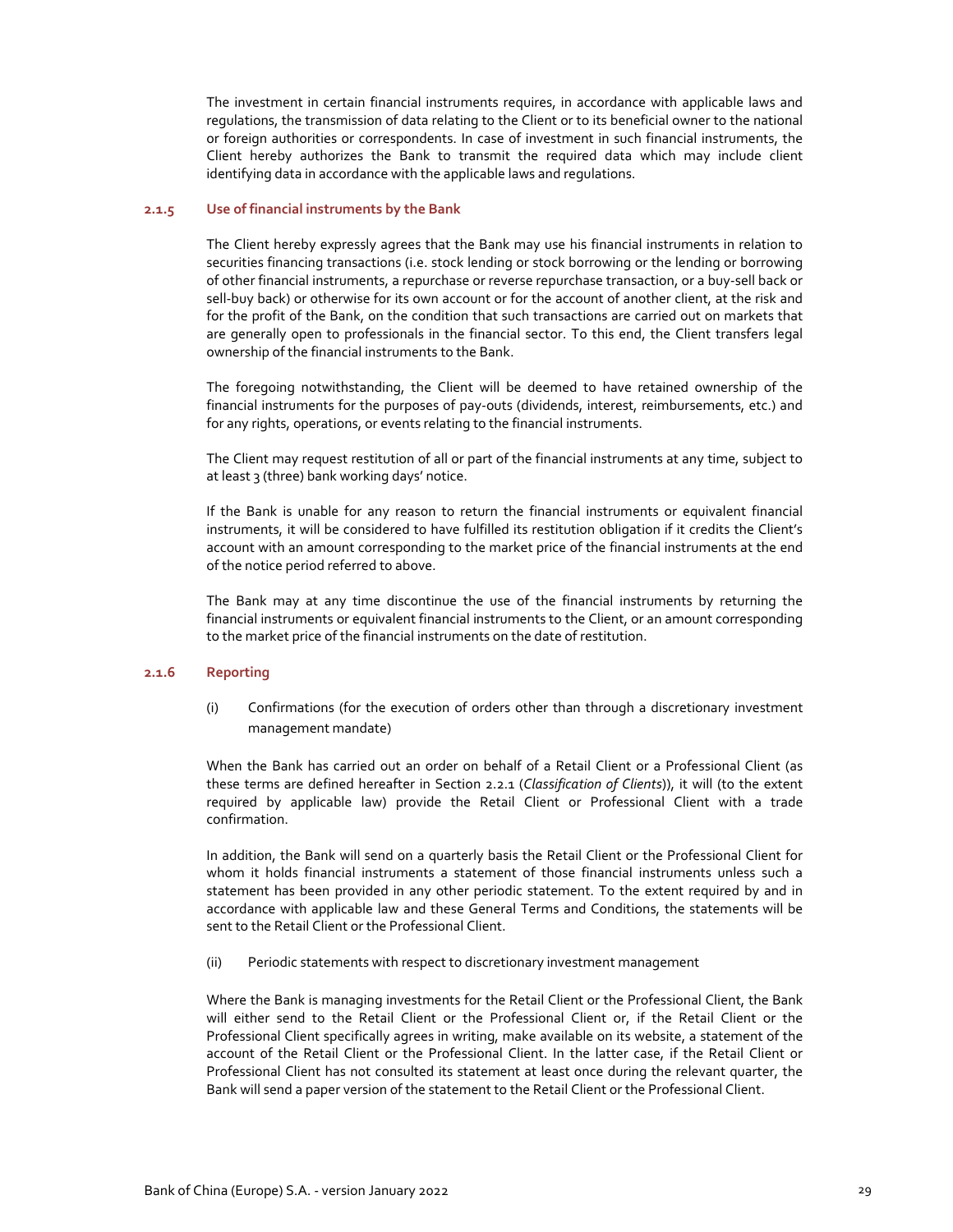The Bank will also send to the Retail Client a statement of the valuation and composition of his/her portfolio and/or any client assets and client money held. The Bank will do this after the end of each quarter. Alternatively, the Retail Client may either request that the Bank send him/her a statement of his/her account every three (3) months or the Retail Client may elect to receive information about transactions the Bank has executed on his/her behalf on a transaction-by-transaction basis, in which case the Bank will send him/her a statement of his/her account every 12 months and will also provide him/her with a confirmation of each trade executed on his/her behalf. If the portfolio of the Retail Client is a leveraged portfolio, the Bank will provide him/her with a statement every month.

If the Professional Client elects to receive information about transactions the Bank has executed on his/her behalf on a transaction‐by‐transaction basis, the Bank will provide the essential information concerning each transaction to him/her after the execution of such a transaction.

(iii) Reporting on portfolio losses

Where the Bank provides the service of portfolio management, it shall inform the Retail Client or Professional Client where the overall value of the portfolio, as evaluated at the beginning of each reporting period, depreciates by 10% and thereafter by multiples of 10% no later than by the end of the business day in which the threshold is exceeded or in case the threshold is exceeded on a nonbusiness day, by close of the next business day, all in accordance with the applicable provisions of the MiFID Rules.

Where the Bank holds a Retail Client account that includes positions in leveraged financial instruments or contingent liability transactions, it shall inform the client, where the initial value of each instrument depreciates by 10% and thereafter at multiples of 10%. The Bank and the Retail Client agree that the related reporting should be made on a portfolio basis, and shall take place no later than the end of the business day on which the threshold is exceeded or, in a case where the threshold is exceeded on a non-business day, the close of the next business day, all in accordance with the applicable provisions of the MiFID Rules

## **2.2 Categorization of clients**

#### **2.2.1 Classification of clients**

Pursuant to applicable Luxembourg Laws, the Bank shall inform the Clients to whom investment services or ancillary services (as defined in section 2.7 below) are provided of their categorization as retail clients ("**Retail Clients**"), professional clients ("**Professional Clients**") or eligible counterparties ("**Eligible Counterparties**").

#### (i) Retail Clients

These clients are afforded an additional level of protection compared to Professional Clients, in particular owing to the fact that the Bank must provide detailed information on the financial services and instruments offered and owing to the obligation imposed on the Bank to assess the clients' knowledge, experience and expertise before providing investment services.

#### (ii) Professional Clients

Professional Clients are supposed to have, for the types of investment services in respect of which they have been categorized as being Professional Clients, the necessary experience, knowledge and expertise to make their own investment decisions and properly assess the risks they incur.

The protection provided to Professional Clients takes into account the knowledge and experience that such clients have in general with respect to the investment services they request or are being offered. Consequently, these clients are able to decide on their own which information they need to take their decisions on an informed basis.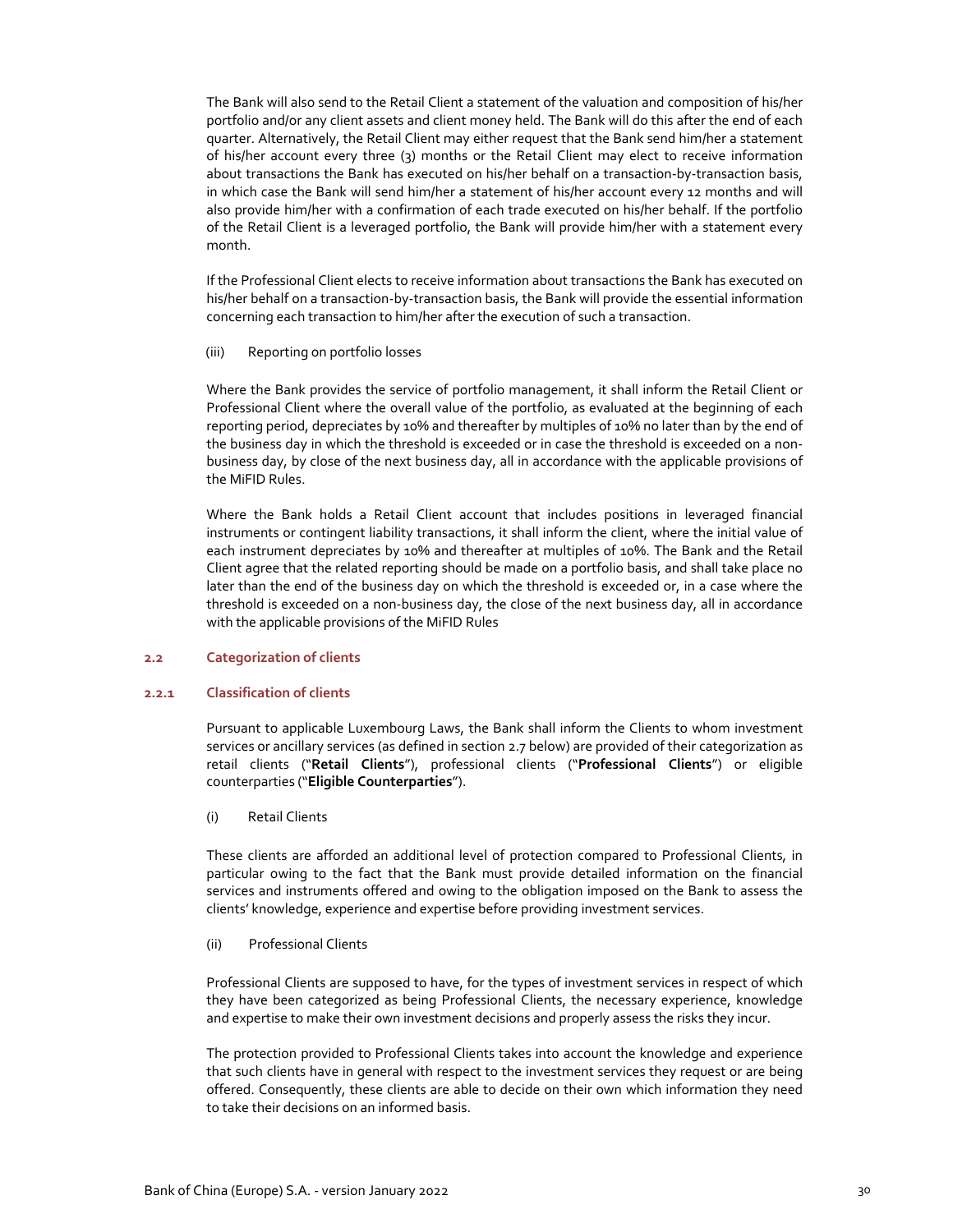The category of Professional Clients includes the professionals automatically ("*per se*") considered as such, as well as the clients who may be treated as professionals on their request. The second category of professionals "on request" includes those clients that may be allowed to waive some of the protections offered by the conduct of business rules. Such categorization on explicit request may be considered valid only if the Bank has assessed that the knowledge, experience and expertise of the client gives reasonable assurance, in light of the nature of the transactions or services envisaged, that the client is capable of making his own investment decisions and understanding the risks involved.

### (iii) Eligible Counterparties

Eligible Counterparty is a type of client to whom certain protections do not apply.

Institutions authorized to (1) execute orders on behalf of clients, (2) deal on own account or (3) receive and transmit orders, may bring about transactions with Eligible Counterparties or enter into transactions or any ancillary service related to those transactions between eligible counterparties. This concerns any credit institution, as well as any investment firm except for investment firms operating a multilateral trading facility ("**MTF**") in Luxembourg and investment advisors.

All investment firms without exception may however constitute an Eligible Counterparty in accordance with the provisions of Directive 2014/65/EU of 15 May 2014 on markets in financial instruments, the Regulation (EU) No 600/2014 of 15 May 2014 on markets in financial instruments, including delegated directives and regulations and any Luxembourg implementing measures, laws, regulations, including any CSSF circulars, as may be amended from time to time (the "**MiFID Rules**"). Article 37‐7(2) of the Luxembourg law of 5 April 1993 on the financial sector, as amended (the "LFS") lists the professionals that are treated as Eligible Counterparties. Third‐country counterparties equivalent to these categories may also be considered as Eligible Counterparties.

When dealing with Eligible Counterparties, the Bank may benefit from exemptions of certain provisions in accordance with the MiFID Rules. However, given the fact that Eligible Counterparties are supposed to act as clients, certain MiFID Rules remain applicable and the Bank shall act honestly, fairly and professionally when dealing with Eligible Counterparties and it shall communicate in a way that is clear, fair and not misleading

In addition, certain Professional Clients "per se" shall be considered as Eligible Counterparties in accordance with the MiFID Rules.

Clients categorized as Eligible Counterparties may request in writing the protection provided for in the applicable MiFID Rules, whether in a general form or on a trade‐by‐trade basis. This option is particularly important for Eligible Counterparties that act on behalf of their clients and that are therefore under the obligation to act in the best interest of their clients laid down in article 37‐3(1) of the LFS.

## (iv) Procedure for Change in Categories

The Bank allows for changes in categories provided that certain conditions are met. Where a client requests to be classified in another category, either generally or in respect of a particular transaction, the Bank has the choice of providing the service on this new basis. The Bank must inform the client, in a durable medium (website for example), about the right the client has to request a different categorization and about any limitations to the level of client protection that it would entail.

(v) Changes to Professional Client /Eligible Counterparty categorization

Professional Clients and Eligible Counterparties are responsible for keeping the Bank informed about any change which could affect their categorization as Professional Clients or Eligible Counterparties.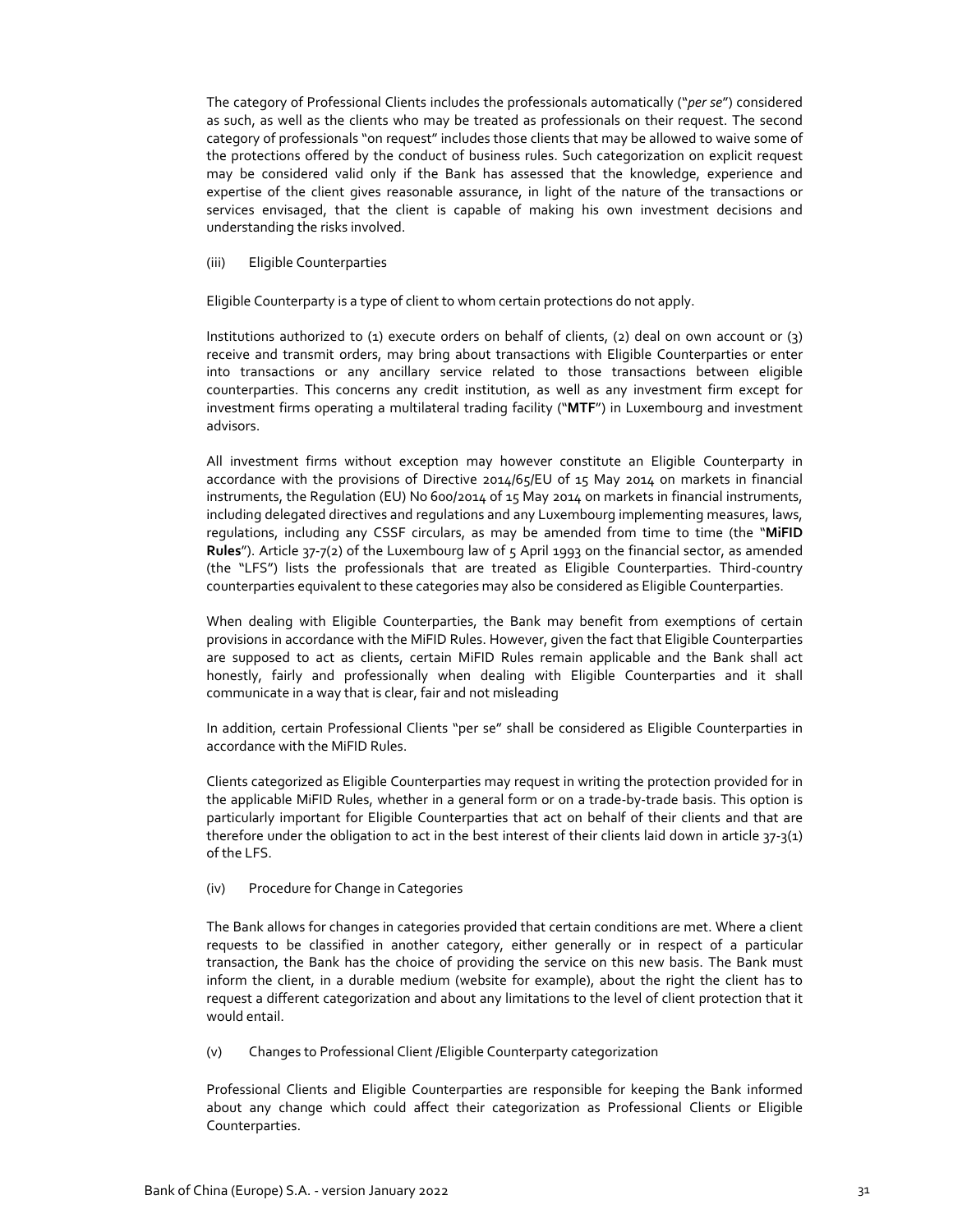Should the Bank become aware that a Professional Client/Eligible Counterparty no longer fulfils the initial conditions that made him eligible for a Professional Client/Eligible Counterparty treatment, the Bank may take appropriate action, including re‐categorizing the Client as a Professional Client or a Retail Client.

## **2.2.2 Possibility of renouncing on protection ("***opt out***")**

A Client who has been categorized as Retail Client by the Bank may ask the Bank in writing to be treated as a Professional Client (and hence may lose certain protections and investor compensation rights), either generally or in respect of a particular service concerned or transaction, or type of transaction or product. The Bank may, at its discretion, decide not to take the request into consideration.

If the Bank agrees to take the request into consideration, upon receipt of such request it will assess whether the Client meets the objective conditions for opting for weaker protection. The Bank will further assess the expertise, experience and knowledge of the Client, and any other element that it deems appropriate, with a view to ensuring that the Client is capable of making his own investment decisions and understands the risks involved.

Professionals "on request" shall state in writing to the Bank that they wish to be treated as professionals, either generally or in respect of a particular investment service or transaction, and state in writing, in a separate document from the contract, that they are aware of the consequences of waiving protections. The Bank shall clearly state the protections that the Client may lose, such as information he will no longer receive automatically and the assessment of appropriateness that will no longer be performed.

Professional Clients "on request" should not be presumed to possess market knowledge and experience comparable to Professional Clients "per se". As a minimum, 2 (two) of the following criteria must be satisfied:

- (1) The client has carried out transactions, in significant size, on the relevant market at an average frequency of 10 (ten) per quarter over the previous 4 (four) quarters;
- (2) The size of the client's financial instrument portfolio, defined as including cash deposits and financial instruments, exceeds EUR 500,000 (five hundred thousand euros);
- (3) The client works or has worked in the financial sector for at least one year in a professional position, which requires knowledge of the transactions or services envisaged.

## **2.2.3 Possibility of requesting enhanced protection ("***opt in***")**

The Bank may, on its own initiative or at the Client's request:

- ‐ treat as Professional Client or a Retail Client any Client who has been classified as an Eligible Counterparty by virtue of and in application of the MiFID Rules;
- ‐ treat as a Retail Client any Client considered as a Professional Client by virtue of and in application of the MiFID Rules.

## **2.2.4 Client profile**

Before providing investment advice or portfolio management services, the Bank determines a Client profile for each Client, based on the information provided by the Client to the Bank by means of a special questionnaire or in any other form determined by the Bank, in order to assess the knowledge and experience of the Client in the investment field and to assess the Client's ability to bear losses and his risk tolerance, his financial situation and his investment objectives so as to recommend, where applicable, to the Client the investment services and financial instruments that are suitable to him.

If the investment service provided is a service other than investment advice or portfolio management, the Bank shall assess whether the Client has the appropriate experience and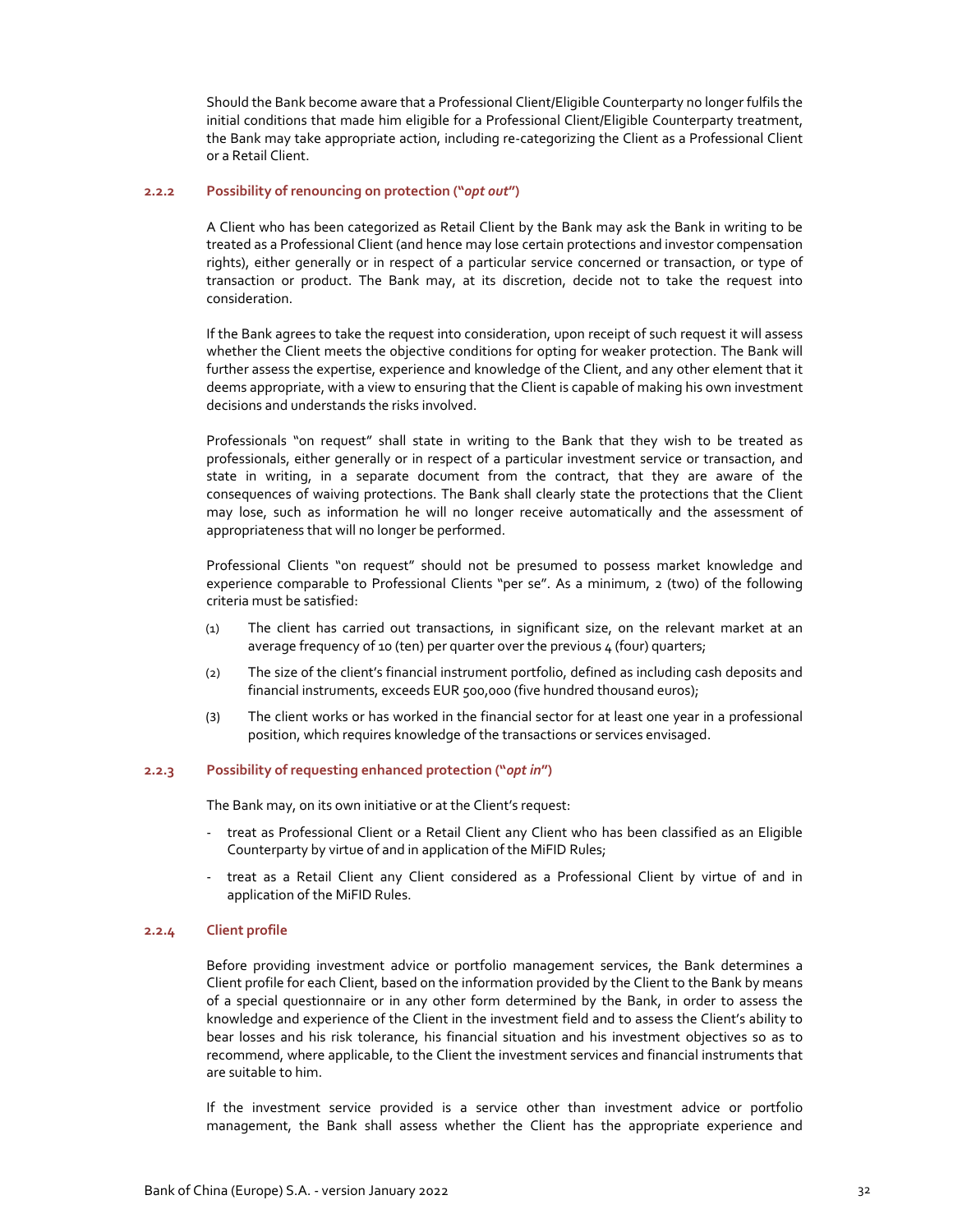knowledge to understand the risks inherent in the product or investment service offered or requested.

If the Client does not provide enough information or if the information is not correct, the Bank will not be able to assess the profile of the Client. In that case, the Bank will warn the Client and will not bear any responsibility should the financial instrument not suit the Client's particular situation. The Bank is entitled to rely on information provided by the Client without further enquiry.

On the basis of the information provided by the Client to the Bank (including in case of incomplete information or conflicting information) and of the Client profile determined by the Bank, the Bank reserves the right not to provide or to restrict services concerned (as the case may be, with respect to certain financial instruments).

It is the responsibility of each Client to inform the Bank immediately of relevant changes to the information provided to the Bank. The Bank is fully entitled to rely on information provided by a Client. Incorrect or incomplete information may lead the Bank to establish a Client profile that does not suit the Client's particular situation and may thus have adverse consequences for the Client for which the Bank does not accept liability. The Bank reserves the right to modify, at any time, the profile of a Client following any change to the information provided by the Client.

#### **2.3 Transactions and transfers**

The Bank undertakes to execute orders for the purchase or sale of financial instruments in the form of securities (stocks and bonds) and derivatives in accordance with the instructions given by the Client and in conformity with the laws, customs and practices of the place where they are executed. The signing of a Brokerage Application Form and the related derivatives application form is a prerequisite to execute the orders.

When placing orders, the Client must provide sufficient funds to cover the securities or derivatives to be purchased. In the absence of sufficient funds, the Bank may, at its option, either (i) refuse to carry out the purchasing of orders or either (ii) partially execute them. When the Bank receives from the Client several orders which total an amount exceeding the funds available to such Client, the Bank may execute such orders as it deems fit, regardless of the date they bear or the date on which they were received by the Bank, which is acting in the best interest of its Client.

The Client remains entitled to choose the regulated market and the execution of orders with or without limits. In any event, orders to be transmitted to brokers will only be executed if such transmission is physically possible in time, taking into account local customs and practices applicable in this respect. The Bank shall act with its best endeavour to forward the instructions received from the Client as quickly as possible.

Any amendment or cancellation of instruction must expressly refer to the initial instruction. In the case of absence of such a reference, the Bank shall not be liable for any negative consequences incurred.

Money or securities transfers may be subject to taxes, duties, restrictions and other measures imposed by the authorities of the country of the currency or of the correspondent's residence. The Bank bears no responsibility, nor makes any commitment towards the Client resulting from the above‐mentioned events or any other events beyond the control of the Bank.

#### **2.4 Execution policy**

## **2.4.1 Scope**

The provisions of this clause outline the Best Execution Policy (the "**Policy**") of the Bank. Set out below is an overview of the order execution arrangements for instruments covered by the best execution requirements of the MiFID Rules.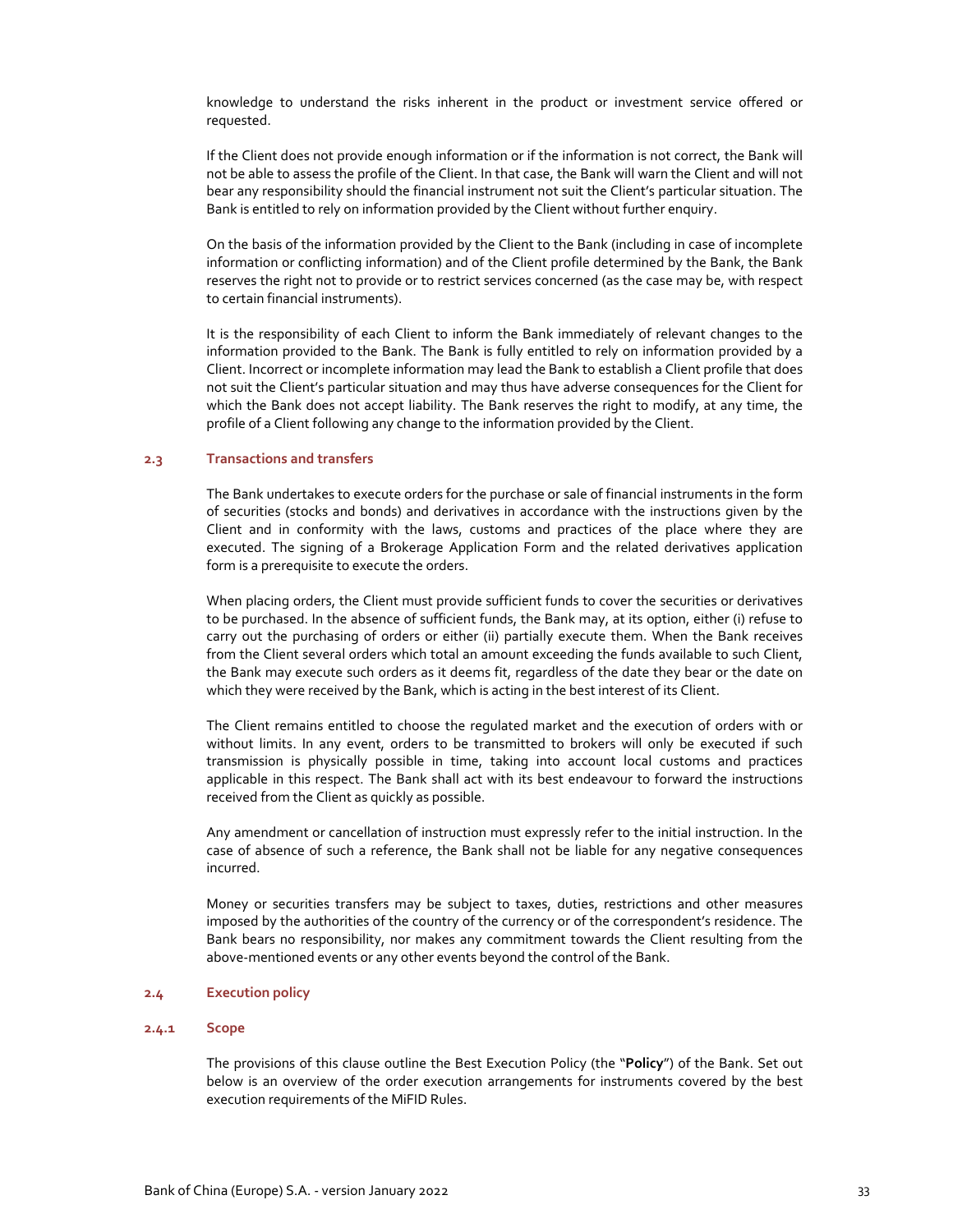This Policy is only applicable to Retail Clients and Professional Clients, as defined by the MiFID Rules and any reference in this Policy to a Client refers to these categories. Where best execution requirement applies, the Bank will take all reasonable steps to obtain the best possible result for its Clients taking into account the best execution criteria.

Acceptance of these General Terms and Conditions shall indicate express acceptance of the order execution policy for the various categories of financial instruments. It is expressly agreed between the parties that, to enable the Bank to ensure best execution within the meaning of the MiFID Rules, the Client authorises the Bank to execute certain individual orders, or orders in certain financial instruments, outside the regulated markets or outside an MTF (Multilateral Trading Facility), that is over-the-counter or on any OTF (organised trading facility, meaning a multilateral system which is not a regulated market or an MTF and in which multiple third party buying and selling interests in bonds, structured products, emission allowances or derivatives are able to interact in the system in a way that results in a contract). Any order given by the Client following receipt of the appropriate information concerning the Bank's order execution policy shall signify express consent of such policy.

#### **2.4.2 Best execution elements and criteria**

Where best execution applies, the Bank will take all sufficient steps to achieve the best possible execution result on a consistent basis. Ordinarily, the best possible result shall be determined in terms of total consideration, representing the price of the financial instrument and the costs related to execution. The Bank may use its commercial experience and judgement to give precedence to other factors such as speed, likelihood of execution and settlement, size, nature of the order, its market impact and implicit transaction costs, but only insofar as they are instrumental in providing the Client with the best possible result in terms of the total consideration.

Notwithstanding the above, when executing a Client's order, the Bank will also take into account other criteria such as the characteristics of the Client including the categorisation of the Client (as retail or professional), the characteristics of the Client's order, the characteristics of the financial instruments that are subject to the order, the characteristics of the execution venue to which the order may be directed.

For Retail Clients, the best possible result shall be determined in terms of the total consideration, representing the price of the financial instrument and the costs relating to the execution, which shall include all expenses incurred by that retail client which are directly relating to the execution of the order including execution venue fees, clearing and settlement fees and any other fees paid to third parties involved in the execution of the order. This applies in particular to securities such as shares and bonds, subscribed by Retail Clients.

For financial market products, such as foreign exchange forward, foreign exchange swap, foreign exchange option, interest rate swap, cross currency swap, structured products, the Bank will execute the order following specific instructions from the Client only. However, the Bank, acting honestly and professionally, undertakes to check the fairness of the price proposed to the Client, by gathering market data used in the estimation of the price of the relevant product and, where possible, by comparing with similar or comparable products.

## **2.4.3 Execution venues**

Detailed below is a list of the execution venues that the Bank places significant reliance on, as it believes they offer the best prospects of affording the Client the best possible result on a consistent basis, taking into account price, cost, speed of execution, likelihood of execution and size of the order. This list is not exhaustive and the Bank may use other execution venues from time to time.

Execution venues for shares and bonds:

BOCI Securities Limited UBS Switzerland AG (Zurich, Switzerland)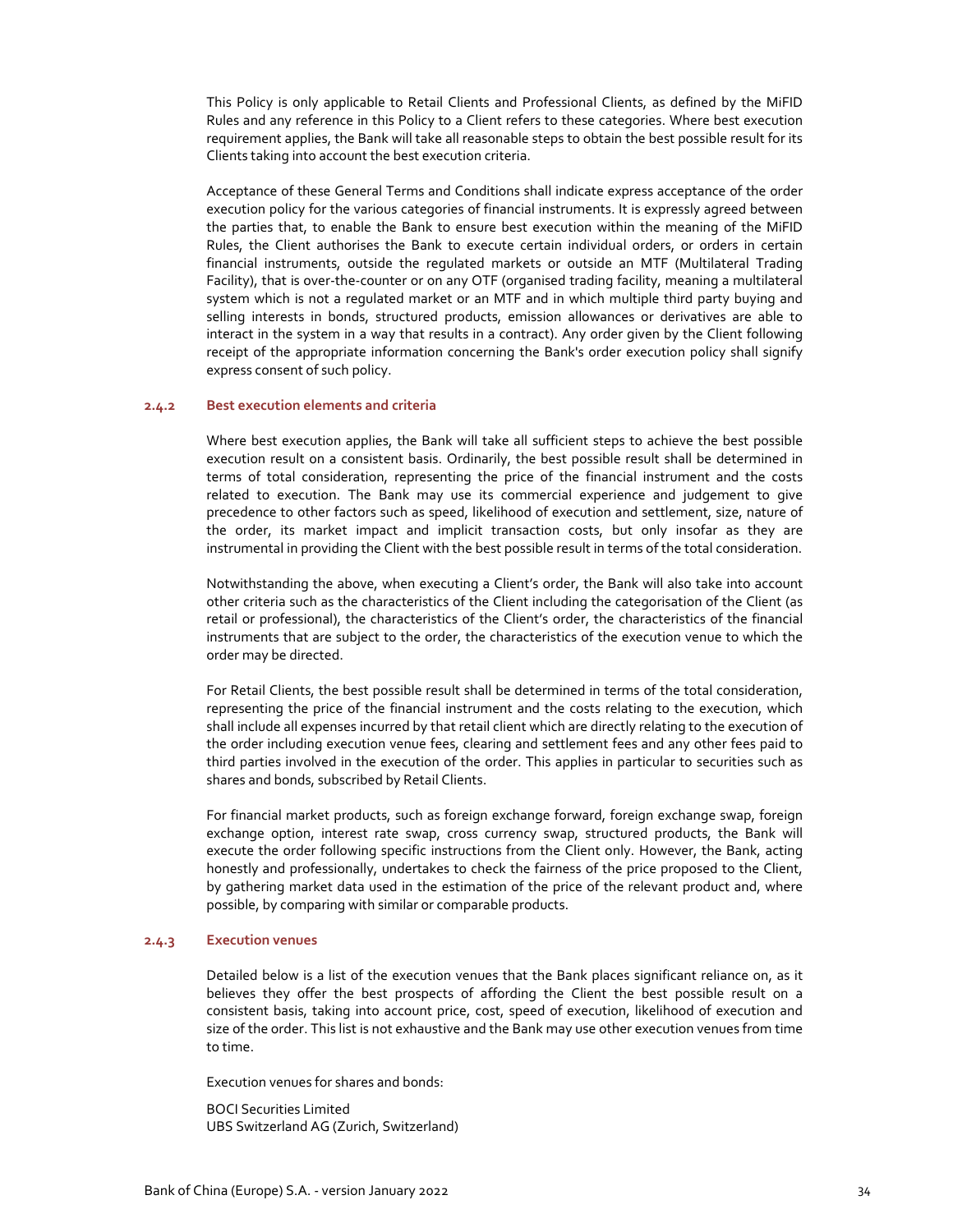Bloomberg MTF (EMSX, TSOX)

Execution venues for financial market products, such as foreign exchange forward, foreign exchange swap, foreign exchange option, interest rate swap, cross currency swap, structured products, etc:

Bank of China Limited Bank of China (Europe) S.A. (In other words, the Bank acts as a counterparty to its client).

Execution arrangements will vary depending on whether the Client asks the Bank to buy or sell a financial instrument on its behalf (i.e. where the Bank acts as agent) or if the Bank provides the Client with a quote as a price at which the Bank is willing to trade (i.e. where the Bank acts as principal).

The Bank will publish on its website the top five execution venues on an annual basis.

# **2.4.4 Trading Venues**

For the purposes of this Policy, the Bank will ensure that each Client order will be executed on a Trading Venue (as defined in the MiFID Rules) as long as the Client's order relates to financial instruments being subject to trading obligation. The Bank will obtain prior express consent from its Clients before proceeding to execute their orders outside a Trading Venue.

## **2.4.5 Specific Client instructions**

Where the Client provides the Bank with a specific instruction as to how to execute an order the Bank shall, where possible, endeavour to carry out Client's instruction. However the Client should note that if the Bank acts on the Client's specific instruction, the Bank may be prevented from executing the order in accordance with the Bank's Best Execution Policy. If a Client provides the Bank with specific instruction(s), the Bank will be treated as having satisfied its obligation to take all reasonable steps to obtain the best possible result for the Client.

The Bank undertakes to promptly inform Retail Clients of any material difficulties that would prevent the Bank from properly carrying out any such Clients' orders upon becoming aware of such difficulty. Whilst this obligation only applies to Retail Clients, the Bank will endeavour to similarly inform Professional Clients on a best efforts basis.

## **2.4.6 Quoted prices**

Where the Bank offers a quote to a Client on his request, and which the Client accepts, the present Policy will in principle not apply. The Bank will consider the following factors when providing a quote in a financial instrument:

- (1) The credit risk that the Bank will enter into when transacting with the Client;
- (2) The positions that the Bank or its affiliates hold in the financial instrument the Client wishes to transact in, or related instruments;
- (3) The cost of capital that the Bank incurs as a result of the transaction;
- (4) The level of service provided to the Client;
- (5) The need for the Bank to ensure that the price quoted allows it to recoup its costs as well as to generate a profit for its shareholders;
- (6) The nature of the market and/or the instrument in question.

It is impossible to quantify the relative contribution of each of these execution factors to the price quoted in advance as they will vary transaction by transaction.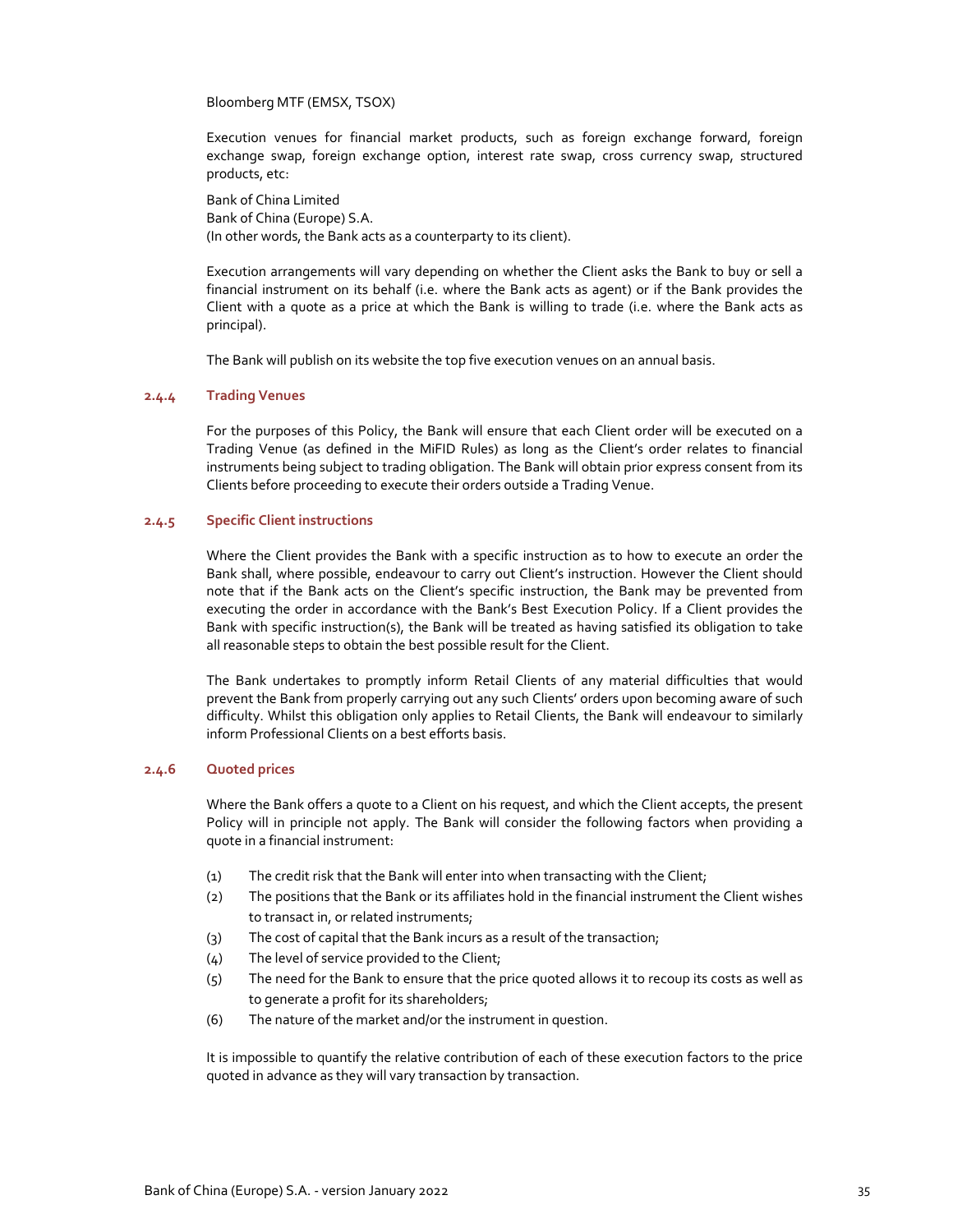## **2.4.7 Monitoring and review**

The Bank will monitor the effectiveness of its execution arrangements and Policy and assess on a regular basis whether the execution venues, that the bank has selected, to determine whether existing venues continue to provide for the best possible result for clients and also to review the suitability of new execution venues. In making this assessment the Bank will use information derived from its internal best execution monitoring tools and processes as well execution quality data reported by execution venues.

This will include the following factors:

- (1) Price;
- (2) Liquidity;
- (3) Execution and clearing costs;
- (4) Clearing arrangements such as settlement reliability;
- (5) Execution venue trading controls; and
- (6) Scheduled actions.

In executing client orders, the Bank does not receive any remuneration, discount or nonmonetary benefit for routing client orders to a particular execution venue which would infringe any conflicts of interest or inducement requirements.

The Bank will review this Policy and its execution arrangements at least annually or on an ad hoc basis in case of significant market events. The Bank will also notify its Clients of any material changes to its execution arrangements or this Policy.

## **2.4.8 Amendment to this Policy**

The Bank may amend this Policy at any time as it deems necessary in accordance with the provisions of Article 8 (*Amendment of the General Terms and Conditions*) which apply to the amendment of this Policy. Where there is a material change to the Bank's execution arrangements which could impact the execution factors, this will be communicated to the Clients via updating of the Policy.

# **2.5 Conflicts of interests**

The Client acknowledges having been informed of the Bank's *Conflicts of Interest Policy* (prepared pursuant to the MiFID Rules) that identifies, as far as investment services and activities are concerned, circumstances that may generate a conflict of interest such that the Bank's interests may conflict with the Client's interests. This policy contains the procedure and measures to be taken in view of managing these potential conflicts of interest. Nevertheless, the Client acknowledges and accepts that the Bank is not responsible for situations of conflicts that the Bank cannot reasonably foresee or detect.

The Bank's Conflicts of Interest Policy can be provided to the Client upon written request. It is designed to inform the Client of the Bank's policy regarding conflicts of interest that could arise in the provision of services and substantially, it describes:

- (1) Situations that could give rise to a conflict of interests;
- (2) The system in place for identifying such situation; and
- (3) The methods of management, resolution and disclosure of such conflicts once they have arisen.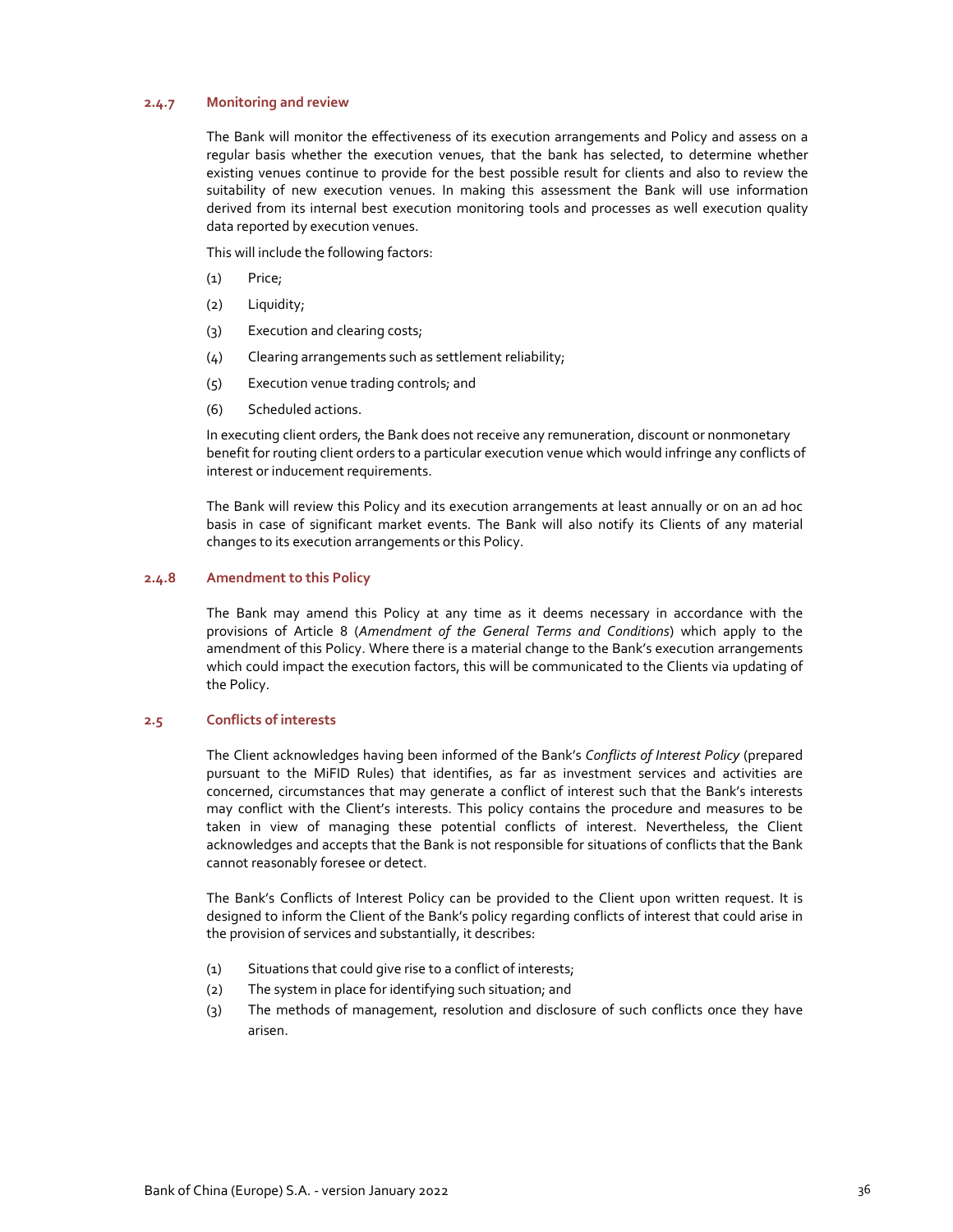## **2.6 Inducements**

As a matter of principle and in accordance with the applicable MiFID Rules, the Bank does not receive any inducement.

Should the Bank pay or receive any fees, commissions or other non-monetary benefits from any third parties when providing the service to the Clients, the payment or receipt of such fees, commissions or other non‐monetary benefits shall be designed to enhance the quality of the service provided to the Client and must not impair compliance of the Bank's duty to act honestly, fairly, professionally and in the best interests of the Client. In addition, relevant Clients shall be accurately informed in advance of the nature and the amount (or the calculation method) of any inducement, including retrocession, paid to or received by a third party. For good practice, the Bank shall request the approval in writing from the relevant Clients before conducting the corresponding business operations.

## **2.7 Investment services**

## **2.7.1 General terms**

The General Terms and Conditions constitute the contractual framework between the Bank and its Clients for the provision of investment services and ancillary services in relation to financial instruments.

For the purpose of this Article 2.7, "*investment services"* means:

- Receipt and transmission of orders in relation to one or more financial instruments.
- Execution of orders on behalf of Clients.
- Portfolio management, i.e. the discretionary and personalized management of portfolios (where such portfolio includes one or more financial instruments) in accordance with a mandate given by the Client.
- Investment advice, i.e. the provision of personalized recommendations to Clients with respect to one or more transactions relating to financial instruments.
- Underwriting of financial instruments and/or placing of financial instruments on a firm commitment basis.
- Placing of financial instruments without a firm commitment basis.

For the purpose of this Article 2.7, "ancillary services" means:

- Safekeeping and administration of financial instruments for the account of Clients, including custodianship and related services such as cash/collateral management.
- Granting credits or loans to an investor to allow him to carry out a transaction in one or more financial instruments, where the Bank is involved in the transaction.
- Advice to undertakings on capital structure, industrial strategy and related matters and advice and services relating to mergers and the purchase of undertakings.
- Foreign exchange services where these services are connected to the provision of investment services.
- Investment research and financial analysis or other forms of general recommendation relating to transactions in financial instruments.
- Services related to underwriting.
- Investment or ancillary services relating to commodities and other elements such as climatic variables, freight rates, emission allowances or inflation rates when used as underlyings of certain derivatives and when connected to the provision of other investment or ancillary services.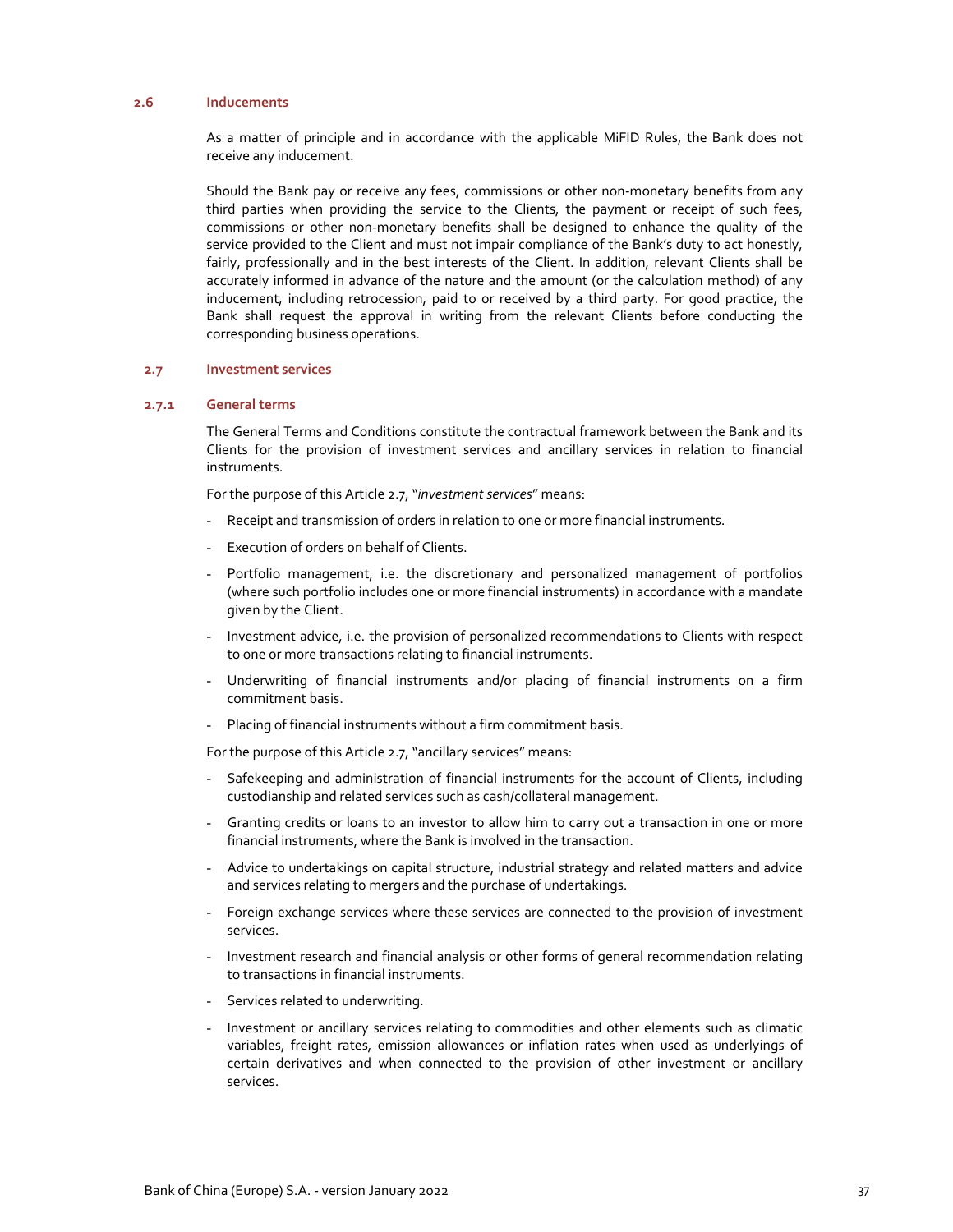In some instances the Bank and a Client may enter into a specific agreement which specifies the investment services and/or ancillary services provided to such Client. In case of discrepancy between the General Terms and Conditions and that specific agreement, the latter shall prevail.

#### **2.7.2 Investment advice**

Before providing any service or advice, the Bank undertakes to provide the Client with the following preliminary information:

- whether the advice to be provided is independent or non-independent;
- whether advice is based on a broad or restricted range of financial instruments; and
- whether it will provide the Client with a periodic assessment of the suitability of the financial instruments recommended to that Client.
- (i) Provision of investment advice

In the context of these General Terms and Conditions, investment advice shall mean the provision of personalised recommendations to the Client, whether at the Client's request or at the Bank's initiative, concerning one or more transactions in financial instruments as listed by the MiFID Rules.

For any transaction in financial instruments executed without the provision of investment advice as defined above, and thus at the Client's sole initiative, the Bank shall not be required to verify that the instrument or service provided is suitable for the Client's investor profile.

The Bank shall not perform automatic controls on the composition of the Client's portfolio and the compliance with the Client's investment policy defined with the Bank.

The Bank expressly agrees with the Client that the Bank shall analyse the suitability of the Client's portfolio in relation to his/her/its investor profile only when the Client directly requests the Bank for its investment advice or when such advice is provided at the Bank's initiative.

#### (ii) Investment policy

The Bank has classified financial instruments into four product types, i.e. money‐market instruments, equities, bonds and other financial instruments.

For each of the investor profiles, the Bank recommends a minimum and maximum weighting for each of the four product types in relation to the Client's assets. The greater the emphasis in the investor profile on returns, the more the percentage of financial products presenting an exposure to high risks will be over‐weighted, and vice‐versa.

The Bank recommends for each investor profile, the reference currency of which is the Euro, a predetermined maximum exposure to other currencies.

The proportion of UCI-type financial instruments shall be a function of the assets underlying the UCI.

The Bank reserves the right to periodically modify the weightings and maximum and minimum thresholds, taking into account the Bank's analysts' forecasts or general trends in the financial markets.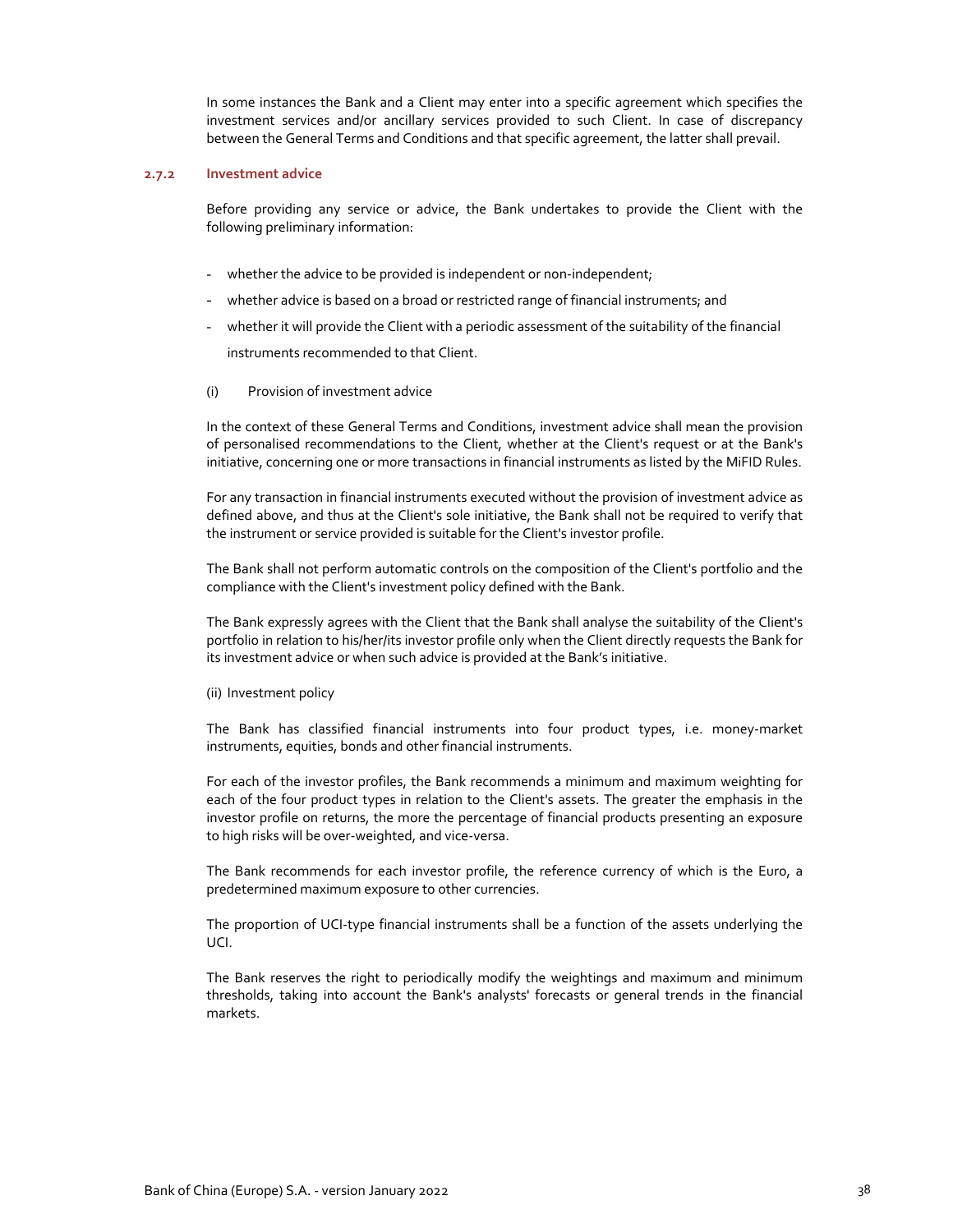## **2.7.3 Advisory and discretionary portfolio management**

## (i) Scope of advisory portfolio management agreement

Advisory management is a management mandate and is subject to a specific agreement between the Bank and the Client, pursuant to which the Bank gives recommendations to the Client. The Bank shall have the task of managing the Client's assets in cooperation with the Client, i.e. all management decisions are to be taken jointly by the Bank and by the Client in accordance with the investment policy described above.

The Bank shall subject the portfolio to a periodic review, taking into account the Client's investor profile, the current political, social, financial and economic situation and the Client's guidelines as regards the management of his/her/its portfolio. Where the Bank has requested the Client to provide it with information regarding the Client's investment objectives, financial status and knowledge and experience in the investment field relevant to the product or services provided to the Client for the purpose of assessing suitability, it is the Client's responsibility to ensure that such information is kept up to date.

## (ii) Discretionary portfolio management services

The Bank shall be responsible for managing the Client's assets by virtue of the specific discretionary portfolio management contract. This specific agreement sets out the terms and conditions as well as the liability connected with discretionary portfolio management mandates, together with the Client's investor profile.

(iii) Scope of discretionary portfolio management mandate

In the context of a discretionary portfolio management agreement, the Bank shall be entrusted with the Client's assets and shall have the task of managing them at its discretion.

Thus, it shall be authorised to carry out on the Client's behalf all the operations that it considers to be in the Client's interest and in accordance with his/her/its investor profile, notably the purchase and sale of securities, the opening and closing of cash deposits, and generally all transactions that it shall deem appropriate in the context of the management mandate, each time subject to any applicable limit including with respect to potential intragroup deposit of Client's funds which may be limited to a maximum amount of 20% of such funds, in accordance with the applicable provisions of the MiFID Rules.

Throughout the term of the agreement, the Client may neither take action with regard to the assets under management nor interfere in said management, without the Bank's express agreement.

Thus, the Client waives any right in particular to have access to the assets under management by means of electronic or remote banking systems.

(i) Investment policy

The discretionary portfolio management agreement sets out the financial instruments eligible to be used in the context of discretionary portfolio management.

As a function of the investor profile, determined jointly with the Client, an investment strategy is defined for management of the Client's portfolio. A detailed description of the investor profile and of the strategy forms an integral part of the discretionary portfolio management contract.

(ii) Responsibility and obligations

The Client shall be fully and completely responsible for operations that the Bank shall carry out in the context of any management mandate.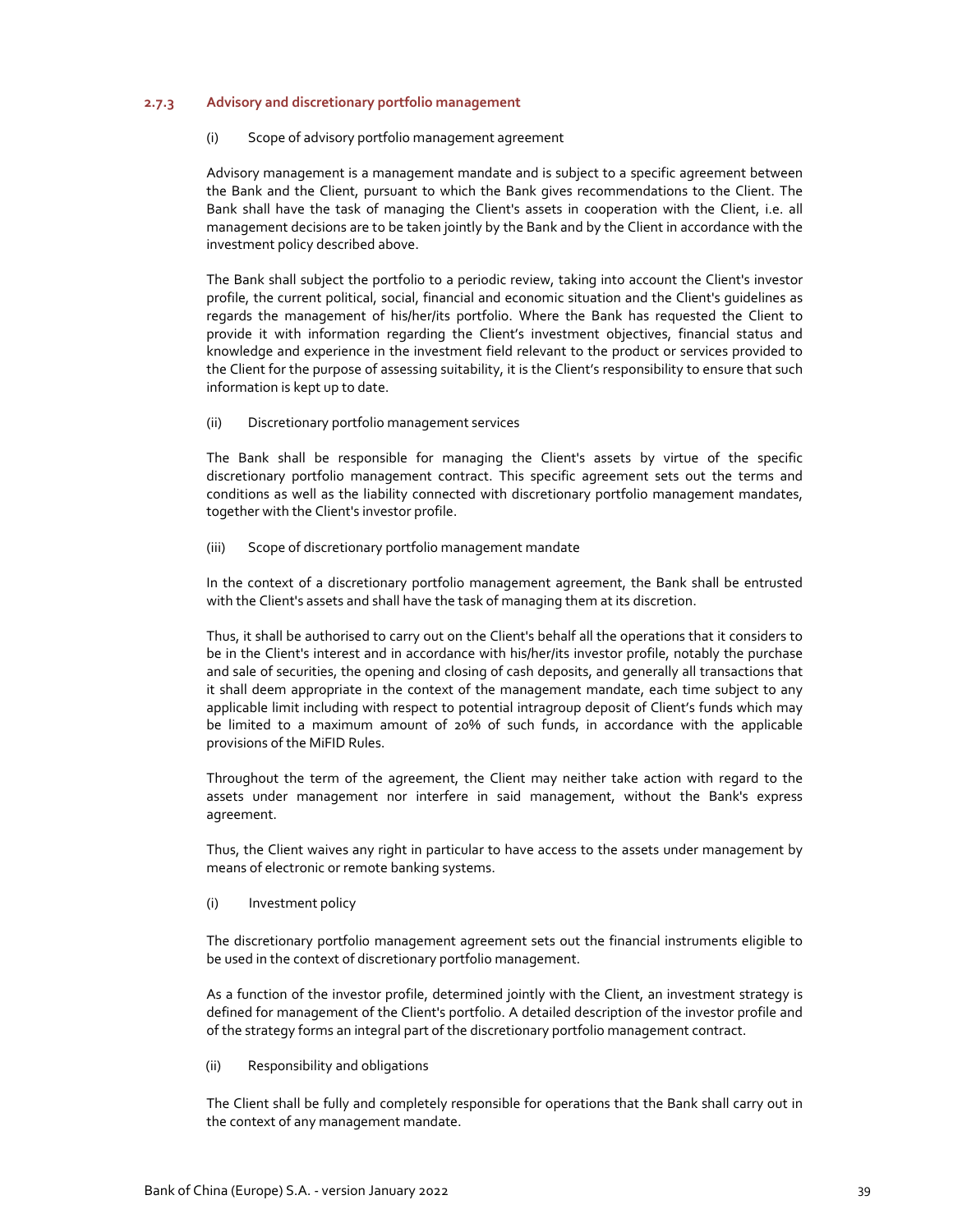The Bank undertakes to carry out its mandate with care and diligence.

The Bank shall be obliged to provide the Client with a report on its management once a year.

The Bank shall be authorised to represent the Client vis‐à‐vis third parties. In the event a special power of attorney is required, it will be drafted, reviewed and agreed between the Client and the Bank on a case‐by‐case basis. Once in agreed form, it will be submitted to the Bank.

Concerning the discretionary management of his/her/its portfolio, the Client shall be informed in writing, by telephone or any other means agreed between the parties, of any loss affecting the portfolio that exceeds a threshold determined in advance with the Bank on the basis of a 52-week period. Notification shall be made on the basis of a daily evaluation of the portfolio.

In the event that the investment profile is changed, the loss threshold applicable to the new profile shall be applied. In the event that a Client's strategy is changed to a less aggressive strategy, over a given 52‐week historical period the relevant loss threshold shall be calculated by weighting over time the strategies concerned.

Concerning the discretionary management of his/her/its portfolio, the Client shall be given a benchmark so that he/she/it can monitor the Bank's performance as compared to the financial markets generally. The Client may obtain further information on the benchmark from his/her/its usual branch of the Bank.

(iii) Term of mandate

The Client shall be entitled to terminate the mandate at any time by registered letter.

Termination shall take effect as from receipt of said registered letter by the Bank. However, any transactions under way at the time of termination shall not be cancelled.

The Bank may terminate the agreement by registered letter provided 30 days' notice is given.

The agreement shall remain in effect in the event of the death or legal incapacity of the Client and until it has been terminated in writing by the Client's beneficiaries or by his/her/its legal representatives.

## **2.7.4 Other services in relation to financial instruments**

(i) Services other than investment advice, advisory or discretionary portfolio management

When the Bank provides services other than investment advice, advisory or discretionary portfolio management, it is legally obliged, other than in the case of the simple execution of an order concerning a non-complex instrument, as referred to in the MiFID Rules, to enquire as to the Client's investment knowledge and experience in relation to the specific type of product or service requested to enable it to assess whether the investment service or product is appropriate for the Client.

If the Client decides not to provide the information on its knowledge and experience, or if the information provided is inadequate, the Bank shall execute the orders and advise the Client that it is not in a position to determine if the service or product is appropriate for the Client.

If the Bank considers, on the basis of the information received from the Client as to his/her/its investment knowledge and experience, that the product or service is not appropriate for the Client, the Bank shall notify the Client prior to execution of any transaction in such a product.

(ii) Provision of investment services comprising solely the execution and/or receipt and transmission of Clients' orders concerning non‐complex products.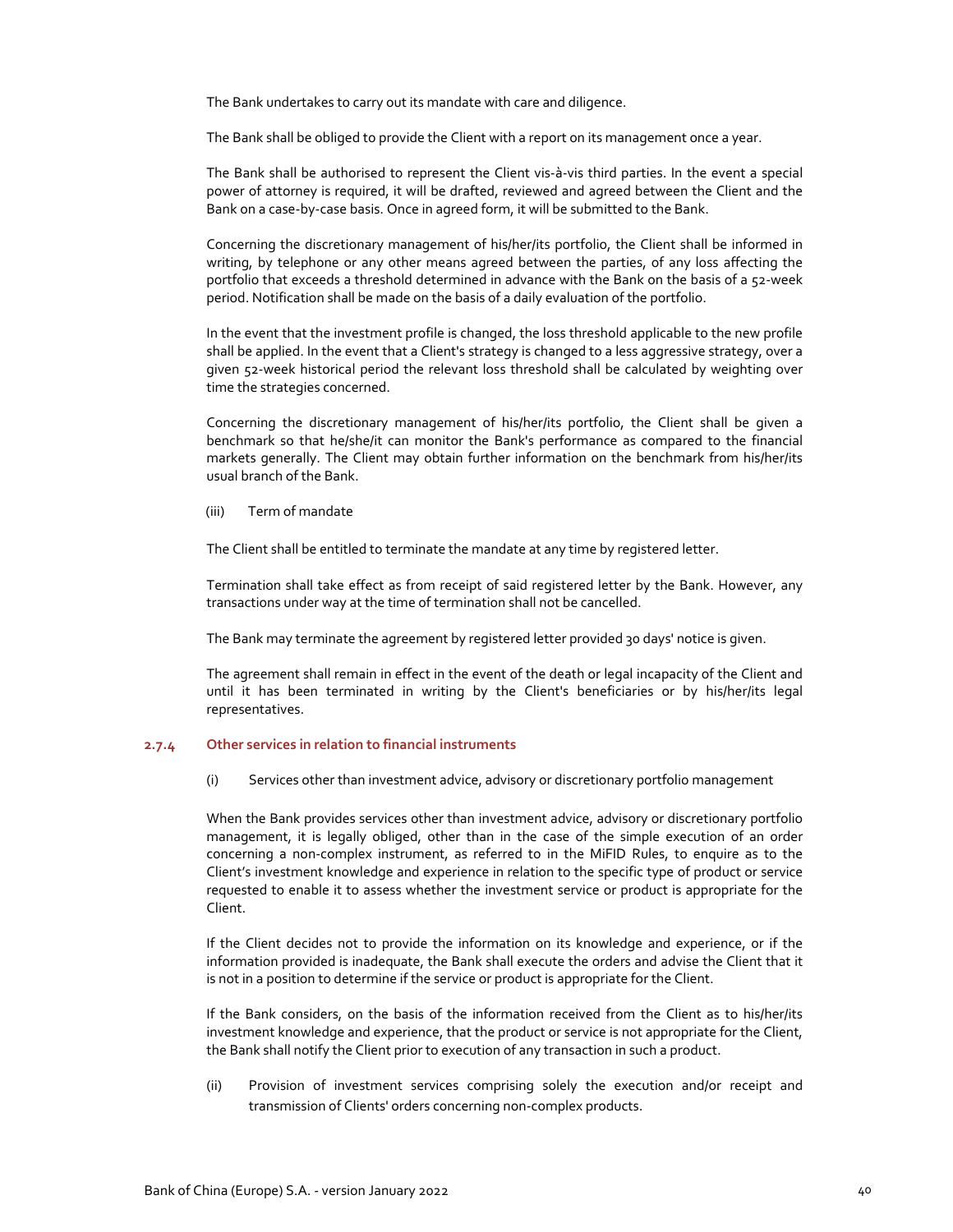When the Bank provides the Client with services comprising solely the execution and/or receipt and transmission of his/her/its orders, with or without ancillary services, the Bank is not required to obtain the information or carry out the assessment provided for in the paragraph above, if:

‐ the services relate to securities admitted to trading on a regulated market or an equivalent market in an equivalent third country, money-market instruments, bonds and other forms of securitised debt, shares or units in UCITS and other non‐complex financial instruments as referred to in the MiFID Rules;

‐ and the service is provided at the Client's request.

The Client shall be informed at the time of provision of such services that the Bank is not obliged to evaluate whether the instrument or service provided is appropriate for the Client, and that he/she/it does not benefit from the corresponding protection under the relevant rules of conduct.

#### **2.8 Transactions on derivative instruments**

Any Client who instructs the Bank to enter into derivative instruments or transactions under any form whatsoever is hereby informed of the high level of risk and significant risk of loss of such instruments or transactions, and acknowledges that he has been warned by the Bank in this respect.

The Bank is never obliged to take any initiative in respect of the developments that may occur with respect to such derivative instruments or transactions unless the Bank received express instructions from the Client.

The Client further undertakes to comply with its obligations under Regulation (EU) No 648/2012 of the European Parliament and of the Council of 4 July 2012 on OTC derivatives, central counterparties and trade repositories, as amended from time to time ("**EMIR**") and the Commission Delegated Regulation (EU) No 149/2013 of 19 December 2012 ("**EMIR RTS**"). In particular and without limitation, the Client undertakes:

- to notify the Bank whether it qualifies as a financial or non-financial counterparty under EMIR, if it exceeded any of the clearing thresholds under EMIR and EMIR RTS, whether it is subject to any clearing obligation under EMIR;
- to comply with any risk management techniques and/or exchange of collateral applicable, as the case may be, to him under EMIR and cooperate in good faith with the Bank in this respect;
- to comply with any reporting obligations applicable to him under EMIR.

# **3 Payment services**

## **3.1 Cash withdrawal**

The Client shall personally come to the Bank for cash withdrawal from either Term or Current Deposit Account, unless otherwise expressly specified between the Bank and the Client.

A withdrawal may be made by a third person other than the Client, provided that an authorized letter validly signed by the Client is produced to the Bank, along with (i) a copy of a valid identity certificate of the third person and (ii) the exact amount to be withdrawn.

The Client shall notify the Bank of the amount to be withdrawn at least five  $(5)$  business days before the date of withdrawal, unless the withdrawal amount remains under EUR 10,000.00‐ (ten thousand Euros).

If a Client who is a natural person intends to withdraw money from the Term Deposit Account before Maturity Date, the Bank may authorize an early repayment with interest being paid on the amount withdrawn at the current account interest rate. In case of partial withdrawal, the interest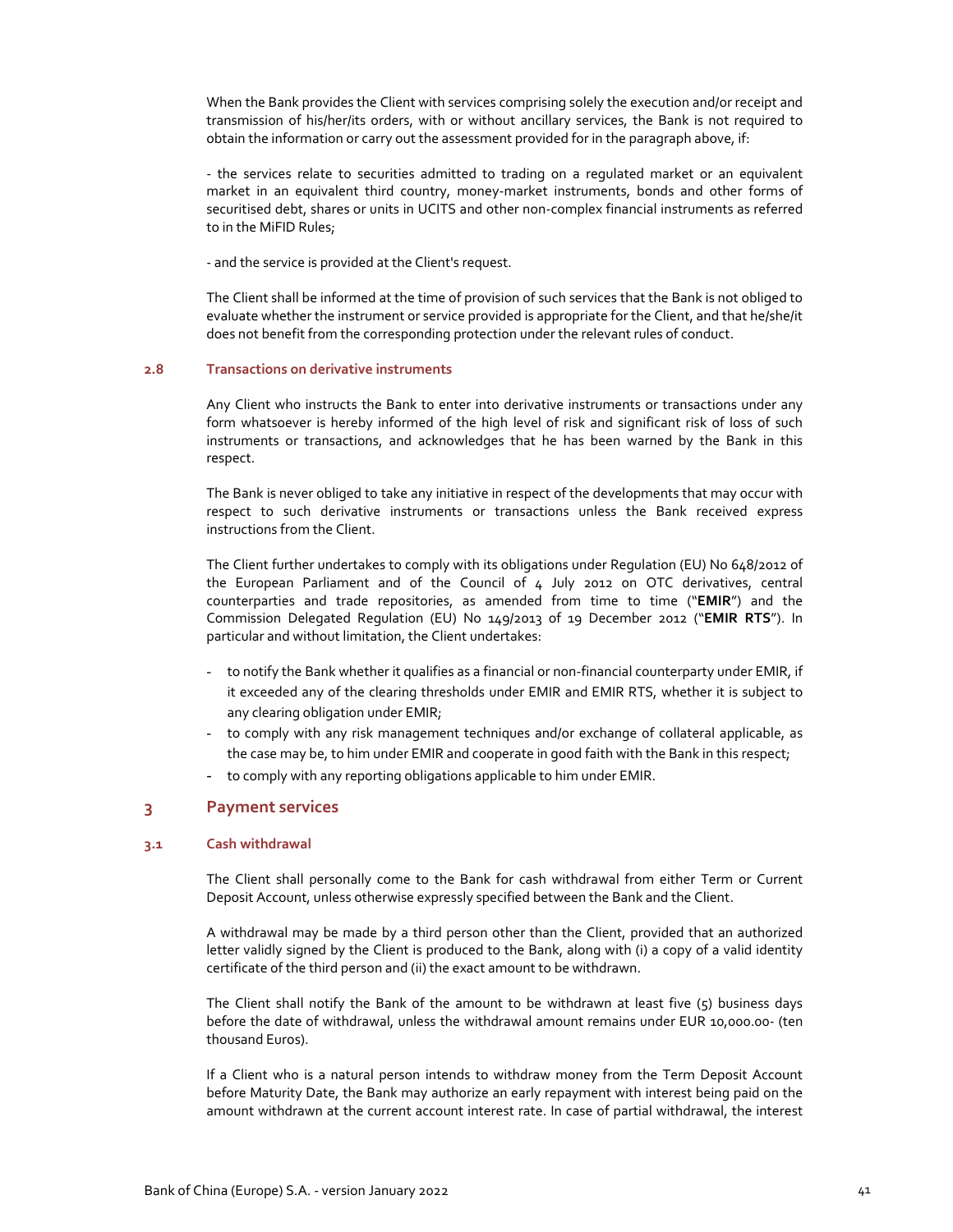rate applying to the remaining amount will be set in accordance with the interest rate of the original value date and on the basis of the remaining amount.

In the case of corporate Clients, no interest will be paid in such circumstances.

Verification of the account balance should be conducted within one month after the date of any transaction; otherwise the balance indicated on the Bank's records would be treated as approved as stated in Article 1.11.

#### **3.2 Transfers**

Where a transfer is made by the Client, the value date for debiting the account of the Client giving the instruction must not predate the transaction for payment done in any currency whether inside or outside the EU and EEA.

Funds in any currency transferred by the payer in favour of the Client as payee shall be credited to the Client's account with the value date equivalent to the date on which the Bank effectively receives the amount in question. The Bank shall ensure that the amount of the payment order is at the Client's disposal immediately after the amount is credited to the Client's account where, on the part of the Bank, there is (a) no currency conversion or (b) a currency conversion between the Euro and a Member State currency or between two Member State currencies.

The Bank has the right to postpone the execution of the payment instruction if further information is required and in such case, the value date will be the date on which such information is received. In this context, in case of error or negligence by a third party or a Client, the Bank cannot be held responsible.

The Bank has the right to return the funds transferred by the payer back if and when the Client does not provide information on the origin of the funds received in a manner satisfactory to the Bank or because of its legal obligations to fight money laundering and terrorist financing more generally.

#### **3.3 Payment instruments**

The payment instruments issued or offered by the Bank may be subject to special terms and conditions. The Bank will inform the Client upon his request about the payment instruments offered by the Bank. The Bank may also inform its clients about the payment instruments offered by the Bank on its official website.

The Client must take all reasonable steps to protect the payment instruments from loss, theft, misappropriation or fraudulent use. Clients using the Bank's personal internet banking website must adhere to specific security obligations mentioned therein relating to the safeguarding of their online payment instruments, mentioned in the terms and conditions for personal online banking, as such terms and conditions may be amended from time to time.

As soon as the Client is aware of the loss, theft, misappropriation or fraudulent use of a payment instrument (including, without limitation, credit cards), the Client undertakes to immediately and in any case without undue delay inform the Bank. The Client suffers all consequences which may result from any loss, theft or fraudulent use of such payment instruments. The Client will be liable for losses resulting from any unauthorized payment order using a lost, stolen or misappropriated payment instrument before the Bank receives notification thereof, as well as in the event of fraudulent use or gross negligence on his part.

For the Consumer Client:

(1) losses resulting from an unauthorized payment order using a lost or stolen payment instrument and for which he is liable shall not exceed EUR 50 (fifty Euros)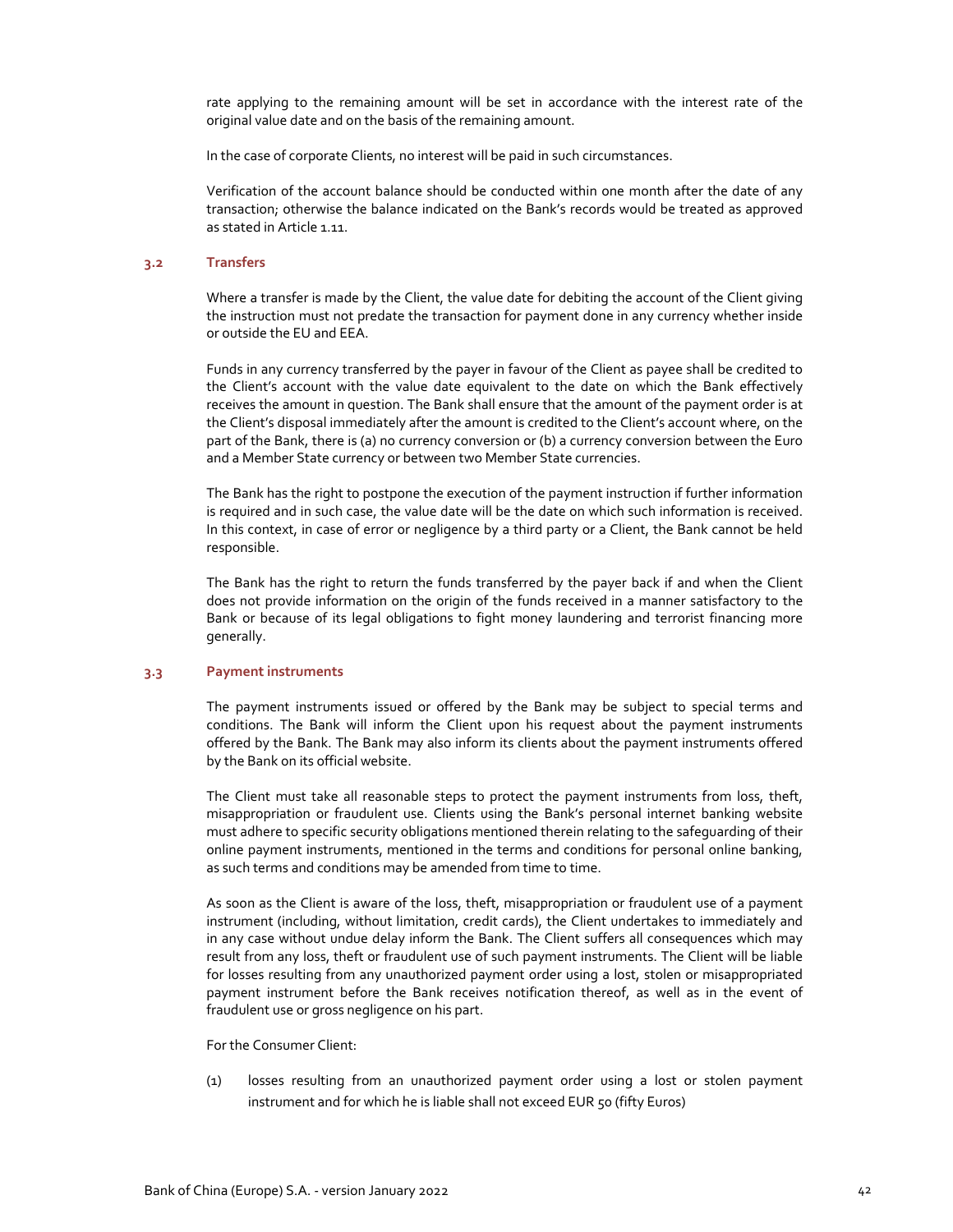- (2) the immediately preceding sub‐paragraph (1) above shall not apply if (a) the loss, theft or misappropriation of a payment instrument was not detectable to the Consumer Client prior to a payment except where the Consumer Client has acted fraudulently or (b) the loss was caused by acts or lack of action of an employee, agent or branch of the Bank or of an entity to which its activities were outsourced;
- (3) the Consumer Client shall bear all of the losses relating to any authorized payment orders if they were incurred by the Consumer Client acting fraudulently or failing to fulfil one or more of its obligations with intent or gross negligence. In such cases, the maximum amount referred to in paragraph (1) above shall not apply. All payment instruments delivered to the Client remain the ownership of the Bank and have to be returned upon first demand.

The Bank reserves the right to entrust the administration of credit cards to third parties of its choice.

By entrusting the Bank with the collection of drafts, cheques or other instruments for his account, the Client guarantees to the Bank the actual payment of such instruments including the case where the Bank, having already credited the Client's account, does not subsequently receive the funds or, having received them, has returned them for whatever reason. Pending full repayment of any debit balance on the Client's account(s), the Bank shall retain against any obligor all rights under the instruments for the total amount of such instruments increased by its ancillary rights under the applicable law of bills of exchange, the law of cheques or other applicable laws. In all such cases, the Bank shall have a recourse against the Client and shall be entitled, but not obliged, to proceed at the Client's expense with protest ("*protêt*") and other formalities, even after expiry of the legal time‐limits. In addition, the Bank is at any time entitled to counter‐pass ("*contrepasser*") and/or re‐ debit unpaid bills of exchange, checks and other instruments previously discounted or credited.

The Bank shall not be liable for presentation of cheques and draft within the required time period and it does not guarantee that protest ("*protêt*") is notified within the legal time period.

#### **3.4 Payment orders**

#### **3.4.1 Account number and bank code**

For the execution of payment orders, the Client must indicate the account number in the international bank account number ("**IBAN**") format, and/or any specific information requested by the Bank in accordance with the relevant remittance application form, together with the relevant bank identifier code ("**BIC**").

For the execution of payment orders for which the account number is indicated in a format other than IBAN or for which the account number does not exist in the IBAN format, the BIC and the society for Worldwide Interbank Financial Telecommunication ("**SWIFT**") code of the beneficiary bank or any other number or information allowing this bank to be identified must be supplied, as well as any other account identification code or number, to the extent applicable, under the Client's responsibility.

Payment orders submitted without the account number in IBAN format may lead to delays and additional fees charged at the relevant rates in effect in accordance with the Bank's Standards of Charges and Commission.

## **3.4.2 Time of receipt**

A payment order or series of payment orders shall not be deemed to have been received by the Bank unless it has been duly authorized, consented by the Client and contains all the information required for its correct execution. In the absence of an express consent from the Client, the payment order shall be considered as being unauthorised.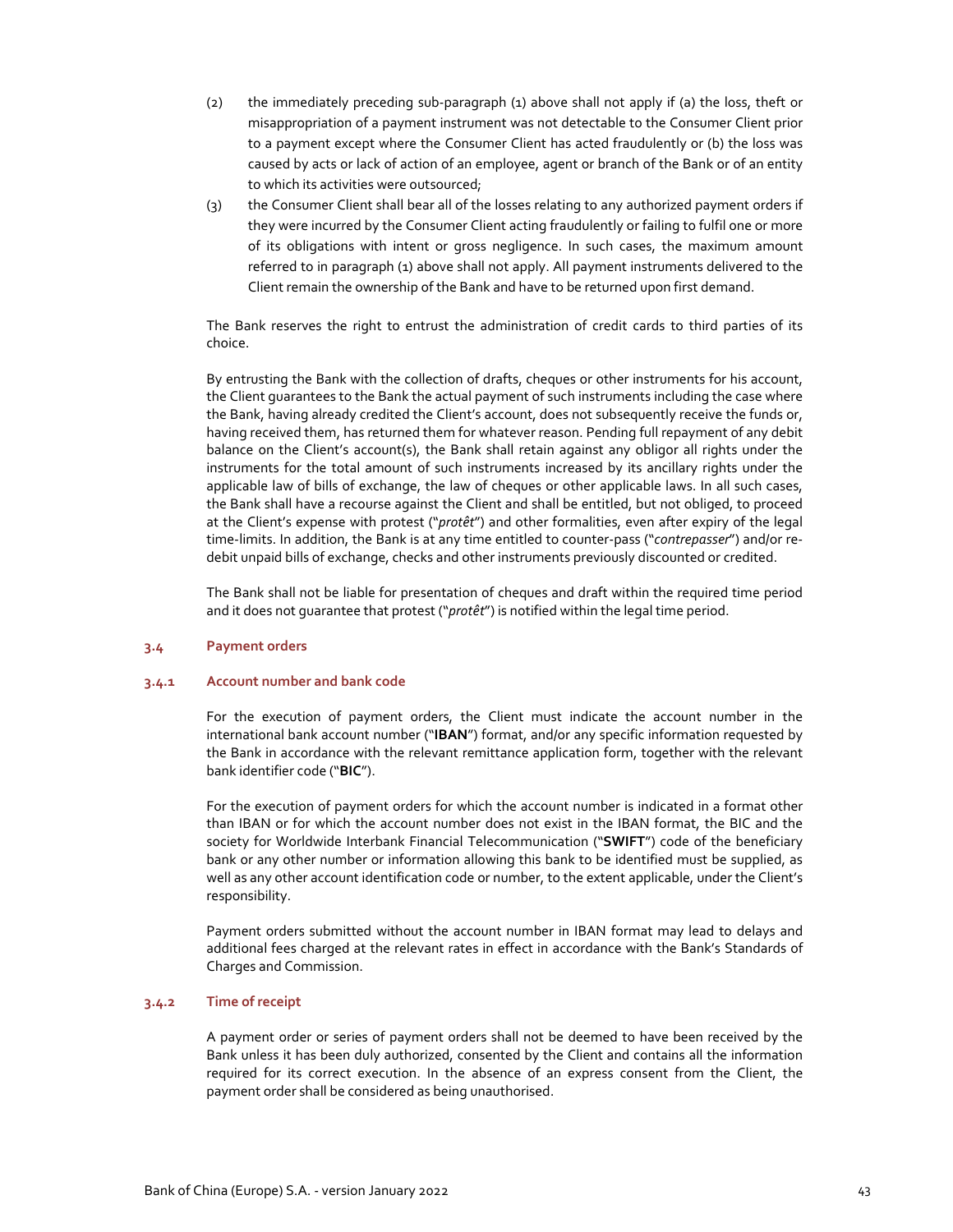Unless otherwise agreed between the Bank and the Client, any payment order shall be consented prior to execution and may be withdrawn at any time until the order becomes irrevocable (i.e. once the payment order is received by the Bank).

Consent on series of payment orders may also be withdrawn, in which case any future payment order shall be considered unauthorised.

The time of receipt of each payment order without a scheduled execution date is the time at which the payment order is received by the Bank. If the time of receipt is not a bank working day, the payment order shall be deemed to have been received on the next bank working day on which the Bank carries on the activities required to execute the payment order.

The Bank is also authorized to set out in its tariff a cut‐off time after which any payment order shall be deemed to have been received or provided on the following bank working day. Such cut‐off time is 4 pm (Luxembourg time) on each working day.

Subject to the request being addressed in the agreed manner and being compatible with the type of payment order in question, the Client may agree with the Bank for the payment order to start on a given date or on expiry of a specific period or on the date on which the payer made the relevant funds available to his bank, in which case the time of receipt shall be deemed to be the pre‐agreed day. If the agreed day is not a bank working day the payment order shall be deemed to have been received on the next bank working day.

## **3.4.3 Execution time for payment order**

For payment done in EUR, or payment done in any currency inside EU and EEA, the time limit for execution of a transaction will be not more than D+1 ("D" being the day on which the payment order is received by the Bank, which must be a bank working day). This time limit may be increased by one more bank working day if the order is presented in paper form. The execution days are bank working days. The Bank can refuse to execute a payment order when there are insufficient funds in the account to be debited at the reception date. The Bank reserves the right to charge a fee for notifying the Client of its refusal to execute the order.

### **3.4.4 Revocation of a payment order**

Payment orders may not be revoked once they have been received by the Bank.

Payment orders for which the Client has indicated an execution date that falls after the receipt date may be revoked by the Client no later than 1 (one) bank working day before the execution date.

The Bank may charge fees for revoking a payment order on the basis of the rates in effect.

### **3.4.5 Notification of unauthorized or incorrectly executed payment orders**

Executed payment orders must be contested to the Bank in writing.

The Client shall inform the Bank without undue delay on becoming aware of any unauthorized, fraudulent or incorrectly executed payment order, and in any case no later than thirty (30) days after dispatch of the statements of account, unless the Bank has failed to provide or make available the information on that payment order.

The Consumer Client will have 13 (thirteen) months from the date his account is debited to contest the payment.

The Client has no right to request rectification by the Bank of the transaction in case of failure by the Client to notify the Bank within the delays and forms.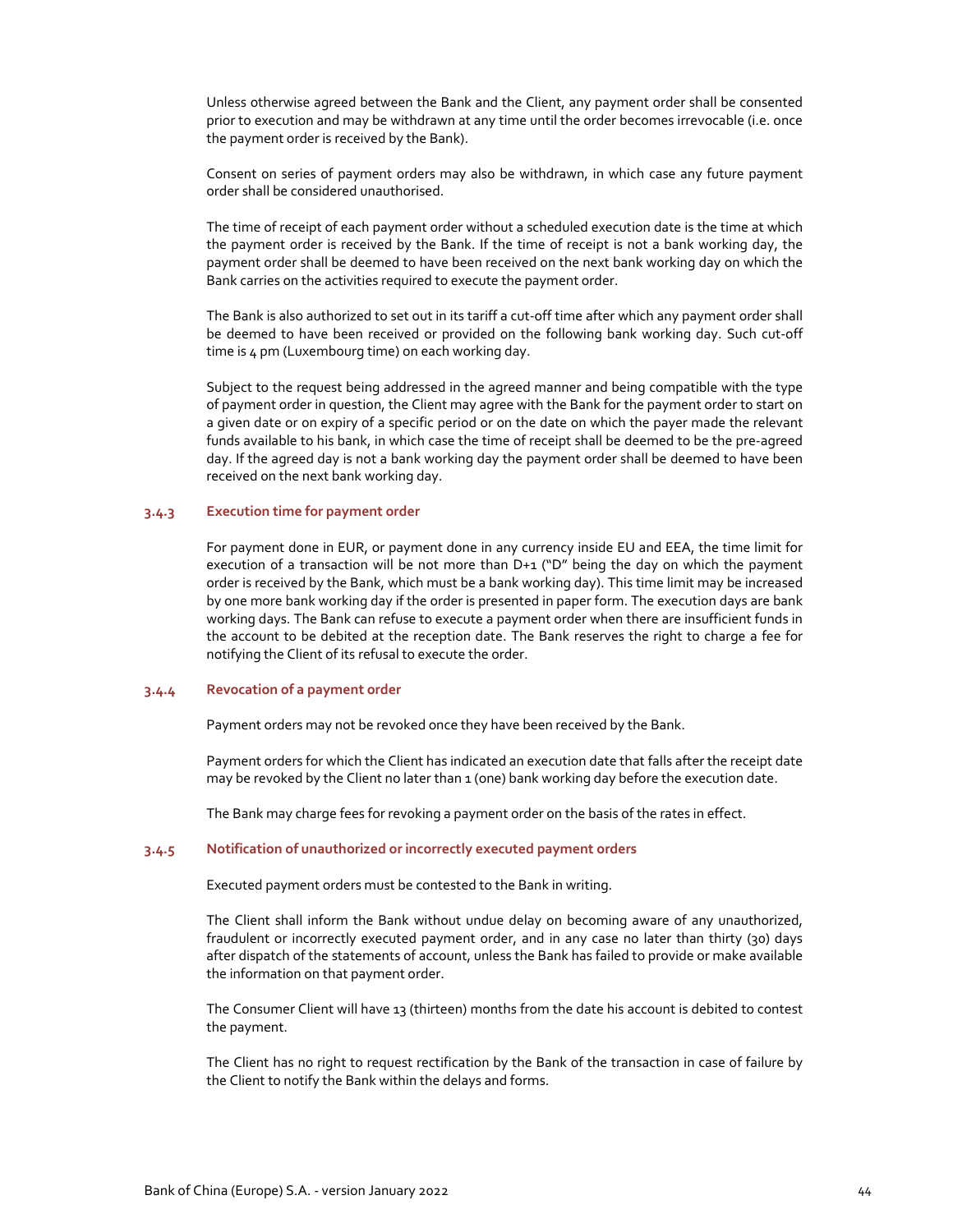## **3.4.6 Notification of Fraud by the Bank**

In the event of suspected fraud, the Bank will notify the Client using the usual appropriate means of communication and may also take any appropriate measures to safeguard the Client's interests, such as blocking the Client account.

## **3.4.7 Evidence on authentication and execution of payment orders**

Where the Consumer Client denies having authorized an executed payment order or claims that the payment order was not correctly executed, it is for the Bank to prove that the payment order was authenticated and accurately recorded, entered in the accounts and not affected by technical breakdown or some other deficiency of the service provided by the Bank.

Where a Consumer Client denies having authorized an executed payment order, the use of a payment instrument recorded by the Bank shall in itself not necessarily be sufficient to prove either that the payment order was authorized by the Consumer Client or that the Consumer Client acted fraudulently or failed with intent or gross negligence to fulfil one or more of its obligations. The Bank shall provide supporting evidence to prove fraud or gross negligence on part of the consumer Client.

## **3.4.8 Individual payment orders**

## **3.4.8.1 Information before execution of individual payment orders**

In case of an individual payment order initiated by the Client, the Bank will, at the written request of the Client, ensure to provide information on (i) the maximum execution time for the initiated payment order, (ii) the amounts of any charge to be payable by the Client and, where applicable, (iii) a breakdown of any charge.

### **3.4.8.2 Information for the Client on individual payment orders**

After the amount of an individual payment order is debited from the Client's account, or, where the Client does not use a payment account, after receipt of the payment order, the Bank shall provide the Client, on paper or another durable medium and without undue delay and in easily understandable words and in a clear and comprehensive form, with all the following information:

- (1) Reference enabling the Client to identify each payment order and information of the payee (where applicable);
- (2) Amount of the payment order and currency;
- (3) Amount of charges for the payment order and where applicable, a breakdown of charges or interest payable by the Client;
- (4) If applicable, the exchange rate used in the payment order by the Bank; and
- (5) The debit value date.

## **3.4.9 Client's liability**

A payment order executed according to the account number indicated is considered properly executed as regards the designated beneficiary.

If the account number indicated by the Client does not correspond to the designated beneficiary, the Client is liable for the incorrect execution of the payment order and shall bear the financial loss.

This is also the case for payment orders outside the EEA when the account number or any other information provided by the Client for the purpose of identifying the beneficiary does not correspond to the beneficiary.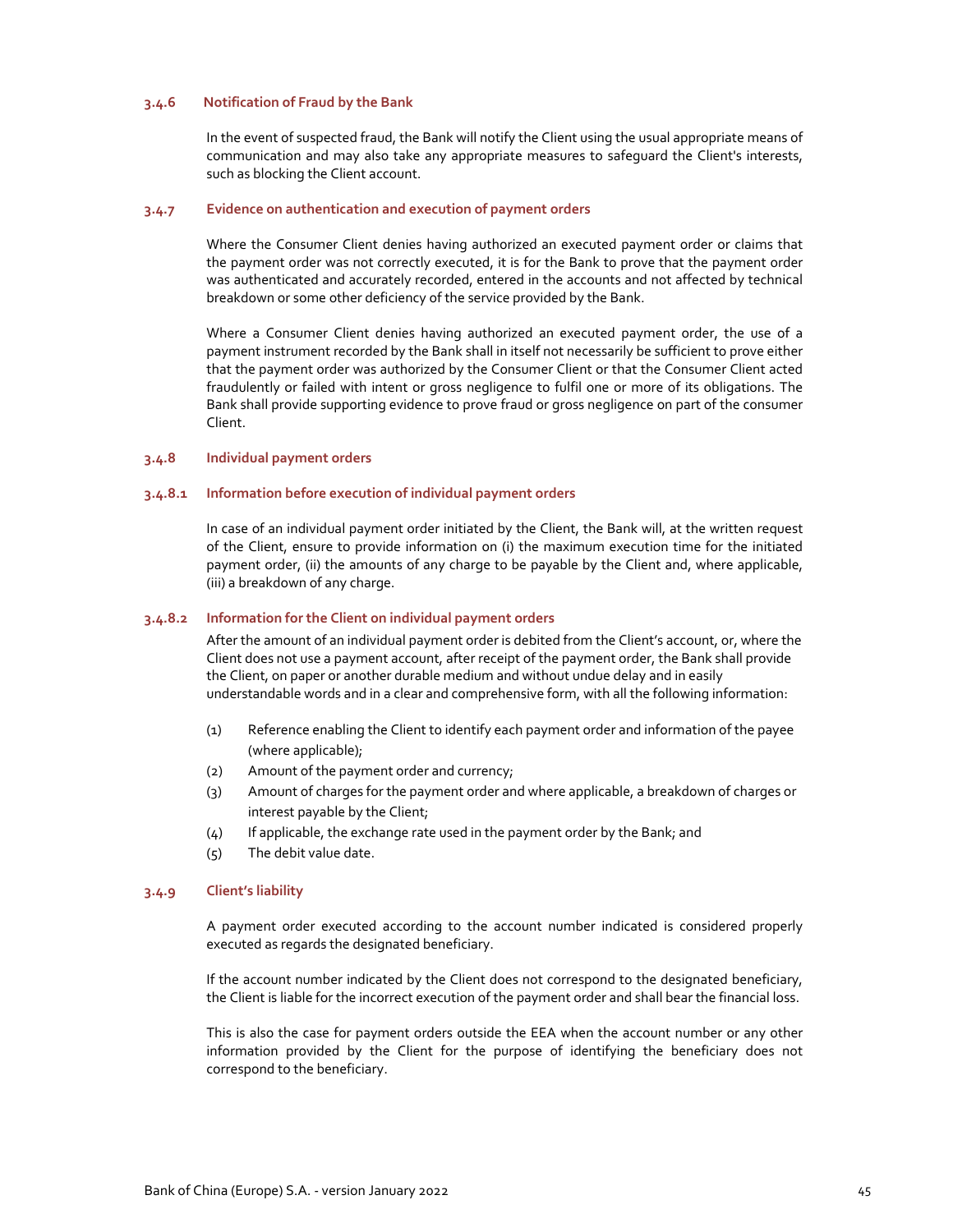At the Client's request, the Bank will try to recover the funds paid out, but it has no obligation to successfully do so. It reserves the right to charge the Client search and recovery fees on the basis of the rates in effect.

## **3.4.10 Liability of the Bank in case of unauthorized payment**

In the case of an unauthorized payment order, the Bank shall immediately refund to the Client the amount of the unauthorized payment order and, where applicable, restores the debited payment account to the state in which it would have been had the unauthorized payment order not taken place.

## A/ Where the Client is a Consumer

The Client who is a Consumer Client shall, however, remain liable for any loss resulting from an unauthorised payment order under the following circumstances and subject to the following conditions:

- $\checkmark$  Until notification to the Bank pursuant to the rules on notification of an unauthorized payment order under these General Terms and Conditions, of the loss or theft of a payment instrument or misuse of a payment instrument which was made possible because the Consumer Client was unable to preserve the security of its personalised security features: the Consumer Client remains liable up to an amount of fifty euros (EUR 50);
- $\checkmark$  Notwithstanding the above, the Consumer Client shall bear the entirety of the losses incurred before the aforementioned notification has been sent to the Bank if, intentionally or as a result of a gross negligence:
	- (1) he/she has failed to satisfy to his obligation to use the payment instrument in accordance with these General Terms and Conditions; and/or
	- (2) his/her notification was sent to the Bank with undue delay;
- $\checkmark$  In any case, the Consumer Client shall bear the entirety of the losses resulting from an unauthorised payment order in the event that he has acted fraudulently, irrespective of the notification of an unauthorised payment order, the loss or theft of a payment instrument or misuse of a payment instrument, sent to the Bank.
- B/ Where the Client is not a Consumer

The non‐Consumer Client shall bear all the losses incurred before the notification to the Bank of the loss, theft or misappropriation of a payment instrument. After such notification, the non‐ Consumer Client shall not bear any loss.

Notwithstanding the preceding paragraph, the non‐Consumer Client shall bear all losses relating to any unauthorised payment orders, even after notification, if it is established, except in case of loss, that the non‐Consumer Client acted negligently or fraudulently.

## 3.4.11 Liability of the Bank in case of non-execution, defective or late execution of payment order

Where a payment order is initiated directly by the Client, the Bank shall, notwithstanding any other provisions contained in these Terms and Conditions, be liable to the Client for correct execution of the payment order, unless it can prove to the Client and, if applicable, to the payee's payment service provider, that the payee's payment service provider received the amount of the payment order by the end of the following business day.

In case the Bank is responsible for any such non‐execution, defective or late execution and that the payee's payment service provider is not liable for any such non-execution, defective or late execution, the Bank shall without undue delay, refund to the Client the amount of the non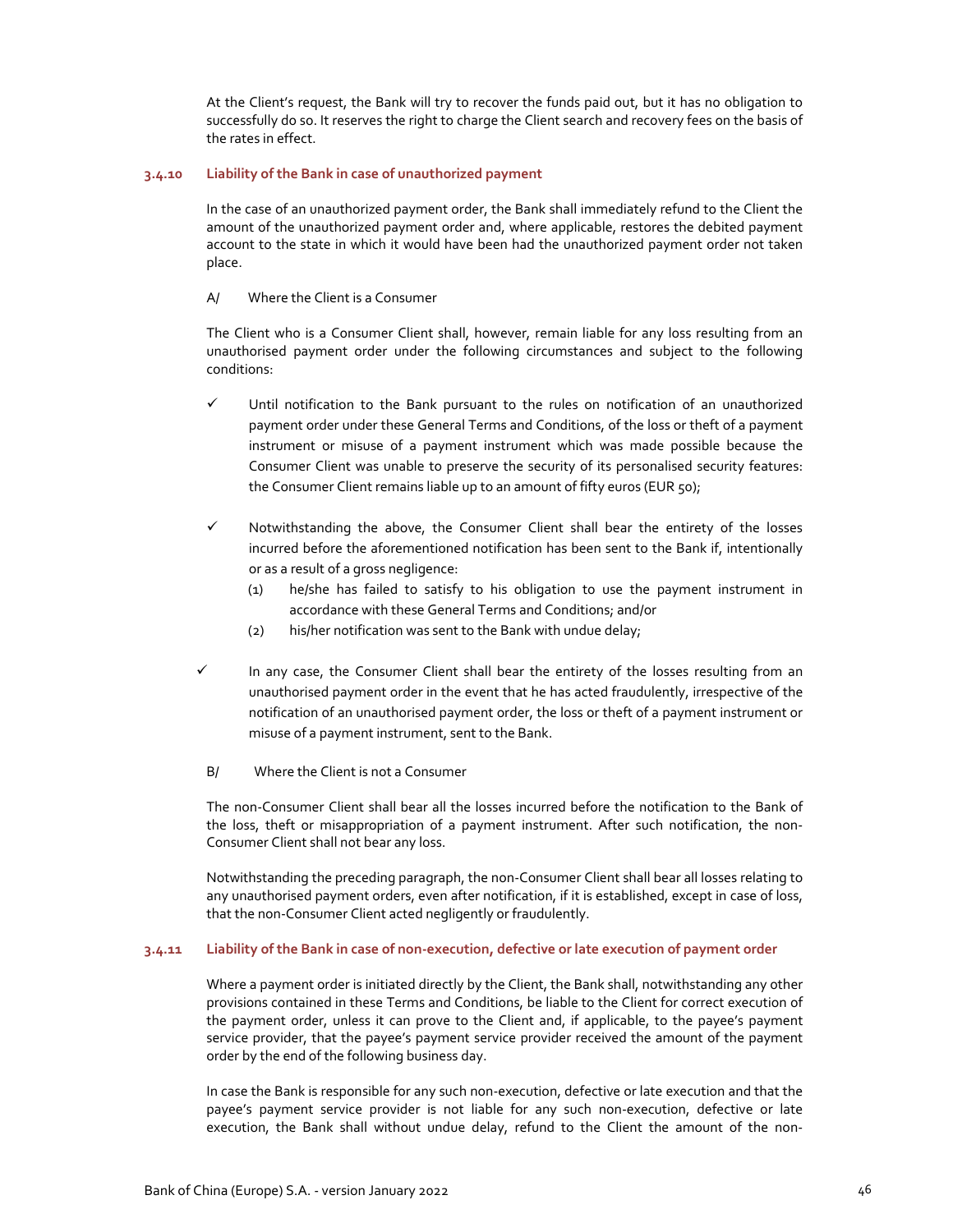executed or defected payment order and, where applicable; restore the debited payment account to the state in which it would have been had the defective payment order not taken place and the credit value date shall be no later than the date on which the amount was debited from the Client's account.

### **3.4.12 Internet banking services**

The Bank may provide its Clients with an online banking service accessible via the transactional part of its website which is governed by specific terms and conditions in relation to this service.

Mobile access to the website may be provided by the Bank through its IT systems and is intended for use by Clients using computer systems compatible with any system chosen by the Bank and which grants the Clients access to the transaction section of the Bank's website.

When the Client remotely accesses the Bank's services, he must ensure that his telecommunication equipment and subscriptions allow him to access the features offered. The information required to use remote financial or banking services is available to the Client on request.

The Client agrees to use the software, programmes and applications made available to him by the Bank, in accordance with the Bank's instructions and recommendations. He may not, in any form or manner, make them available to third parties or copy, decompile, adapt or alter them.

The electronic means of identification and authentication which the Bank may make available to the Client are personal and non-transferable.

Any transaction carried out electronically allowing identification and/or authentication of the Client is deemed to be initiated by the Client.

The Client agrees to notify the Bank immediately of the loss or theft of his means of identification and authentication so that measures may be taken to block them. Failure to immediately notify the Bank will constitute gross negligence by the Client, incurring his liability where relevant.

## **4 Companies and undertakings for collective investments**

The Bank may provide assistance for the purpose of the incorporation of holding companies or financial holdings, commercial companies, undertakings for collective investment or other forms of legal entities provided for by law.

It shall agree to the domiciliation and administrative management of companies on the basis of special agreements.

# **5 Loans and Credits**

## **5.1 Type of loans and credits**

The Bank may grant the Client personal loans with or without guarantees, short‐term loans with or without the setting up of non-personal quarantees, loans for housing, loans for investment and, if applicable, any other type of loan to be agreed between the parties.

The Bank may grant credit facilities to the Client, generally in the form of credit facilities on a current account, cash facilities, cash credits, discount credits for Clients and suppliers, direct credit facilities "subject to collection", documentary credits, bank guarantees and sureties.

The Bank may ask the Client to provide guarantees and/or security interests over assets in order to guarantee or secure the repayment of the loans and credits.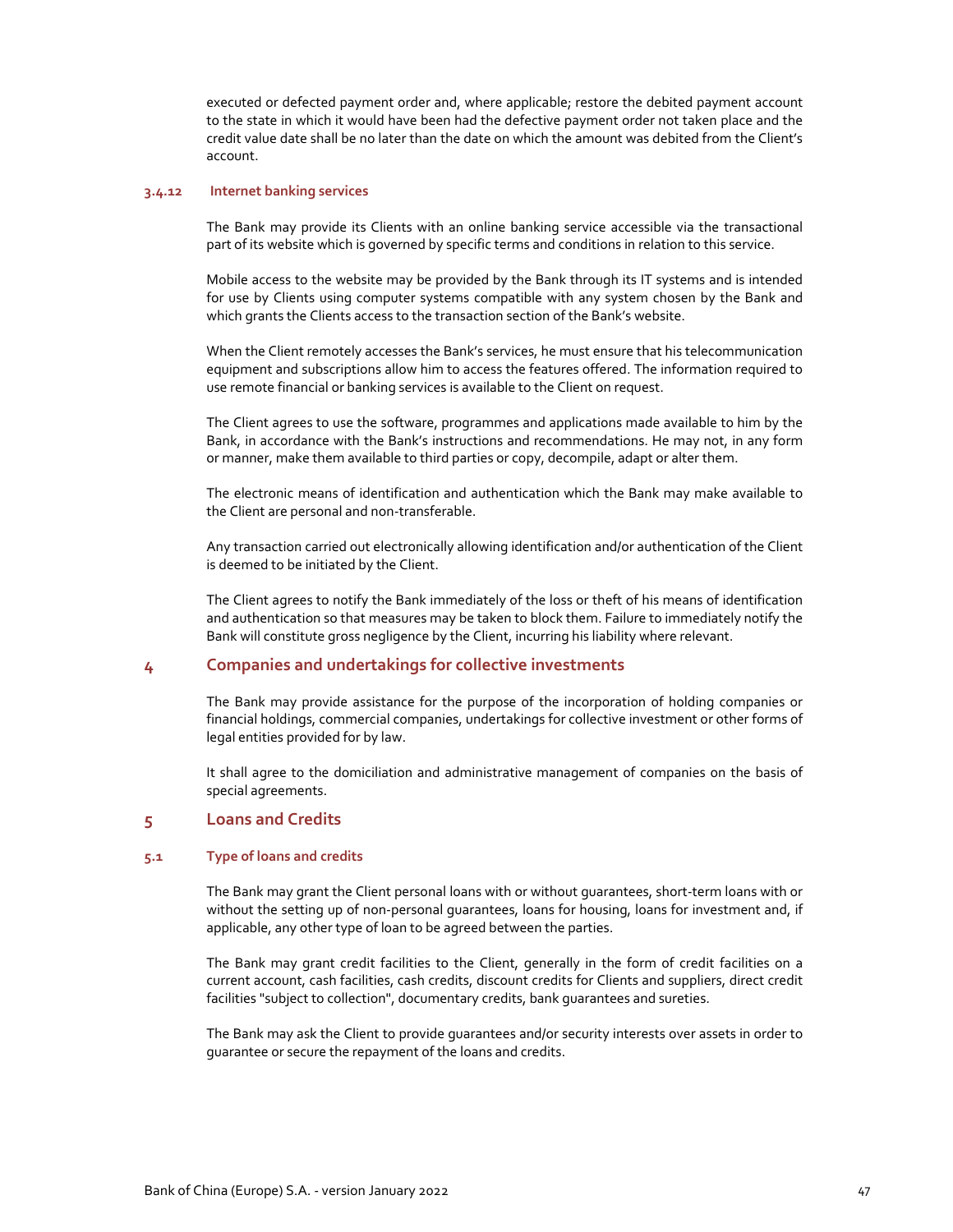## **5.2 General terms and conditions for loans and credits**

All loans and credit facilities shall be governed by clauses and conditions signed in the context of agreements for loans and credit facilities entered into by the parties, without prejudice to the provisions of these General Terms and Conditions.

If the loan or the credit facility is granted in the name of several natural persons or legal entities or of a de facto association, the joint borrowers or partners shall be jointly, severally and indivisibly liable for the payment of the debit balance. They may not claim the right of discussion or of division regardless of their capacity as traders or non‐traders.

The debt to the Bank shall be stipulated to be indivisible and may be claimed in part or in whole from each of the contracting parties or their beneficiaries.

Any loans, credit facilities and advances granted by the Bank and guarantees, pledges, pledge agreements and mortgages granted in favour of the Bank and signed at the time of these operations shall be evidenced by notarial deeds and / or Bank instruments, one copy of each shall be deposited as an official record in the Bank's files.

## **5.3 Interest, charges and costs**

Stipulations as regards interest, charges and costs of the various types of loans and credit facilities shall be governed by special agreements entered into by the Client and the Bank and by the provisions of these General Terms and Conditions.

Unless otherwise provided, the Bank shall be entitled to decide, as a general measure, to change debit interest rates, if necessary.

If a Client overdraws one of his accounts without approval, such overdraft shall be liable for the following charges without formal notice:

‐ debit interest fixed by the Bank on the basis of current market conditions and that may be adjusted in accordance with general trends affecting interest rates, overdraft interest calculated *pro rata temporis* on the balance that exceeds the overdraft limit previously approved.

This provision may not be interpreted as authorising the holder of an account or the joint holder of a collective or joint account to have an overdraft.

Unless otherwise provided, debit interest, overdraft interest, costs and charges shall be debited from the Client's account and capitalized at the end of each quarter, i.e. on 31 March, 30 June, 30 September and 31 December of each year for corporate Clients, and on a monthly basis for Clients who are natural persons.

## **5.4 Documentary credits and collection**

Unless agreed otherwise, documentary credits shall be governed by the "Uniform Customs and Practice for Documentary Credits" <UCP 600> published by the International Chamber of Commerce and by the clauses of these General Terms and Conditions.

The commercial terms shall be interpreted in accordance with the <Incoterms 2000> drawn by the International Chamber of Commerce.

All charges and commissions debited on the Client's Account shall not be repaid in the event of cancellation or non‐utilization of the credit.

Unless otherwise agreed with the Client, the documentary collection is governed by the "Uniform Rules for Collections" <URC 522> published by the International Chamber of Commerce, and the trade terms are defined according to the "International rules for the Interpretation of the Most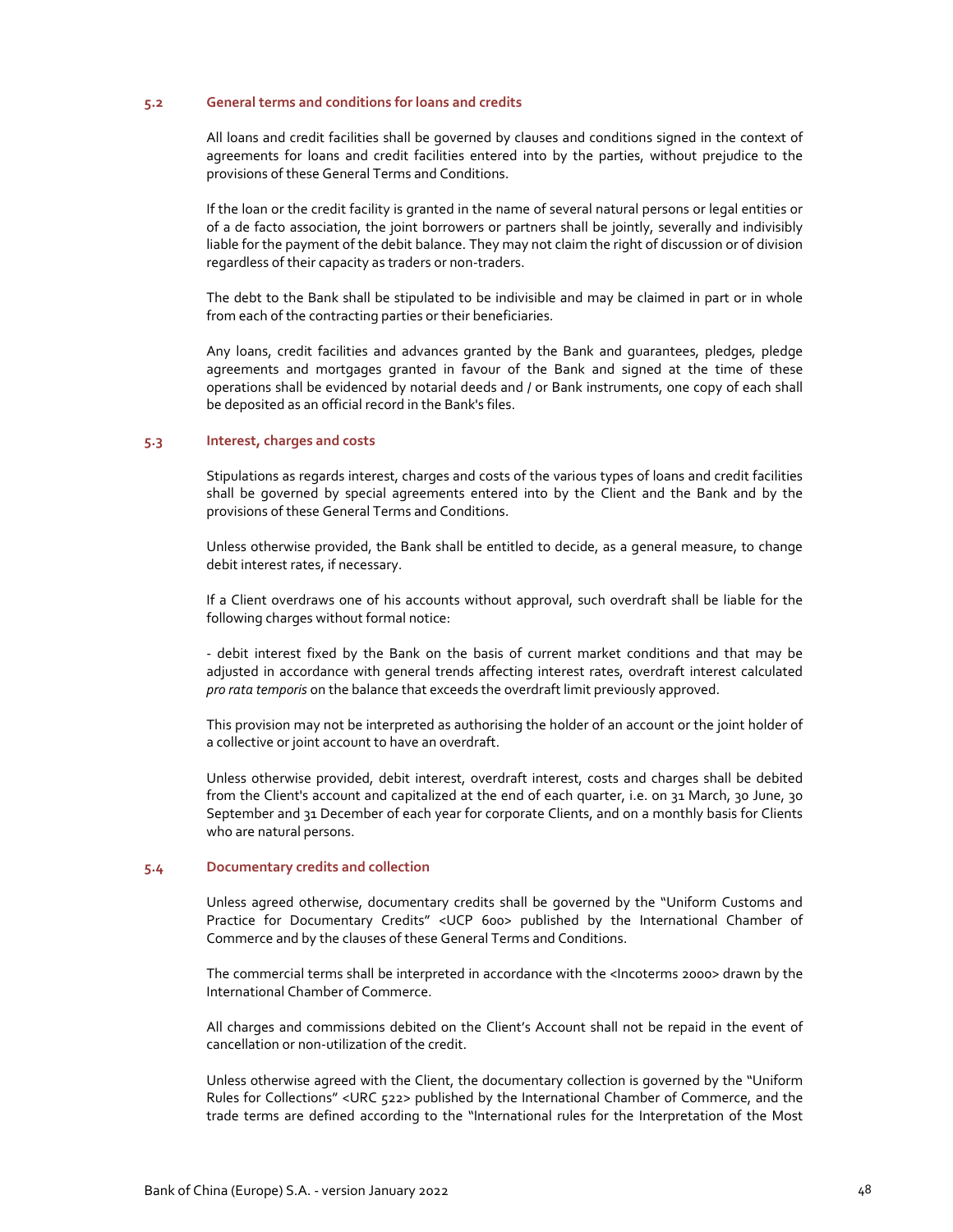Commonly Used Trade Terms in Foreign Trade <Incoterms 2000> drawn by the International Chamber of Commerce.

## **6 Commercial Paper**

## **6.1 General information about the collection and discounting of commercial paper**

After the Bank has accepted a Client's application, it shall be responsible for collecting and discounting all commercial paper, documents giving entitlement to a payment, both in Luxembourg and abroad, such as cheques, bills of exchange, promissory notes, receipts, etc.

The Bank shall not be liable for the consequences of the incorrect execution of the order where the remitter's instructions were unclear, incomplete or incorrect. Equally, it shall not be liable for the consequences of a correspondent's incorrect interpretation of instructions received. Furthermore, its shall not be liable in any way if the correspondent suspends payments.

The Bank shall not be liable for the authenticity of the information and signatures shown on the documents remitted for collection.

The Bank and its correspondents shall only be obliged to carry out the formalities and allow the time periods laid down by law to preserve the rights attached to the paper submitted for collection within the scope of their material possibilities. Therefore, the Bank shall not be liable for failure to comply with the time periods laid down for the submission for acceptance or payment, for the protests to be made, for notice of non‐acceptance and non‐payment or for the carrying out of corresponding formalities abroad.

## **6.2 Discounting**

The net amount of remittances shall only be credited to the remitter's account or paid to him after effective collection.

The remitter's account may nonetheless be credited, subject to reserve, after the Bank has received advice of collection from the correspondent. The Bank shall always have the possibility of automatically debiting the equivalent of the remittance from the account if it remains unpaid.

All advances granted by the Bank, increased by bad debt expenses, shall be borne by the remitter.

Bills denominated in foreign currencies that are not part of the Euro Zone and the amount of which must be converted into euros, shall be discounted at the applicable buying price, within the scope of the regulations in force. If the bill cannot be collected through the intermediary of a bank, it will be discounted in the best possible way. Any rectification due to a change in the exchange rate may always be made to the account subsequently.

Collections abroad shall take place at the remitter's risk. The Bank shall not be liable in the event of restrictions or measures which the Luxembourg or foreign authorities involved may introduce or impose.

This shall also be the case for repayments to which the remitter of the cheques or the bills of exchange may be bound pursuant to foreign statutory provisions relating to fraudulent imitation or falsification of signatures or information shown on these bills. The amount of bills returned in these conditions, increased by all costs generated by this remittance, may be debited from the remitter's account without said remitter's prior agreement.

The Bank reserves the right to accept cheques or other payment instruments in payment of the bill to be collected, without incurring liability if the cheques or other payment instruments are not honoured.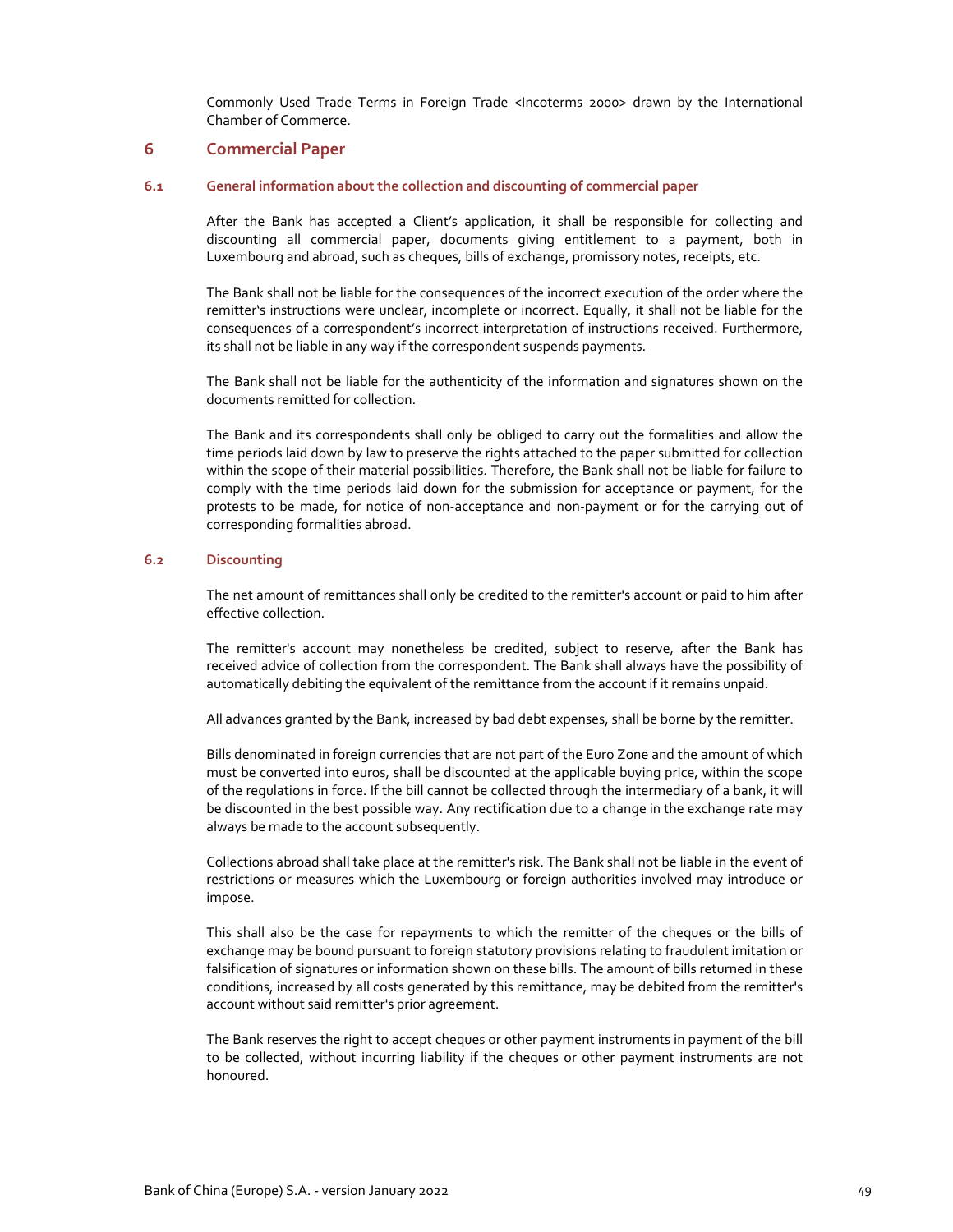## **6.3 Amounts outstanding linked to a credit "subject to collection"**

The remitter shall bear the amount of any advances granted by the Bank on commercial paper remitted for collection (direct credit "subject to collection"), with the costs incurred if the paper is returned unpaid.

In addition, the Bank shall be entitled to hold the paper and to exercise all the rights relating thereto for the purpose of clearing any debit balance.

Late notice of non-payment shall only give the right to damages provided both that the remitter furnishes proof that the Bank has committed a serious fault and that the remitter suffered specific prejudice due to this fault.

In addition, the Bank shall be entitled to hold the paper and to exercise all the rights relating thereto for the purpose of clearing any debit balance.

### **7 Lombard Credits**

A Lombard credit consists of a temporary provision of cash.

It is intended either to finance investment in securities with the Bank or to finance other assets or activities outside the Bank.

The parties' rights and obligations shall be governed by a special Lombard credit agreement.

A Lombard credit shall be granted in consideration for the assets deposited with the Bank by the party or parties to which the loan is granted on the basis of a special agreement which shall determine the terms, conditions and specific features of this operation.

A Lombard credit may be granted in the form of a loan or a credit line. The amount of said credit shall be fixed on the basis of the value of the asset deposited with the Bank as security, exchange rates and risks, and the investments planned by the Client.

The Client shall pledge in favour of the Bank all eligible assets which are or shall be in the Bank's possession, for the purpose of guaranteeing the repayment of the principal, interest, costs and incidental expenses of any current or future receivable that the Bank holds or shall hold on the party or parties to which the credit is granted. This pledge shall include in particular titles representing property rights, debts or securities and receivables for sums of money that belong or will belong to the Client and with regard to which the Bank is or shall be the holder or the Client's debtor.

Repayment(s) shall be made in the currency in which the Lombard credit was granted.

#### **8 Amendment of the General Terms and Conditions**

We may amend the General Terms and Conditions at any time but subject to a prior notice of at least thirty (30) days, or sixty (60) days in respect of a Consumer Client, by serving you a proper notification (including e‐mail containing a pdf version of the revised terms and conditions and a hyperlink to the document available on our website and/or notification on the website and/or any other durable medium) in order to take into account any amendment to the legislation or regulations, changes in practices of financial institutions and changes in the market. We may also amend the General Terms and Conditions to take into account any additional services or to improve the services offered. We may unconditionally and irrevocably consider any amendment approved if we do not receive any written objection before the entry into force of any such amendment. If the Client does not agree with the proposed amendments, the Bank may have the right to terminate the contractual relationship with the Client.

By exception to the principles above: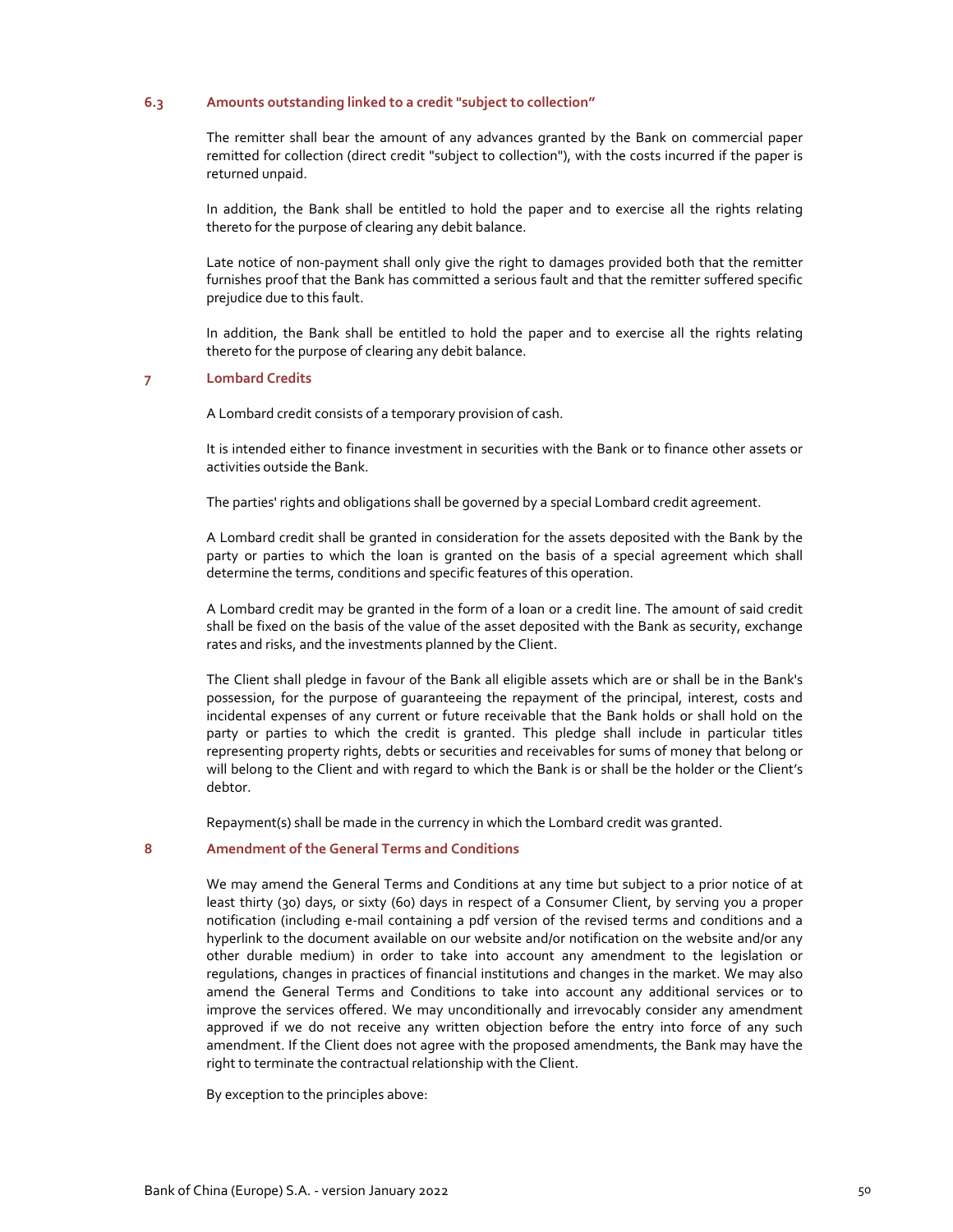- ‐ when informing you of any change in the collection or processing of your Personal Data, the Bank shall provide you the details required by articles 13 and 14 of the GDPR (both as defined below in Paragraph 1.17 of these General Terms and Conditions); and
- ‐ with respect to the collection or processing of your Personal Data which are carried out by the Bank on the lawful basis of your consent (as the case may arise), the changes will be subject to your express consent.